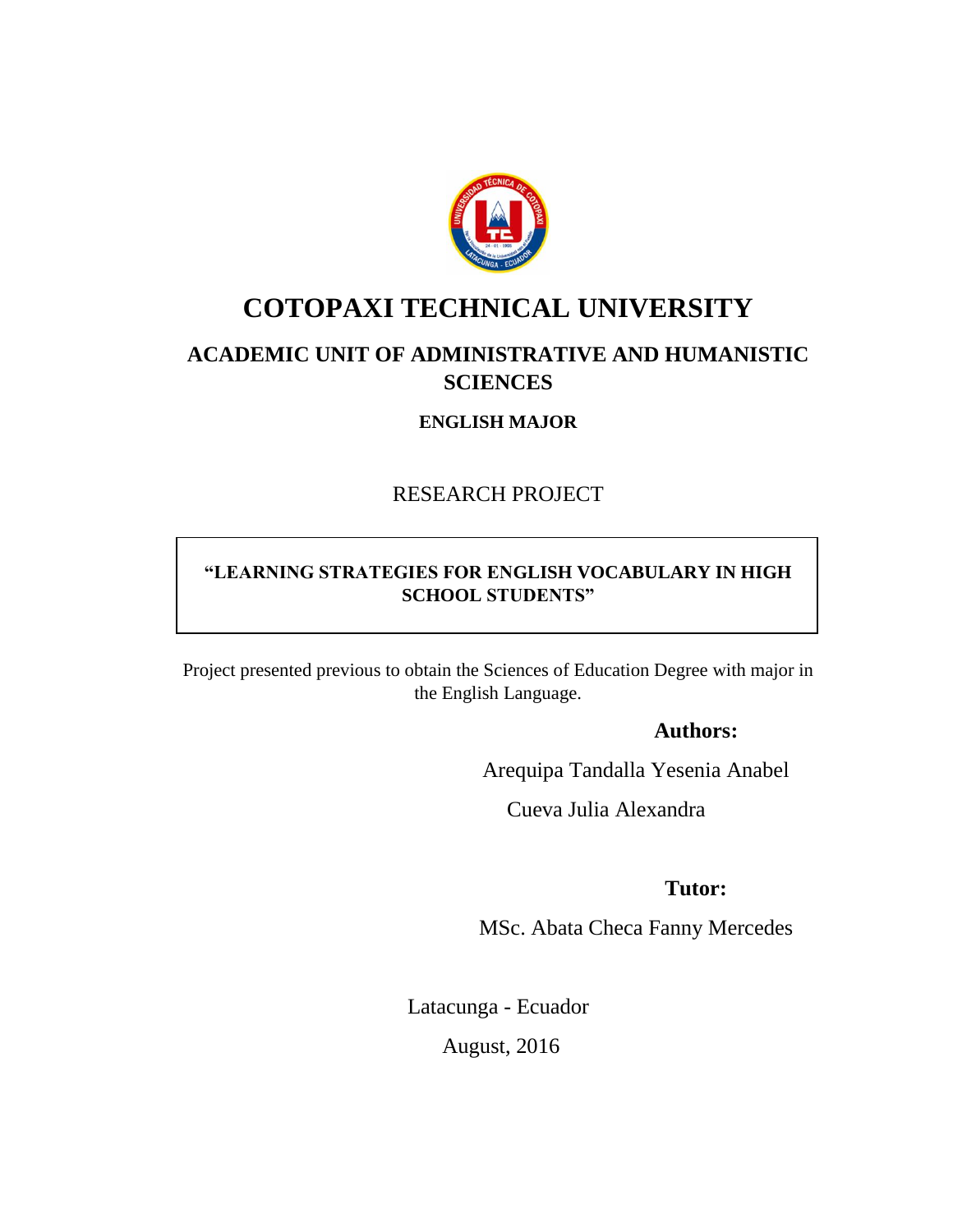#### **AUTHORSHIP**

<span id="page-1-0"></span>We, Arequipa Tandalla Yesenia Anabel and Cueva Julia Alexandra declare to be authors of the present research project "LEARNING STRATEGIES FOR ENGLISH VOCABULARY IN HIGH SCHOOL STUDENTS", being MSc Abata Checa Fanny Mercedes tutor of the present work; we expressly exempt to the Technical University of Cotopaxi and their legal representatives of any claims or legal action.

Moreover, we certificate that the ideas, concepts, procedures and findings in the present research are of our sole responsibility.

Arequipa Tandalla Yesenia Cueva Julia Alexandra

……………………….… …...……………………..

C.I. 050418399-7 C.I. 050204937-2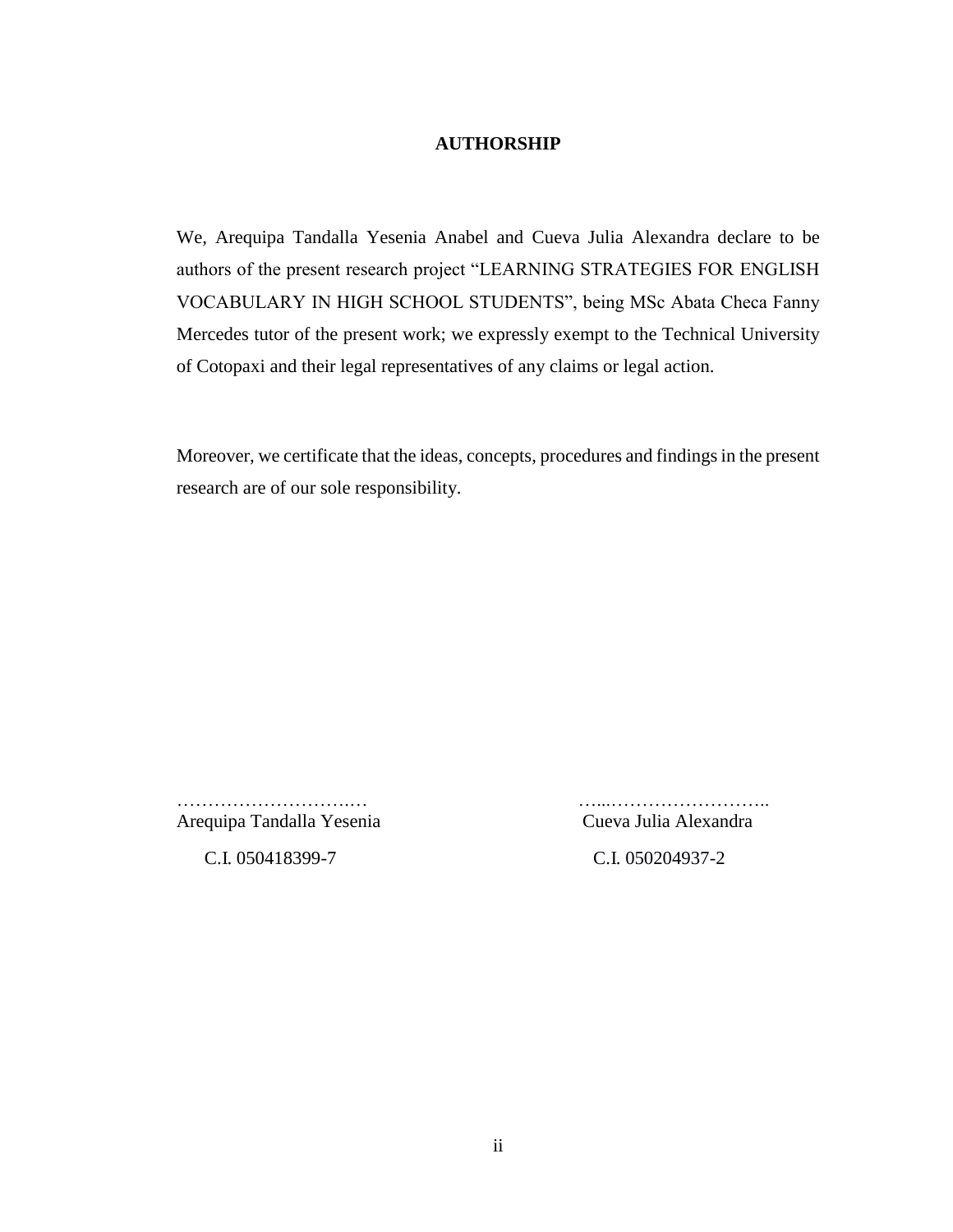#### **TUTOR´S ENDORSEMENT**

<span id="page-2-0"></span>As a tutor of the research work titled: "LEARNING STRATEGIES FOR ENGLISH VOCABULARY IN HIGH SCHOOL STUDENTS" presented by Arequipa Tandalla Yesenia Anabel and Cueva Julia Alexandra, of English major, I certify this research project meets the methodological requirements and scientific and technical contributions to be evaluated by the Project Validation committee that the Honorable Academic Board of the Academic Unit of Administrative and Humanistic Science of Cotopaxi Technical University assign for its study and evaluation.

Latacunga, July 2016

Sincerely,

MSc. Abata Checa Fanny Mercedes **Research Project Tutor**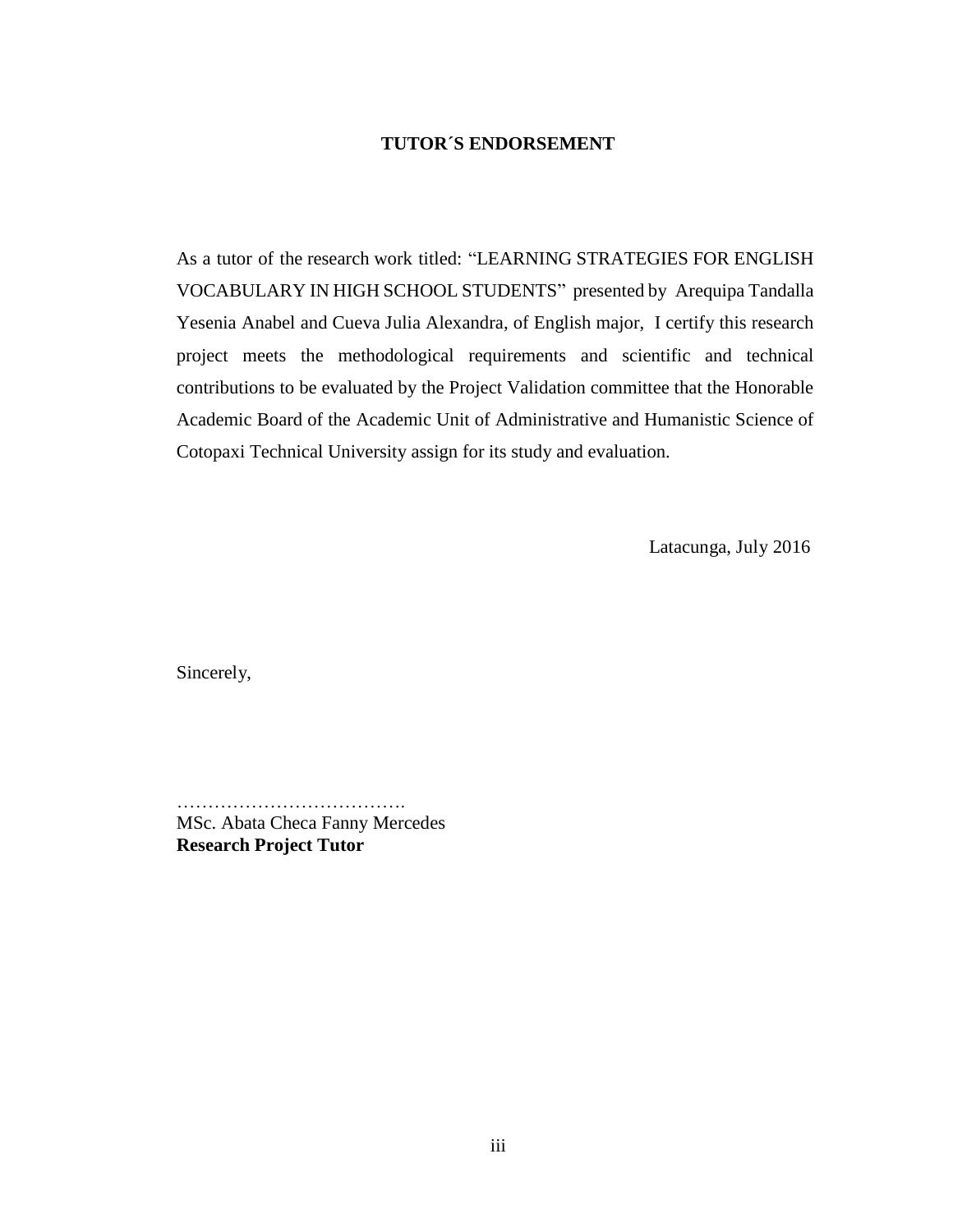#### **COMMITTEE APPROVAL**

<span id="page-3-0"></span>As members of committee, we approve this research report in accordance with the regulations issued by the Technical University of Cotopaxi, and the Academic Unit of Administrative and Humanistic Sciences; since the researchers: Arequipa Tandalla Yesenia Anabel and Cueva Julia Alexandra with the research project title: "**LEARNING STRATEGIES FOR ENGLISH VOCABULARY IN HIGH SCHOOL STUDENTS**", have considered the recommendations presented and the work has all the requirements to be deserted

Therefore, it is authorized to present the project, according to the institutional regulations.

Latacunga, July 2016

Yours faithfully

………………………………… …….…….……………………

050221209-5 050197472-9

Lic. Arias Arroyo Paulina A., Msc Lic. Castro Bungacho Sonia J., Msc

….………………………………

Reader 3

Reader 1 Reader 2

Lic. Rosero Menéndez Jorge L., Msc

050086272-7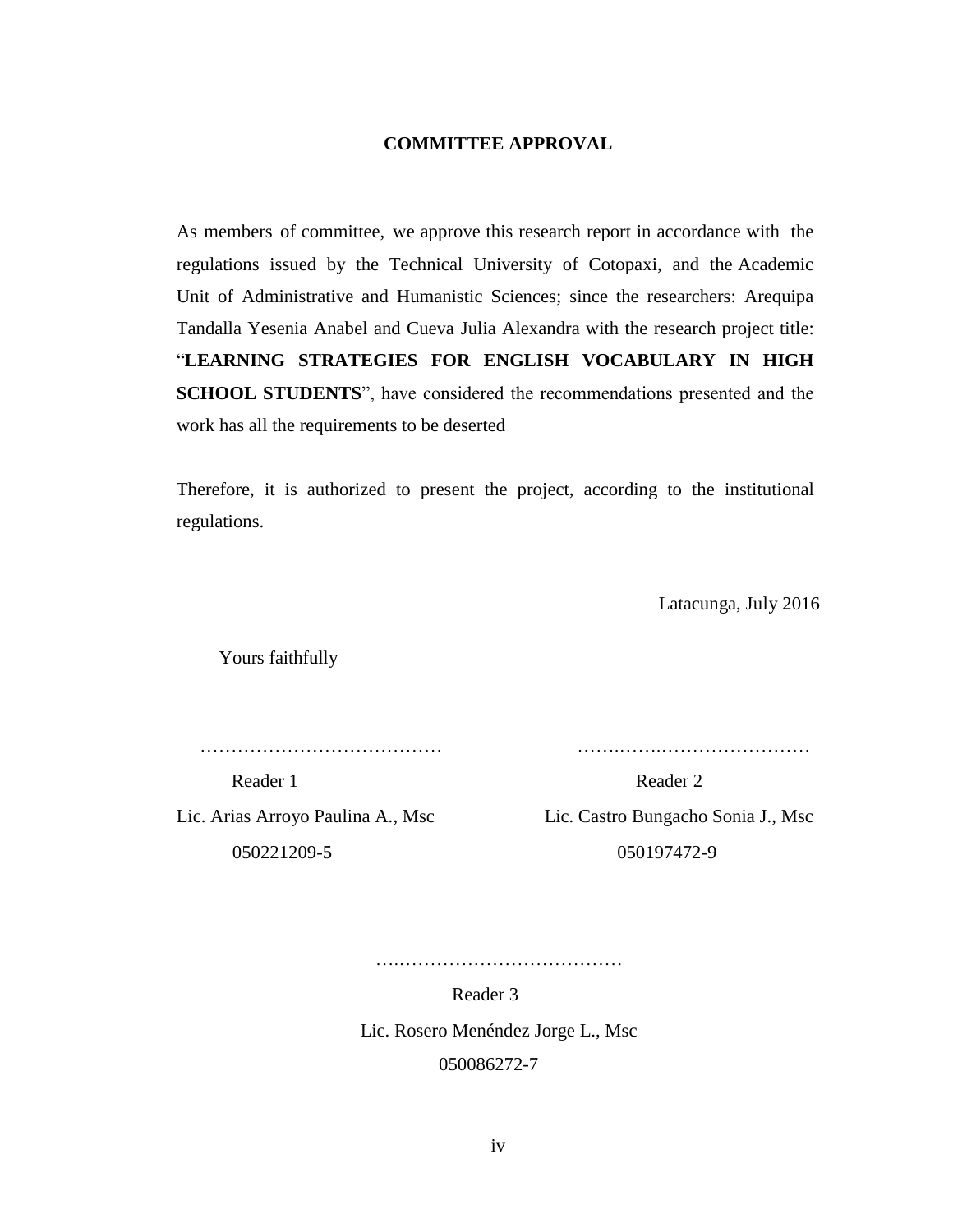#### <span id="page-4-0"></span>**GRATEFULNESS**

We would like to express our immense gratitude to all teachers of the English Career that give us their knowledge, patience, understanding and support during our academic training especially to MsC. Fabiola Cando ,MSc. Mercedes Abata, and MsC. Paulina Arias, who contributed significantly to the development of this project.

Finally, we would like to thank to the Cotopaxi Technical University because this campus of knowledge has given us the opportunity to grow up personally and professionally.

*Alexandra and Yesenia*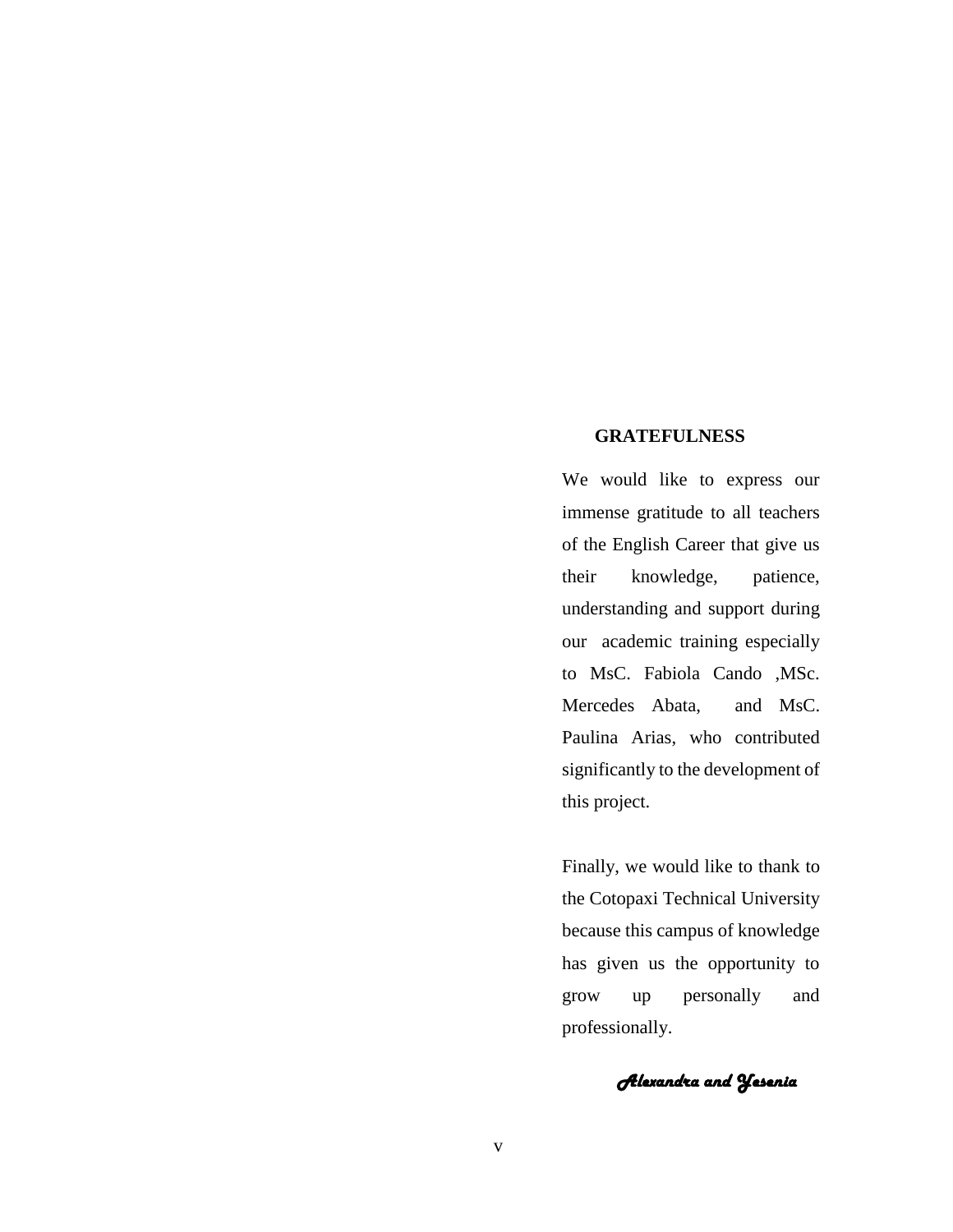## **DEDICATION**

<span id="page-5-0"></span>This research work is dedicated to my family, especially to my parents, Victor Arequipa and Ofelia Tandalla, who have always loved me unconditionally and whose good examples have taught me to work hard to achieve my goals.

Besides, my wholehearted thanks my sisters, and brother because they were with me all the time as well.

*Yesenia Arequipa*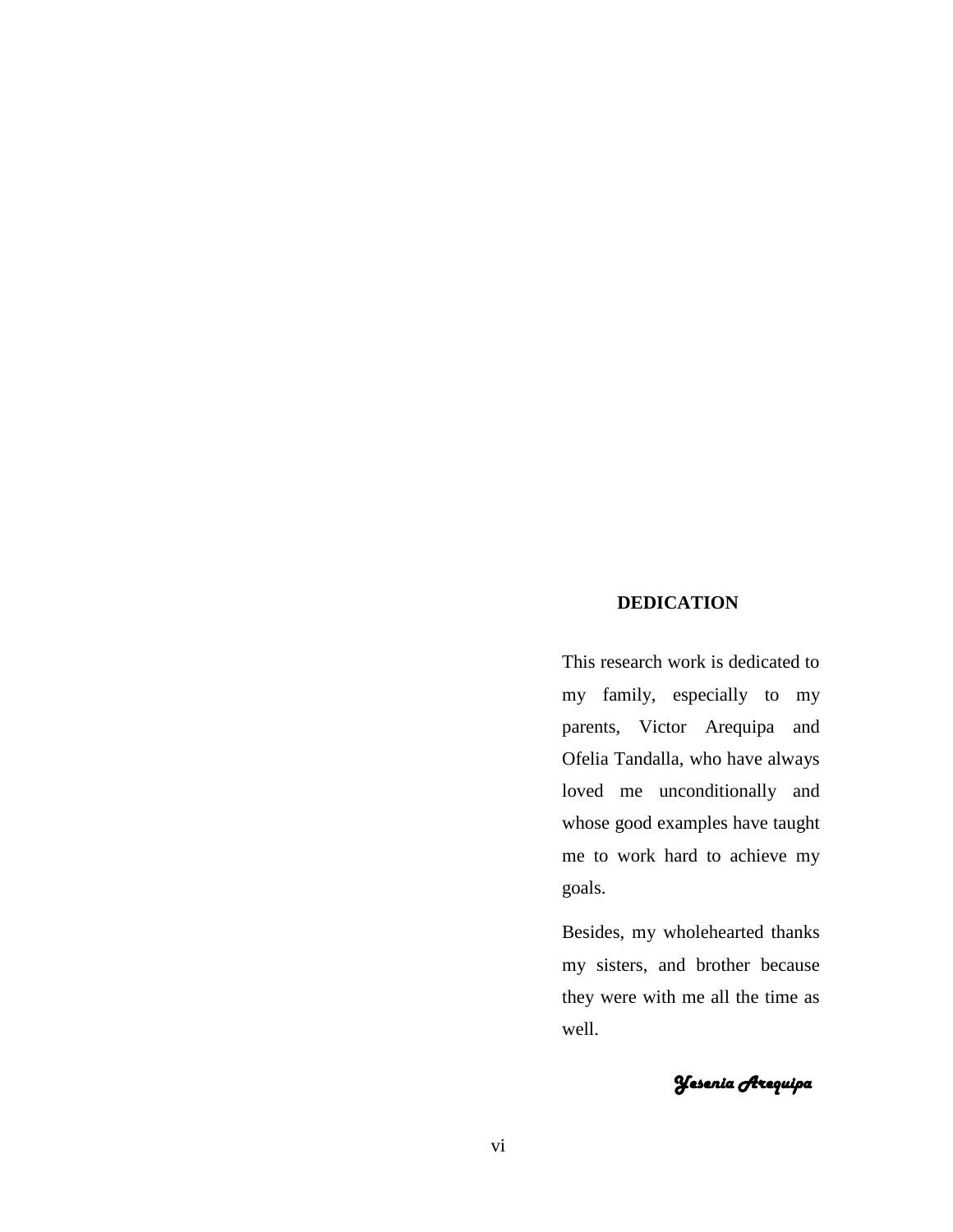#### <span id="page-6-0"></span>**DEDICATION**

To my husband Hernán, who has always supported me in everything. To my dearest children Lesly, Arlette and Mateo, who are my inspiration.

To my parents, especially to my mother Regina who has been there for me my whole life and I love you so much for it. Finally, to my dear sister Mary for supporting me in every step of my life.

*Alexandra Cueva*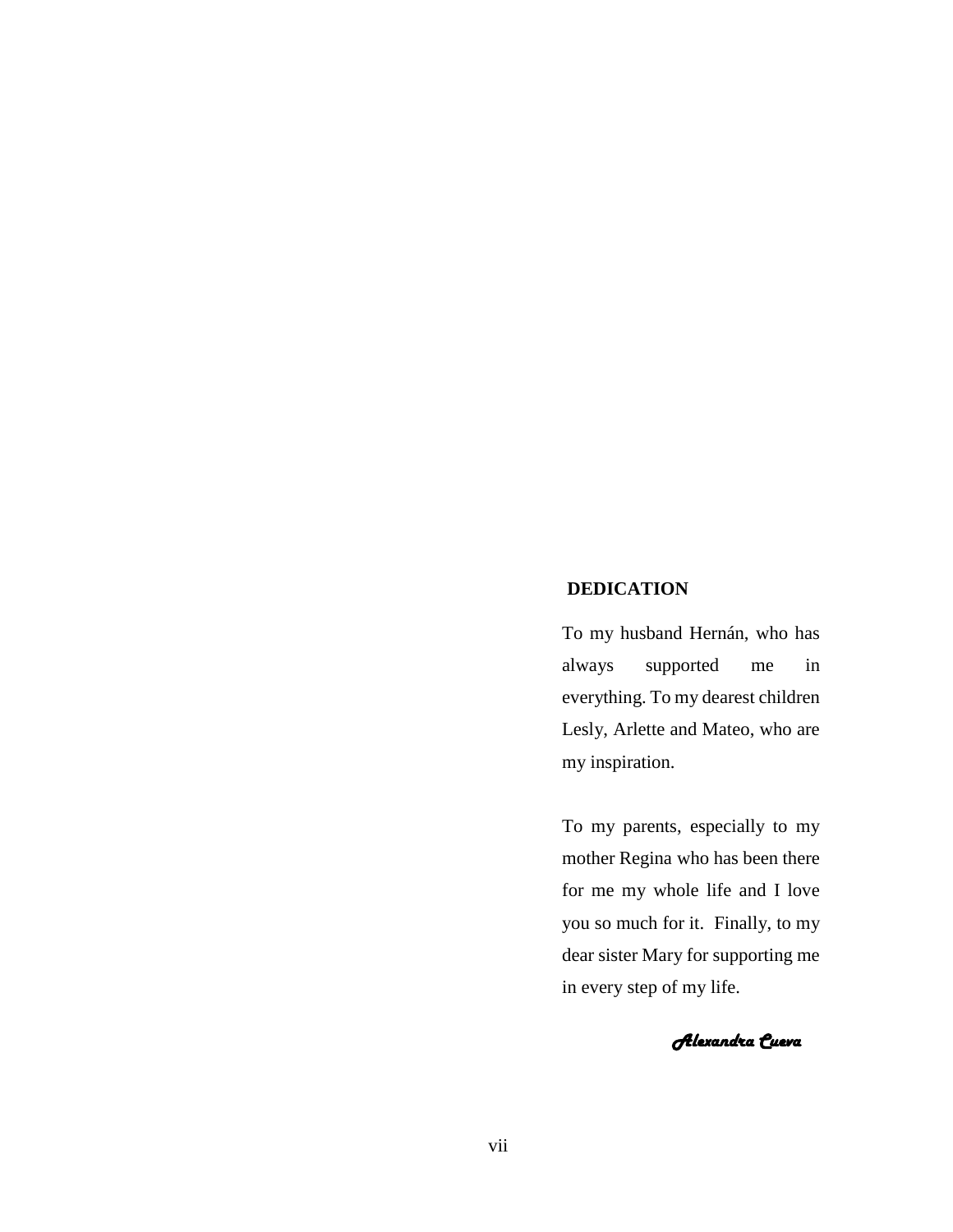# **TECHNICAL UNIVERSITY OF COTOPAXI ACADEMIC UNIT OF ADMINISTRATIVE AND HUMANISTIC SCIENCE**

**TITLE:** "LEARNING STRATEGIES FOR ENGLISH VOCABULARY IN HIGH SCHOOL STUDENTS"

#### **AUTHORS:**

Arequipa Tandalla Yesenia Anabel Cueva Julia Alexandra

#### **ABSTRACT**

<span id="page-7-0"></span>Vocabulary is an essential part in the teaching learning process of the English language. Its importance resides in the fact that without enough knowledge of vocabulary; people cannot communicate and express ideas and feelings with others. This study arises from the necessity to perform a diagnostic that determine if the students of 8 th EGB know and use learning strategies at the moment to learn English vocabulary. Consequently, for this study, it was used descriptive method because it observes and describes the facts without influence them. In the same way, the bibliographical research was applied. The bibliographical research allows looking for, and recollecting background about the learning strategies focused on English vocabulary which has been demonstrated in the literature review. Finally, the survey´s technique was used in order to recollect information. It was applied to teachers and students of the institution. In the same way, the sample of this research was constituted by 101 high school students of 8th year EGB of the Educative Unit "Victoria Vásconez Cuvi", and 7 English teachers. The findings of the surveys revealed that the students don't know what the learning strategies more suitable are at the moment to learn English vocabulary. In addition, the results showed that the learning strategies more used by learners were the cognitive strategies such as: note taking, key words method, resourcing, classify information. To conclude, the impact expected to get from this study is that students meditate about the strategies more adequate to their learning styles inside and outside the classroom. Through of the continuous use of the learning strategies learners will be able to develop different skills that will permit them to enhance and increase the English vocabulary.

**KEY WORD:** learning strategies, metacognitive strategies, cognitive strategies, socioaffective strategies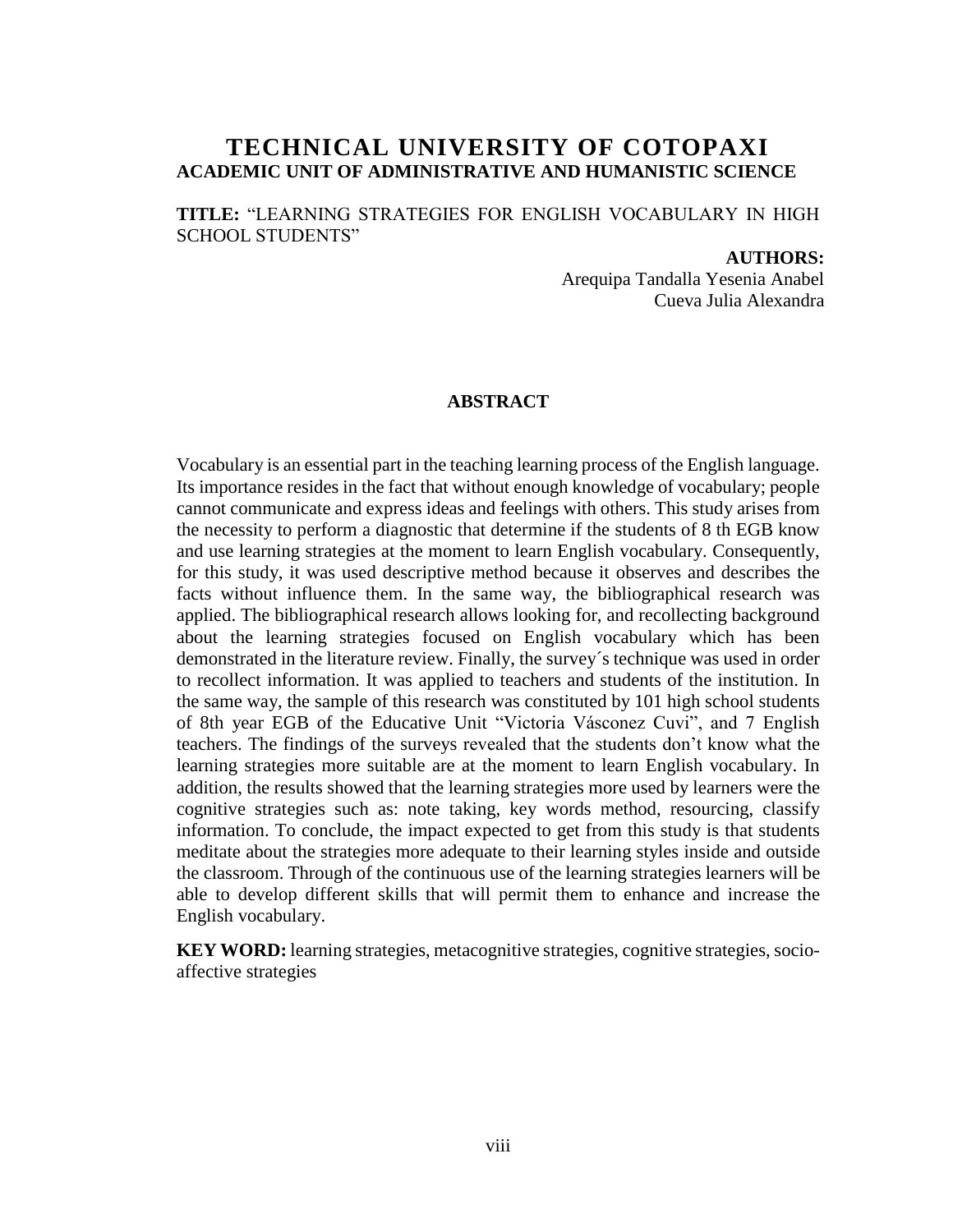# **UNIVERSIDAD TÉCNICA DE COTOPAXI**

# **UNIDAD ACADEMICA DE CIENCIAS ADMINISTRATÍVAS Y HUMANÍSTICAS**

## **TÍTULO:** "ESTRATEGIAS DE APRENDIZAJE PARA VOCABULARIO DE INGLÉS EN LOS ESTUDIANTES DE SECUNDARIA"

#### **AUTORAS:**

Arequipa Tandalla Yesenia Anabel Cueva Julia Alexandra

#### **RESUMEN**

<span id="page-8-0"></span>El vocabulario es la parte esencial en el proceso de enseñanza aprendizaje del idioma Inglés. Su importancia radica en que sin suficiente conocimiento de vocabulario, las personas no pueden comunicarse ni expresar ideas y sentimientos hacia los demás. Este proyecto de investigación surge con la necesidad de realizar un diagnóstico que determine si los estudiantes de 8vo EGB conocen y usan estrategias de aprendizaje al momento de aprender vocabulario de Inglés. En consecuencia, para esta investigación se utilizó el método descriptivo ya que este observa y describe los hechos sin ejercer influencia en ellos. De la misma manera, se empleó la investigación bibliográfica, la cual permite buscar y recolectar antecedentes sobre las estrategias de aprendizaje enfocadas en vocabulario de Inglés, que se evidencian en la revisión de la literatura. Finalmente, se empleó la técnica de la encuesta que fue aplicada a profesores y estudiantes de la institución, se usó con el objetivo de recolectar información. En ese mismo contexto la muestra de esta investigación la constituyeron ciento un estudiantes de 8vo año de EGB de la Unidad Educativa "Victoria Vásconez Cuvi", y siete profesores del área de Inglés. Los resultados de las encuestas revelaron que los estudiantes desconocen cuáles son las estrategias de aprendizaje más apropiadas al momento de aprender vocabulario de inglés. Cabe agregar que la investigación realizada arrojó resultados que demuestran que las estrategias de aprendizaje más empleadas por los estudiantes fueron las estrategias cognitivas, entre ellas: tomar notas, el método de las palabras clave, recursos, clasificar información. Para concluir, el impacto que se espera obtener a través de esta investigación es que los estudiantes reflexionen sobre las estrategias más adecuadas a sus estilos de aprendizaje dentro y fuera del aula. A través del uso constante de las estrategias de aprendizaje los estudiantes serán capaces de desarrollar diferentes habilidades que les permitirán mejorar e incrementar, el vocabulario de Inglés.

**PALABRAS CLAVE:** estrategias de aprendizaje, estrategias metacognitivas, estrategias cognitivas, estrategias socio-afectivas.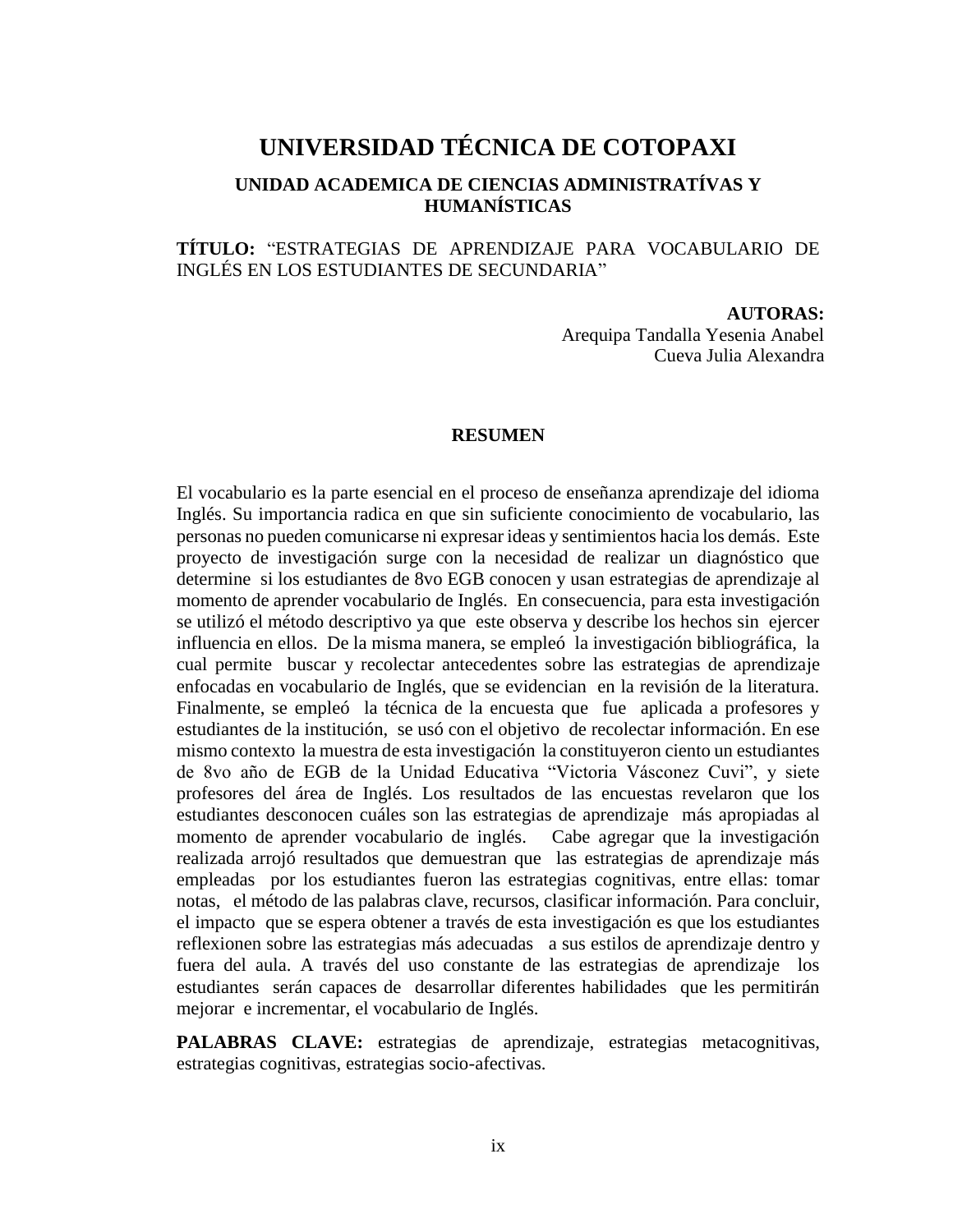# **INDEX**

<span id="page-9-0"></span>

| 7. ACTIVITIES AND TASKS SYSTEM REGARDING TO THE RAISED |  |
|--------------------------------------------------------|--|
|                                                        |  |
|                                                        |  |
|                                                        |  |
|                                                        |  |
|                                                        |  |
|                                                        |  |
|                                                        |  |
|                                                        |  |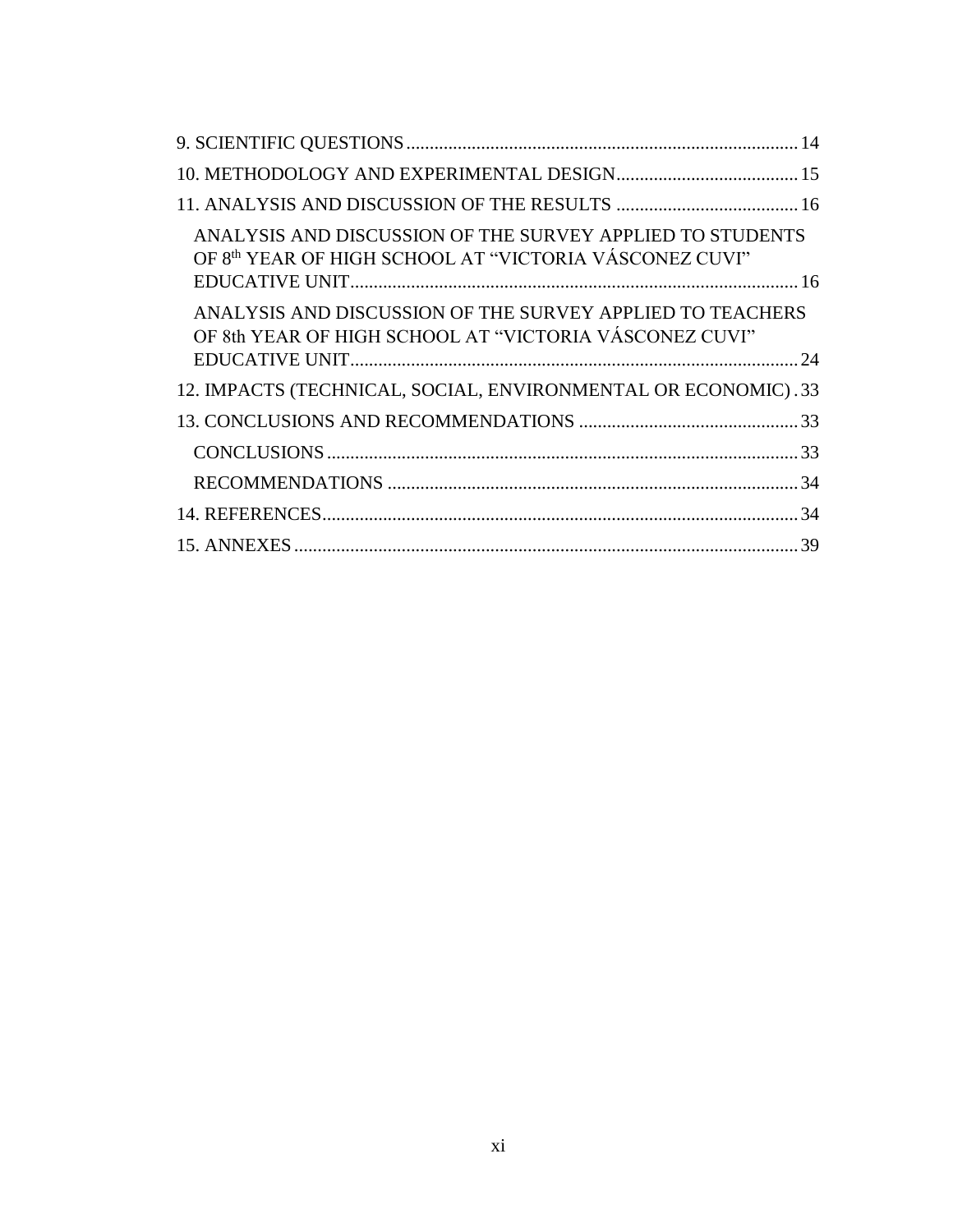# <span id="page-11-0"></span>**CHART AND GRAPHIC INDEX**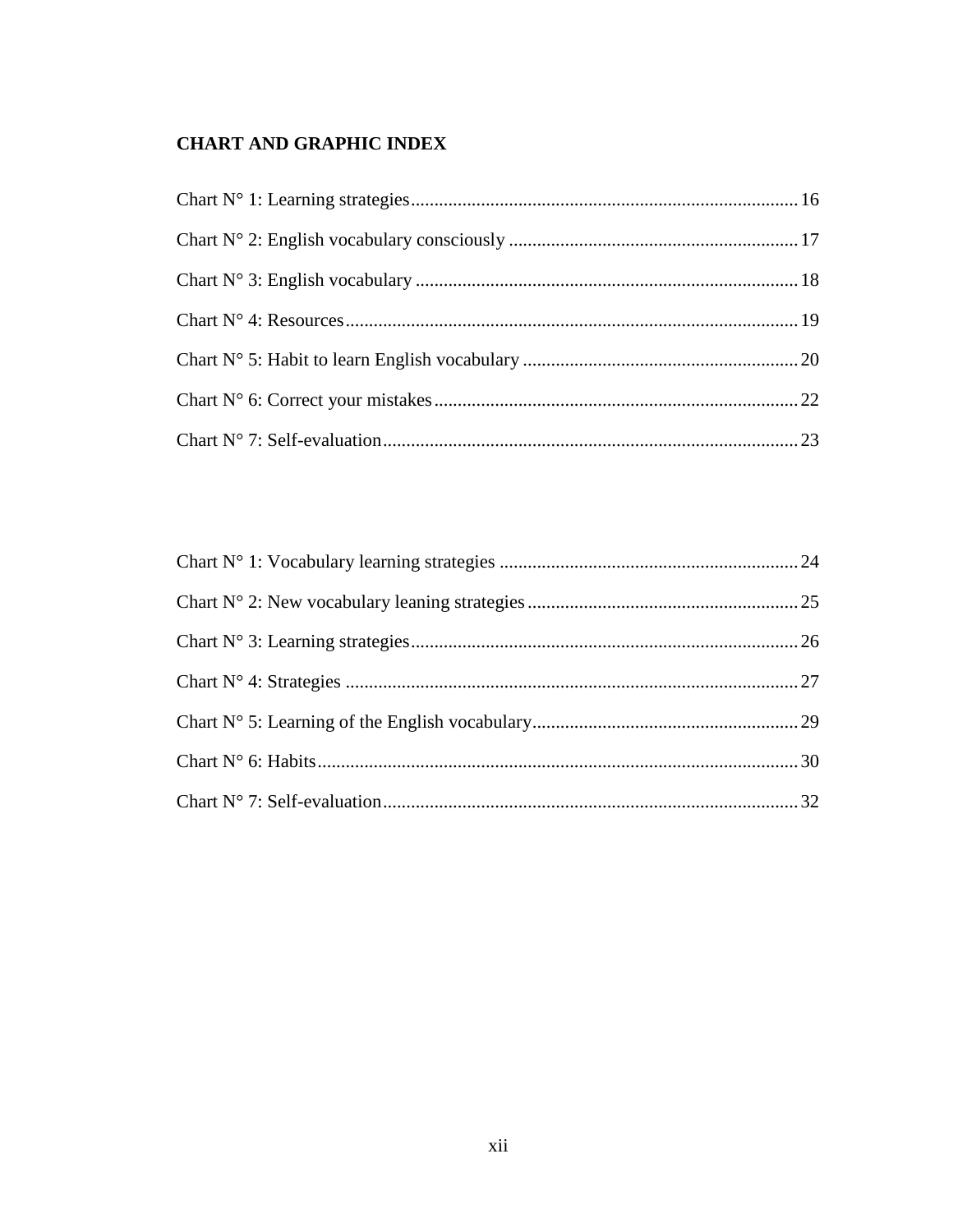## <span id="page-12-0"></span>**1. GENERAL DATA**

## **Research Title:**

"LEARNING STRATEGIES FOR ENGLISH VOCABULARY IN HIGH SCHOOL STUDENTS"

#### **Starting date:**

4<sup>th</sup> April, 2016

## **Completion date:**

 $15<sup>th</sup>$  July 2016

## **Place to be done the project**

**Neighborhood:** La Merced

**Parish:** La Matriz

**Province:** Cotopaxi

**Zone:** 3

**Institution:** Educative Unit "Victoria Vàsconez Cuvi"

**Address:** Félix Valencia 4274

## **Academic Unit Sponsor**

Academic Unit of Administrative and Academic Science

## **Major Sponsor:**

English Major

**Work team:**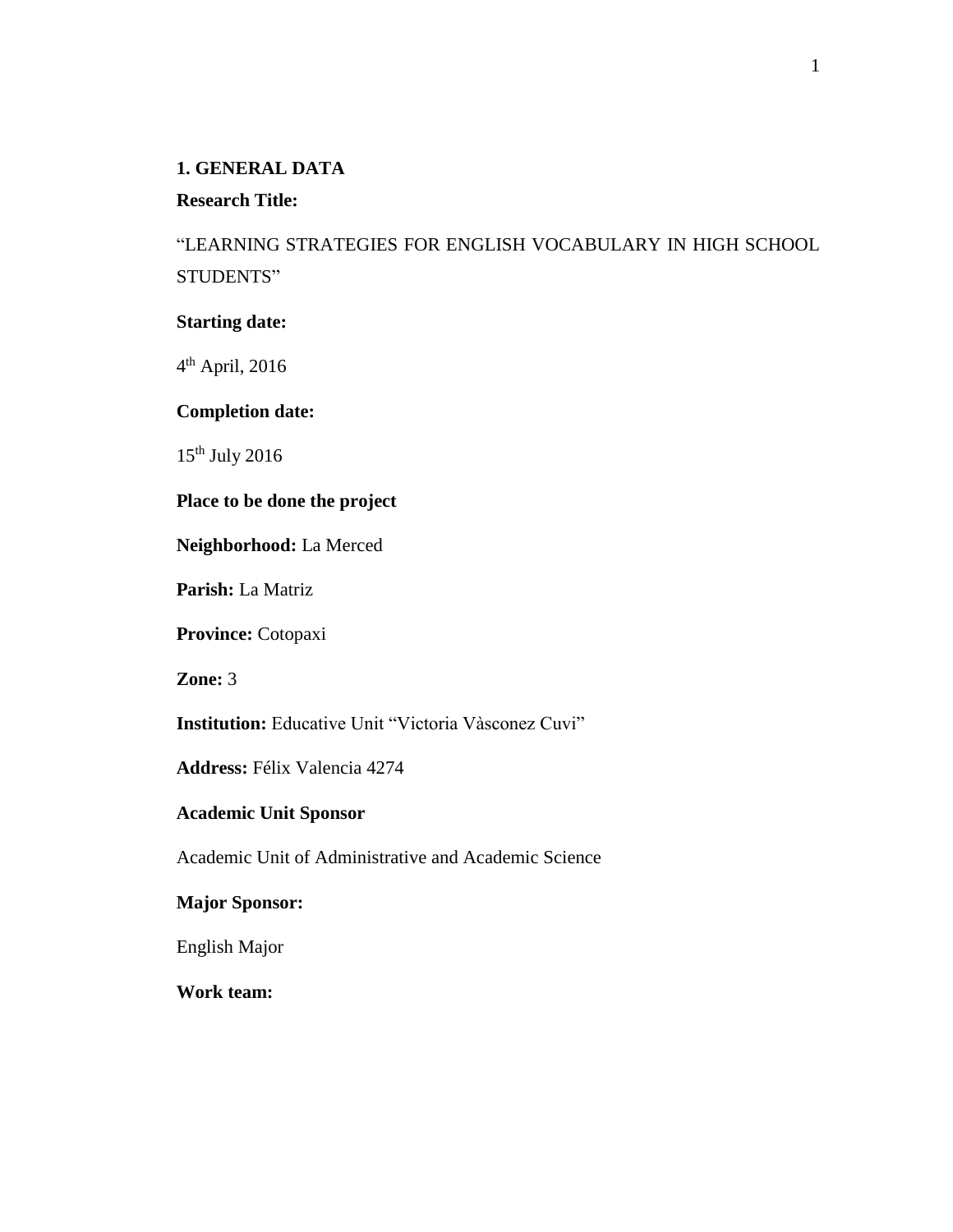The Coordinator of this project is the M.Sc. Cando Guanoluisa Fabiola Soledad, the Tutor is M.Sc. Abata Checa Fanny Mercedes, and the researchers are Arequipa Tandalla Yesenia Anabel and Cueva Julia Alexandra.

**Knowledge Area:** English.

**Research Line:** Education and Communication for the human and social development.

**Research Sub line:** Methodologies for the teaching of the general English.

#### <span id="page-13-0"></span>**2. PROJECT SUMMARY**

Vocabulary is the collection of words that an individual knows. Hence, vocabulary represents an important area of knowledge in a target language. Thus, learners need to realize about different techniques, strategies, methods and skills that they need to develop to acquire English vocabulary.

This study is trying to determine if students of high school know the kind of strategies that they can use to learn English vocabulary. Clearly, learning strategies are the most suitable and useful in this issue. Learning strategies are divided in three important types: metacognitive, cognitive and socio-affective learning strategies.

Metacognitive learning strategies are classified into three important categories: planning, monitoring and evaluating. They allow learners to become autonomous, conscious and critical. On the other hand, cognitive learning strategies develop some skills like memory, attention and comprehension. Some activities related to this learning strategy include note taking, key word, resourcing, and imagery and auditory representation among others. Finally, socioaffective learning strategies that encourage positive behaviors like cooperation and question for clarification. All of them will contribute positively in the learning of English vocabulary in high school students.

Furthermore, the main goal of the learning strategies is that students can internalize relevant information and the learner can access to this information at any time. Therefore, English teachers must train learning strategies to their students so that to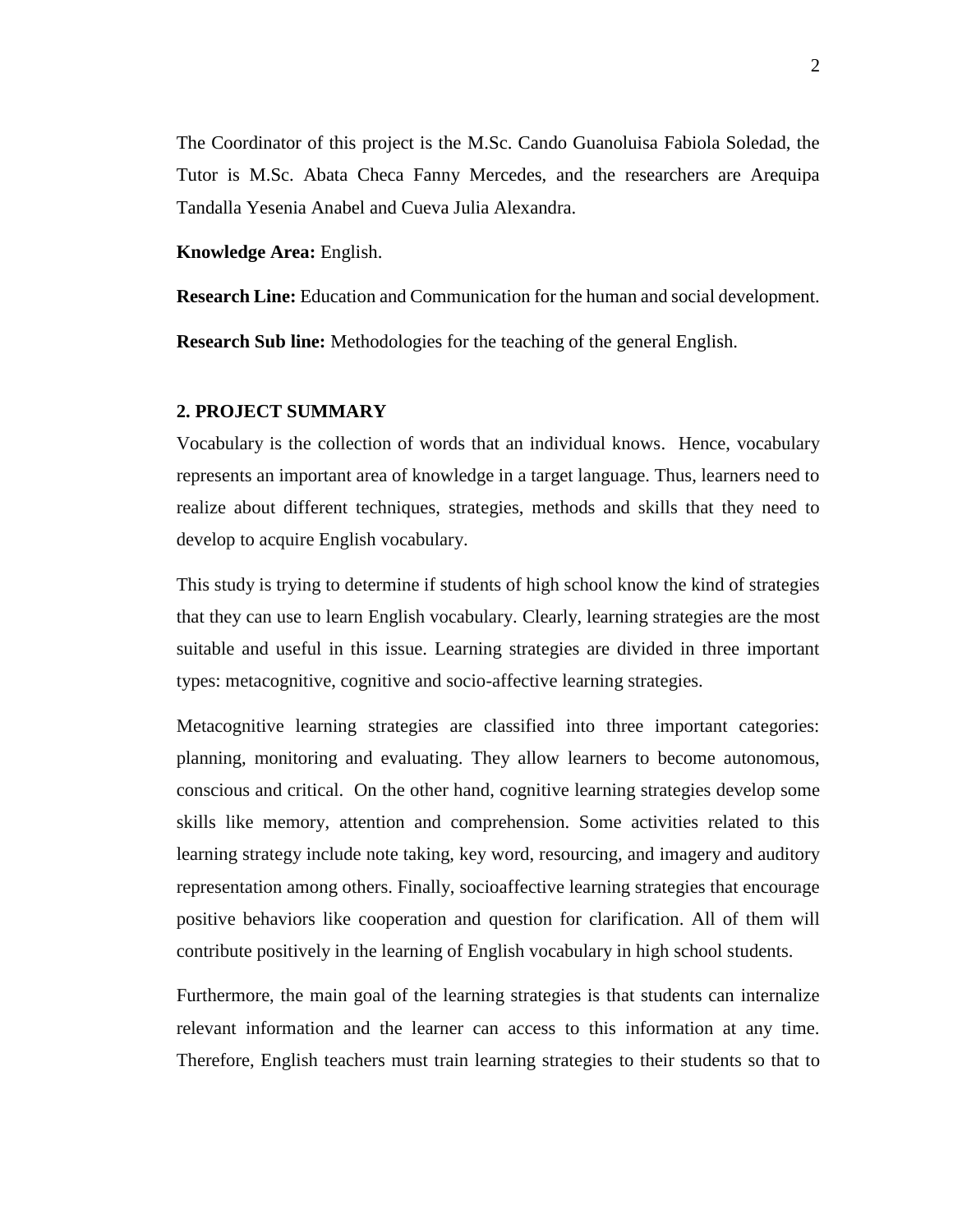ensure a successful learning. In addition, teachers should encourage in their learners independence and confidence during their academic training.

To conclude, it is necessary that English teachers up-date their knowledge according to the new trends in education in order to help their students in the achievement of their learning goals.

#### <span id="page-14-0"></span>**3. RATIONALE OF THE PROJECT**

The importance of this study resides in the deficient of English vocabulary of the students of the 8<sup>th</sup> year EGB of the Educative Unit "Victoria Vásconez Cuvi". It is essential to find a solution for this problem being that the lack of English vocabulary affects negatively in the teaching learning process. Some consequences will be produced like students won´t learn the language and they present knowledge gap. Moreover, they will be unmotivated, as a result they won´t like English language. Besides, if the students don't have the elemental bases of English vocabulary, they will have serious problems later.

Through this inquiry, it will hope to determine learning strategies for English vocabulary in high school students in order to achieve that they can communicate, express ideas, feelings and thoughts in the language that they are learning inside and out of the classroom.

The beneficiaries of this research will be the students and teachers of this institution. Besides, the principal impact will be that the students know and use the learning strategies so that they will internalize the vocabulary learned. Finally, the practical utility is that the students improve their communicative level in the target language.

#### <span id="page-14-1"></span>**4. BENEFICIARIES OF THE PROJECT**

The direct beneficiaries of the project are the students of  $8<sup>th</sup>$  year EGB of the Educative Unit "Victoria Vásconez Cuvi", 100 are female, and 1 is male. Besides, 7 teachers, all of them are female.

The indirect beneficiaries are the students of lower grades, and 10 English teachers.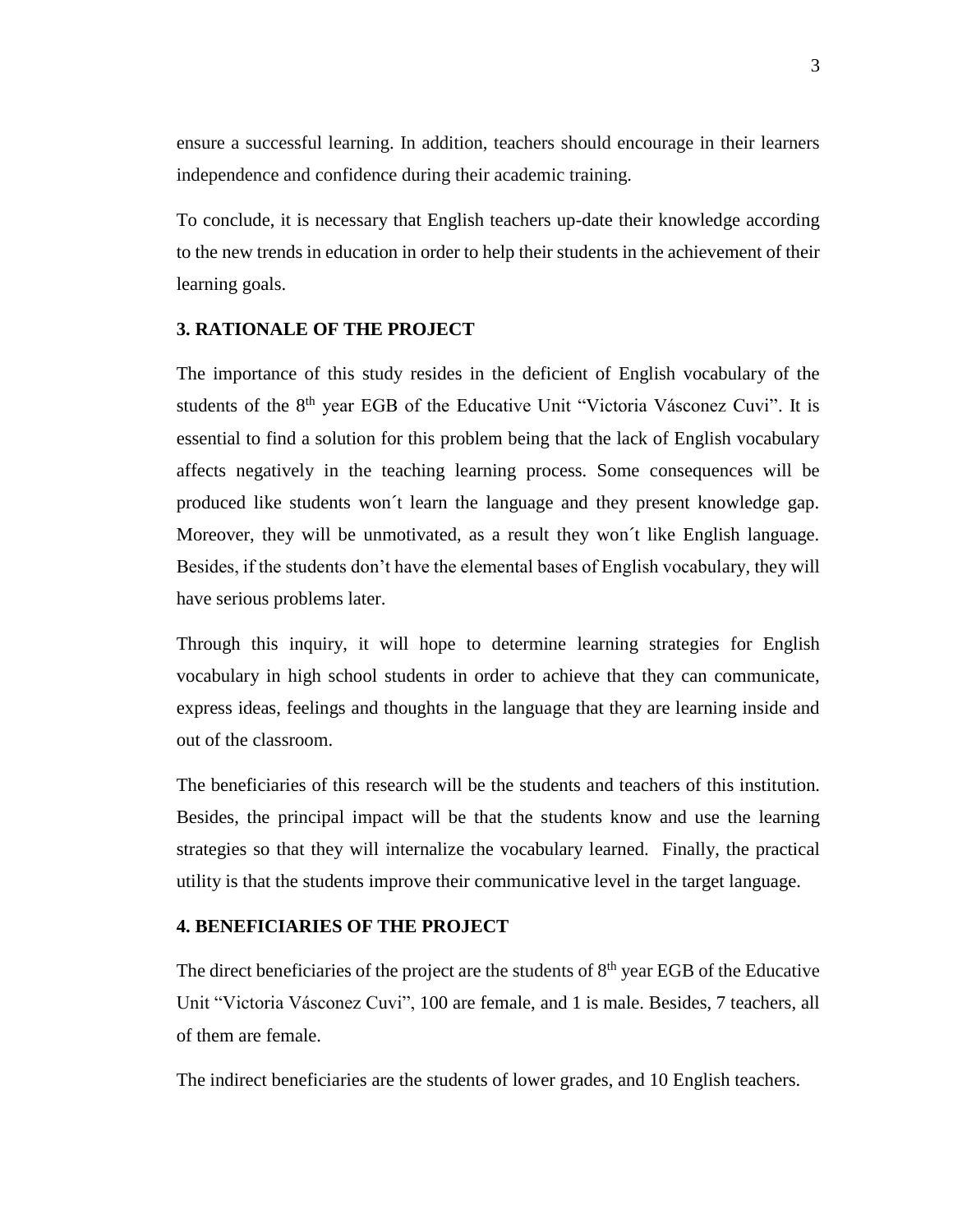#### <span id="page-15-0"></span>**5. THE RESEARCH PROBLEM**

The vocabulary`s role is vital due to it allows to communicate and to express ideas, feeling and thoughts in the language that the learners are learning. According to Wilkins (as cited in Tariq & Ibrahim, 2014) "while without grammar very little can be conveyed without vocabulary nothing can be conveyed" (p.41). Clearly, it is necessary to carry out this inquiry due to the students of  $8<sup>th</sup>$  year EGB of the Educative Unit "Victoria Vásconez Cuvi" have a deficient of English vocabulary. There are many causes for this problem such as the students have received few English classes, they don't like English language, and they don't pay attention into the class. As a result, all of these affect the comprehension of the language, they don't understand the instructions, and they cannot communicate and express their ideas in the target language.

Ahour & Salamzadeh (2014) carried out a research whose main aim was to find out to what extent poor Iranian high school students use metacognitive, cognitive, social, and affective vocabulary learning strategies and which vocabulary learning strategies has the highest and lowest use among the participants. A questionnaire, the descriptive survey research was selected as the most appropriate design. The questionnaire was taken from Gue and Johnson (1996) was employed in the study, it consisted of 49 items with 4 categories including Metacognitive VLS, cognitive VLS, social VLS, and Affective VLS. The results of the survey revealed that cognitive strategy is the most frequently used strategy among participants. Social strategy is the second frequently used strategies. The third frequently used strategy is affective strategy and the least frequently used strategy is metacognitive strategy it means that metacognitive strategy is not actively used by the participants

On the other hand, Zhao (2009) carried out a research whose main aim was to tap the relationship between metacognitive strategy training and vocabulary learning of college students through a five week training program. He applied a quantitative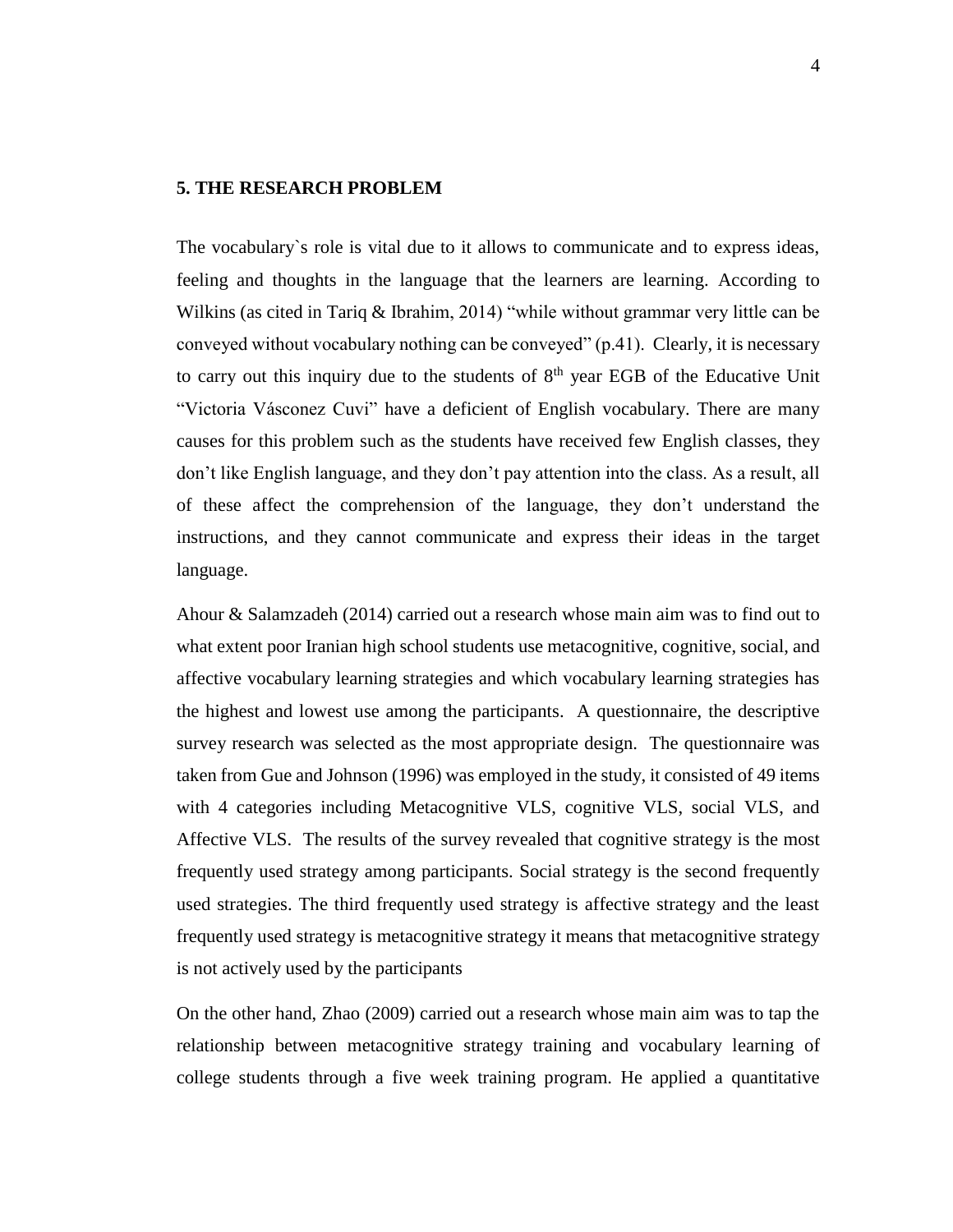methodology such as data gathering and analyzing methods to investigate the use of metacognitive strategies and to explore the influences of metacognitive strategies on vocabulary learning.

The result was summarized in two: (1) these college students do not frequently use metacognitive strategies in learning vocabulary. They are very weak in all the planning, monitoring and evaluating strategies. (2) Metacognitive strategy training could facilitate students' vocabulary learning.

These researches will help to support the feasibility of this project. Finally, the principal impact will be that the students know and use the learning strategies so that they can achieve a meaningful learning of English vocabulary.

#### <span id="page-16-0"></span>**6. OBJECTIVES:**

#### <span id="page-16-1"></span>**General Objective**

o To determine the learning strategies used by students in the English vocabulary learning.

#### <span id="page-16-2"></span>**Specific Objectives**

- o To establish the background of the learning strategies in papers.
- o To identify the learning strategies focused on learning English vocabulary used by students of 8<sup>th</sup> year EGB.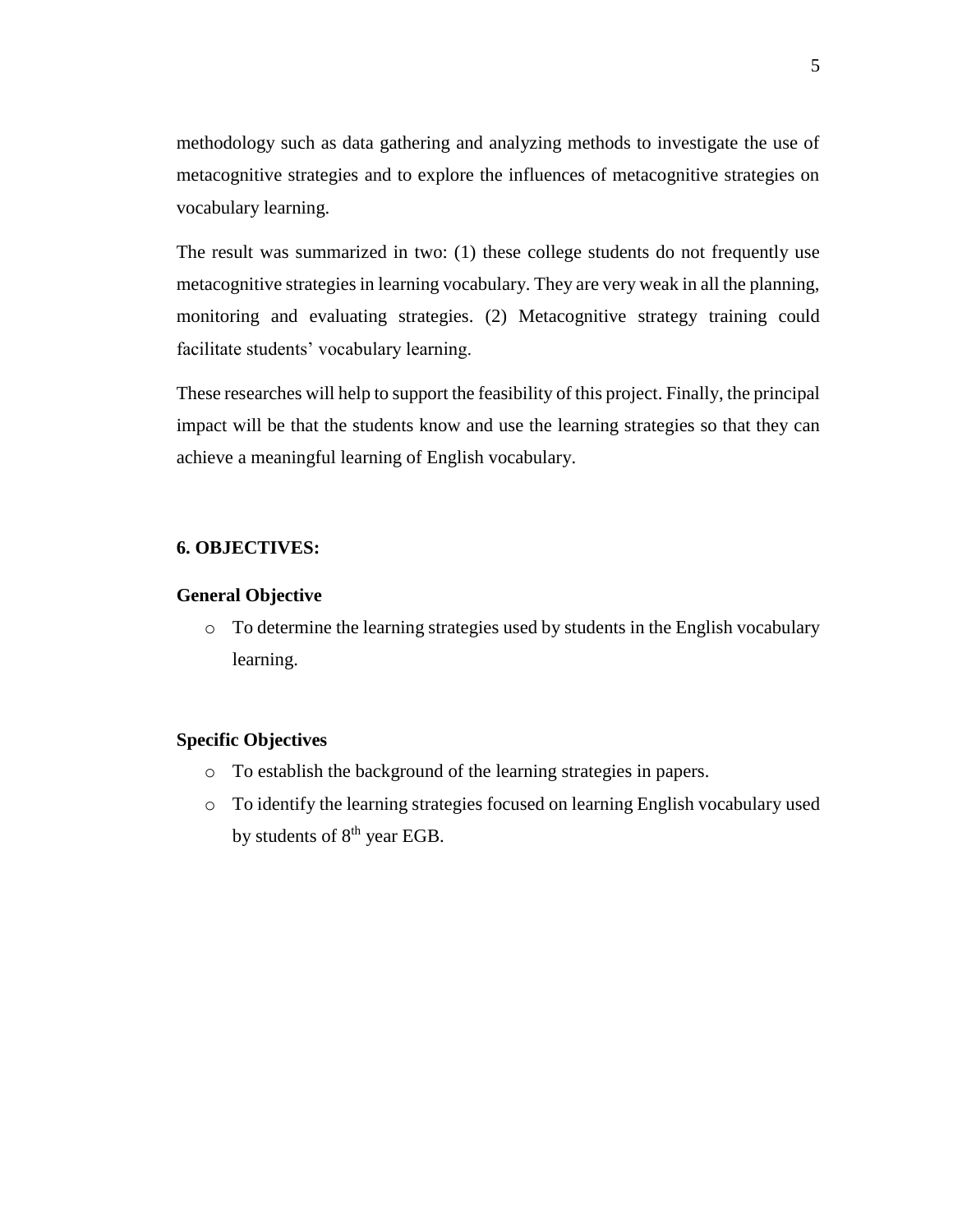# <span id="page-17-0"></span>**7. ACTIVITIES AND TASKS SYSTEM REGARDING TO THE RAISED OBJECTIVES**

| Objective                                               | <b>Activity</b> | <b>Result</b>                                                 | <b>Ways</b><br>of |
|---------------------------------------------------------|-----------------|---------------------------------------------------------------|-------------------|
|                                                         |                 |                                                               | verification      |
|                                                         |                 |                                                               |                   |
|                                                         |                 |                                                               |                   |
| To                                                      |                 | establish the Literature review Knowledge about the Framework |                   |
| background of the about vocabulary, learning strategies |                 |                                                               |                   |
| learning strategies in $ $ and the learning             |                 |                                                               |                   |
| papers.                                                 | strategies      |                                                               |                   |
|                                                         |                 |                                                               |                   |
|                                                         |                 |                                                               |                   |
| To                                                      |                 | identify the Application of the The surveys applied for       |                   |
| learning strategies surveys.                            |                 | students and teachers                                         | <b>Surveys</b>    |
| focused on learning                                     |                 | are presented in the                                          |                   |
| English vocabulary                                      |                 | analysis<br>and                                               |                   |
| used by students of 8 <sup>th</sup>                     |                 | discussion.                                                   |                   |
| year EGB.                                               |                 |                                                               |                   |
|                                                         |                 |                                                               |                   |

# **TASKS SYSTEM REGARDING TO THE RAISED OBJECTIVES**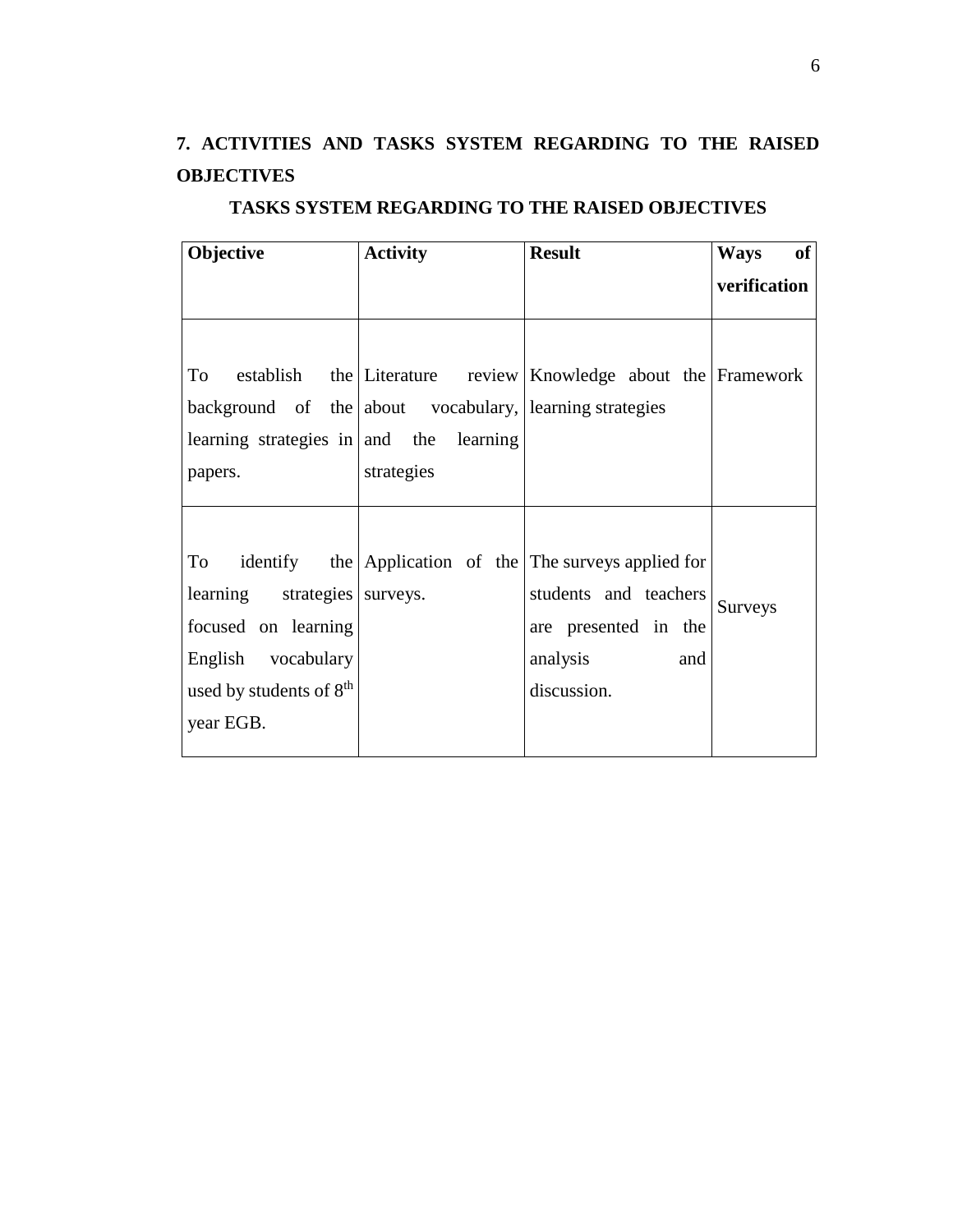#### <span id="page-18-0"></span>**8. SCIENTIFIC AND TECHNICAL FOUNDATIONS**

There are some learning strategies, however this paper aims to focus on the metacognitive strategies, cognitive, and socioaffective learning strategies.

#### <span id="page-18-1"></span>**8.1 Importance of English vocabulary**

Into English learning, the vocabulary is the central part in order to learn a language because it allows people to communicate and to express ideas, feelings and thoughts in the language that they are learning. According to Wilkins (as cited in Tariq & Ibrahim, 2014) "while without grammar very little can be conveyed without vocabulary nothing can be conveyed" (p.41).

Therefore, vocabulary is the most essential part into the teaching learning process of a language because if the students don't have sufficient knowledge of it, it affects drastically and impedes the production of the language.

Vocabulary is the most indispensable part of the learning English vocabulary. Thus, some authors refer about it. Swan & Walter (as cited in Deylamsalehi, 2015) state that "vocabulary acquisition is the largest and most important task facing the language learner" (p, 138). Besides, Godwin - Jones (as cited in Deylamsalehi, 2015) claims that "vocabulary is an indispensable component for improving competency in all areas of communication" (p. 138).

Nakata (as cited in Mehring, 2005) indicates that "vocabulary acquisition requires continual repetition in order for effective vocabulary learning" (p. 3). Undoubtedly, English vocabulary needs a constantly practice for their long term retention in the human minds. It is originated from the necessity to learn a new language, and it must become a habit in our daily lives.

#### <span id="page-18-2"></span>**8.2 Learning strategies**

There are some learning strategies that students can use. They should use different strategies at the moment to learn English vocabulary because they permit to the learners to remember and retain the new words. Ellis (as cited in He, 2010) defines "learning strategies as how learners accumulate new L2 rules and how they automate existing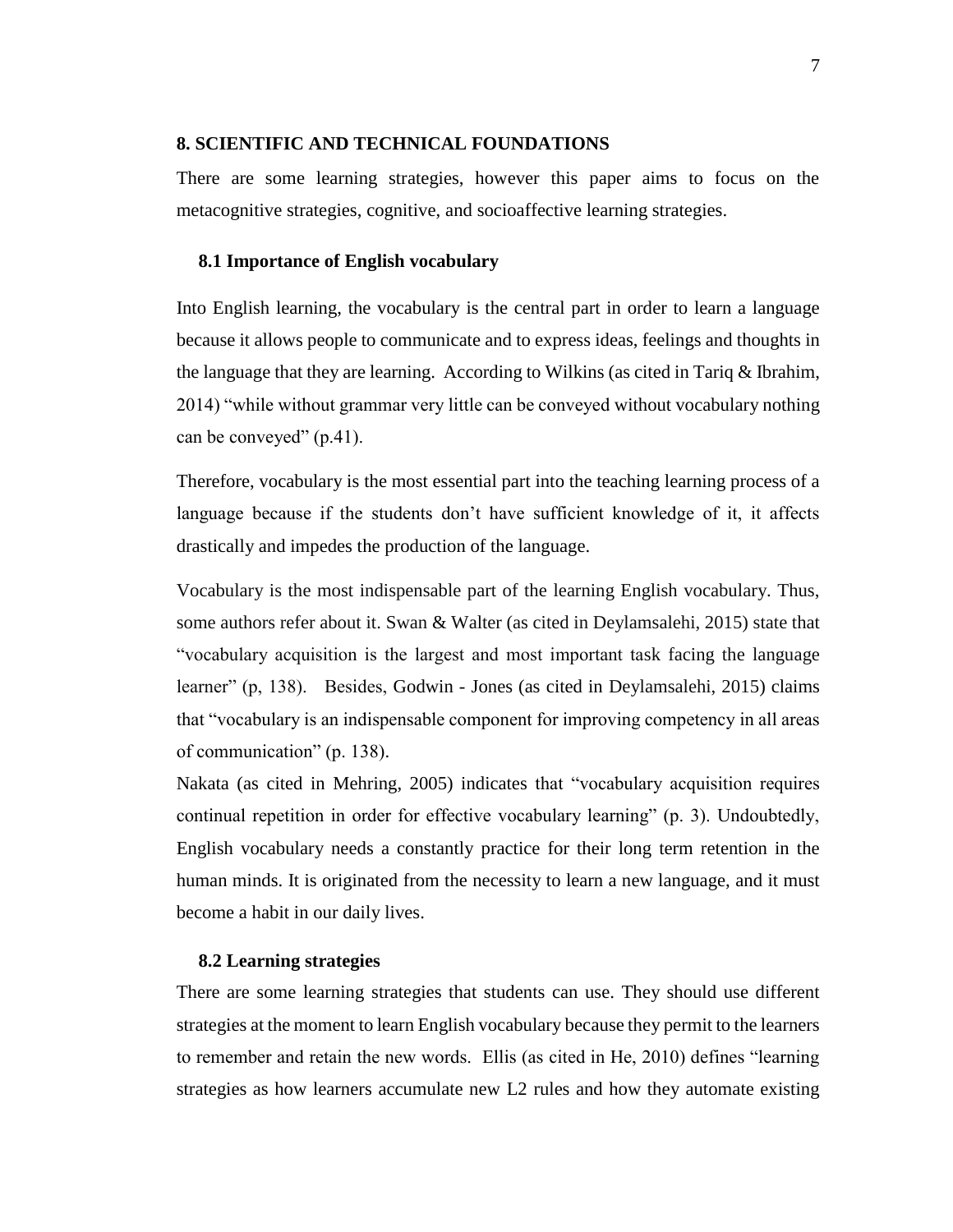ones. This process can be conscious or subconscious. He further explains it as the mental processes of acquiring and using the L2" (p. 13).

According to Nyikos & Oxford (as cited in Oxford, 2003) "yet students are not always aware of the power of consciously using L2 learning strategies for making learning quicker and more effective" (p. 9).

Learning strategies are important tools that permit to the students to learn English vocabulary in efficient and effective way, developing positive values like independence, confidence and responsibility.

It is so important that the students use some learning strategies in order to learn and improve their English vocabulary. According to Oxford (as cited Branch, 2012) "Learning strategies are oriented towards the main goal of communicative competence, allow learners to get more self-directed, and support learning" (p. 168).

On the other hand, teachers need to study and investigate new learning strategies and techniques to learn English vocabulary in order to train their students how to use the learning strategies in order to improve their English vocabulary. Alqahtani (2015) supports that "The teacher should prepare and find out the appropriate techniques, which will be implemented to the students. A good teacher should prepare himself or herself with various and up-to-date techniques." (p. 24).

On the contrary, Allwright & Little (as cited in Oxford, 2003) learning strategies can also enable students to become more independent, autonomous, lifelong learners (p. 9). For that reason, teachers need to help their students develop some learning strategies and enable the students to use learning strategies in order to improve their skills.

The best resources to learn English vocabulary are through audio visual aids. It helps to improve the pronunciation, and retain new words. Malekpur (2015) supports that "watching videos not only helps the learners to realize and learn the new words directly within a context but may also motivate them to learn more new words." (p. 241).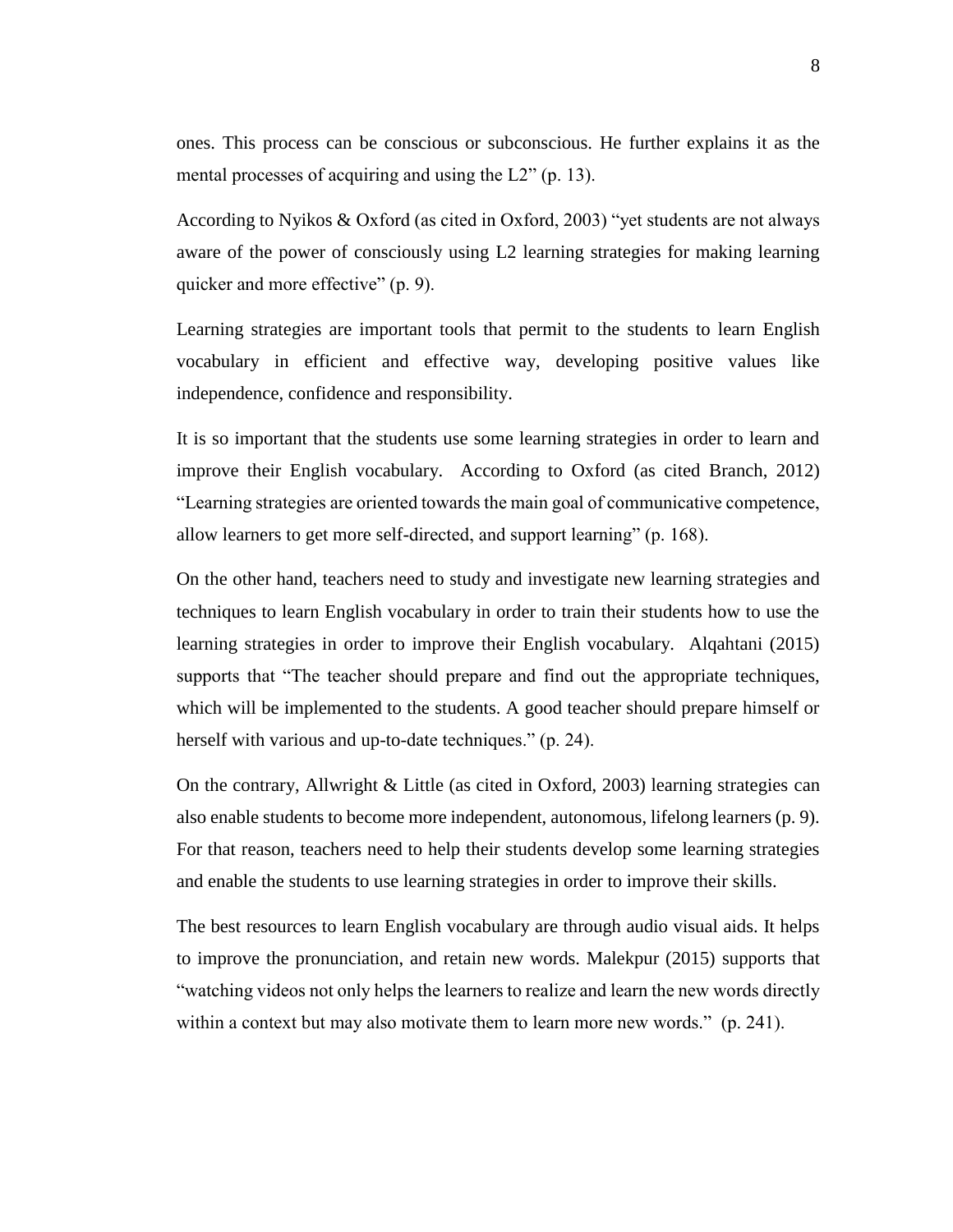#### <span id="page-20-0"></span>**8.3 Vocabulary learning strategies**

Catalán (as cited in Saengpakdeejit, 2014) mentions that VLSs is

Knowledge about the mechanisms (process, strategies) used in order to learn vocabulary as well as steps or actions taken by students (a) to find out the meaning of unknown words, (b) to retain them in long-term memory, (c) to recall them at will, and (d) to use them in oral or written mode. (p. 1102).

Vocabulary learning strategies are quite important into the teaching learning process because those strategies are used by students with the main objective to learn new vocabulary. Vocabulary learning strategies are closely related with other language learning strategies.

#### <span id="page-20-1"></span>**8.4 Learning Language Strategies**

O'Malley & Chamot (as cited in Vlčková, Berger & Völkle, 2013) distinguish three broad types of learning strategies which are metacognitive, cognitive, and socioaffective.

#### <span id="page-20-2"></span>**8.4.1 Metacognitive strategies**

The metacognitive strategies are quite important so that they give to the students the elemental tools to convert in autonomous and conscious learners of their own learning process. Students also will be able to know if the task and strategies that is using are the most suitable, and correct their mistakes.

According to Anderson (as cited in Díaz, 2015) "the use of metacognitive strategies activates one's thinking and leads to improved performance in learning in general" (p. 89).

Schunk (as cited in Fahim & Dorrimanesh, 2008) states that "training students to use metacognitive learning strategies effectively can strengthen their self-confidence and increase their sense of responsibility for their own learning which will possibly lead to the development of a higher level of motivation for learning" (p. 803).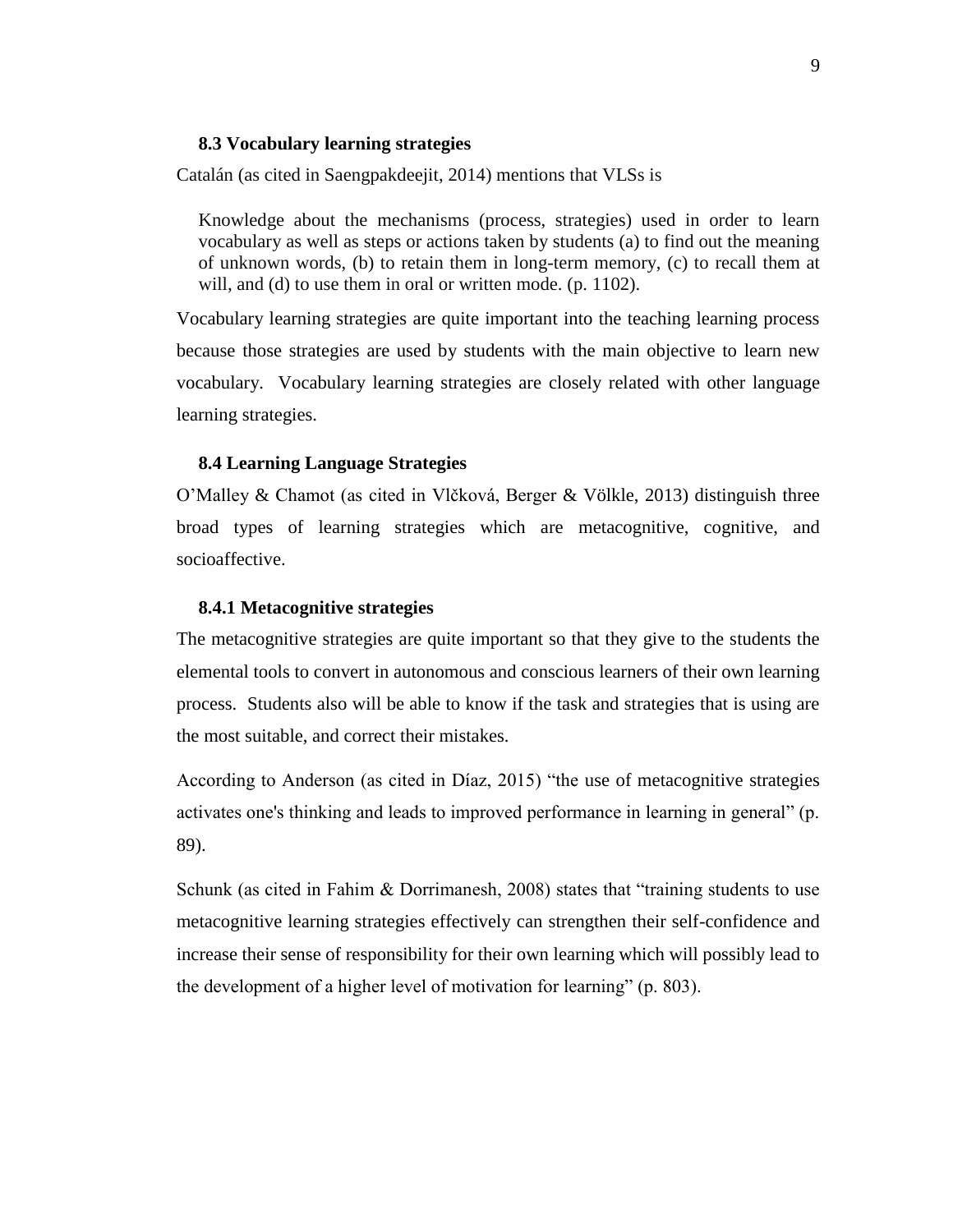The metacognitive strategies allow to the students acquire a significant knowledge of the English vocabulary, and get skills to learn by oneself in order to lead the teaching learning process in an efficient way.

O'Malley & Chamot (as cited in Vlčková, Berger & Völkle, 2013) classified the metacognitive strategies into three categories:

- 1. **Planning**: it includes five learning strategies: advance organizers; direct attention; selective attention; self-management; and functional planning.
- 2. **Monitoring:** it includes self-monitoring.
- 3. **Evaluation:** it includes self-evaluation. (p. 98).

Metacognitive strategies has two important components that are knowledge and selfregulation, which are focused to achieve a learning goal. Hence, it allows that students can plan, organize and evaluate their own learning activities.

**Planning:** Planning provide learners rules and steps in order to solve a problem, take into account time goals that students should accomplish in a specific task. It is relevant that students determine their goals, define the contents, and finally they choose the methods and techniques more suitable. According to O'Malley & Chamot (as cited in Lv, 2010) "planning is a procedure for conflict resolution among competing action statements that applies to the conditional clause in the production system." (p, 136). Planning includes five learning strategies which are advance organizers; direct attention; selective attention; self-management; and functional planning.

When focus about advance organizers is important to focus on Ausubel (as cited in Shihusa & Kerarroan, 2009) "advance organizer is a material that is introduced before an unfamiliar content so as to facilitate its assimilation. They, therefore, act as an anchor for the reception of new content" (p. 414).

Chamot, Barnhardt, El-Dinary & Robbins (as cited in Barbosa, 2012) define the next planning strategy that is the direct attention as "the direct attention strategy can help focus attention and ignore distractions" (p. 64)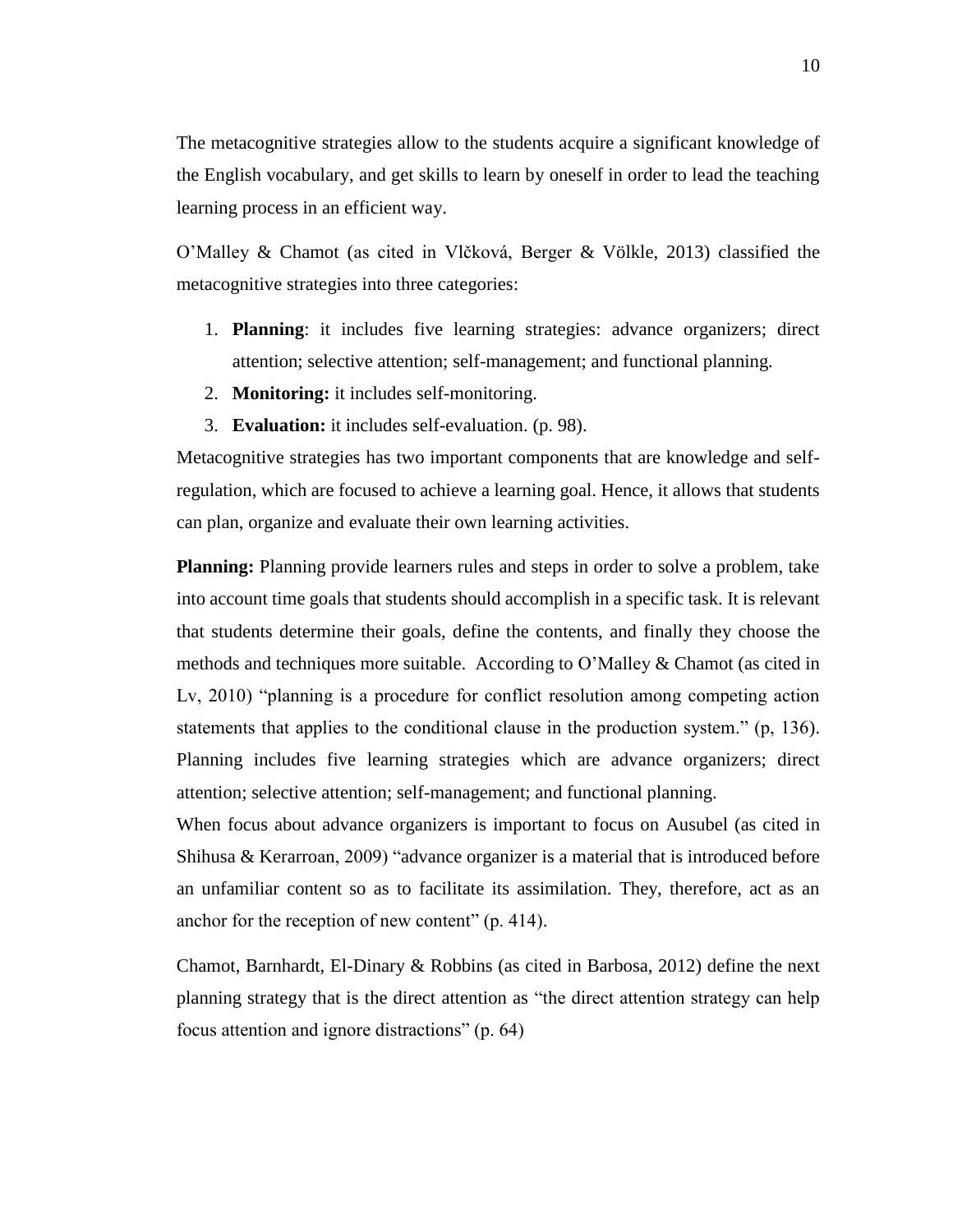Selective attention, according to Sheorey & Mokhtari (as cited in Zhang & Seepho, 2013) "refers to the strategies used when readers "work directly with texts" and comprehension problems occur". (p. 62).

Self-management, according to White (1993) "self-management can be considered to be the definitive metacognitive strategy in that it comprises two dimensions of metacognition: knowledge of cognition and control of cognition." (p. 195-196).

Finally, the last planning strategy is functional planning.

Direct attention, selective attention and self-management help to the students to be aware in the learning process. Therefore, these strategies don´t permit interferences or distractions at the moment to learn. On the other hand advance organizers and functional planning need materials that facilitate the learning in the students.

**Monitoring:** This strategy helps the students to identify academic problems and they should try to find solutions so that they reach their learning goals. Besides, learners have the control about the comprehension of the different contents.O'Malley & Chamot (as cited in Lv, 2010) state that "Monitoring can also be described as being aware of what one is doing" (p. 137). It includes one learning strategy which is selfmonitoring.

Mace, Belfiore, & Huchinson (as cited in Menzies, Lane & Lee, 2009) "Selfmonitoring is a two-stage process that involves observing and recording. The student needs to determine if the target behavior did or did not occur. Then, the student selfrecords some feature of the target behavior." (p. 28). This strategy is so important because it helps the students to monitor how is performing the task, and select the most suitable learning strategies to do the activity.

**Evaluation:** Lastly, this strategy allows to the students after completing a learning task, they can assess it and determine if it was done in a correct way. It requires a lot of concentration. O'Malley & Chamot (as cited in Lv, 2010) state that "Evaluation is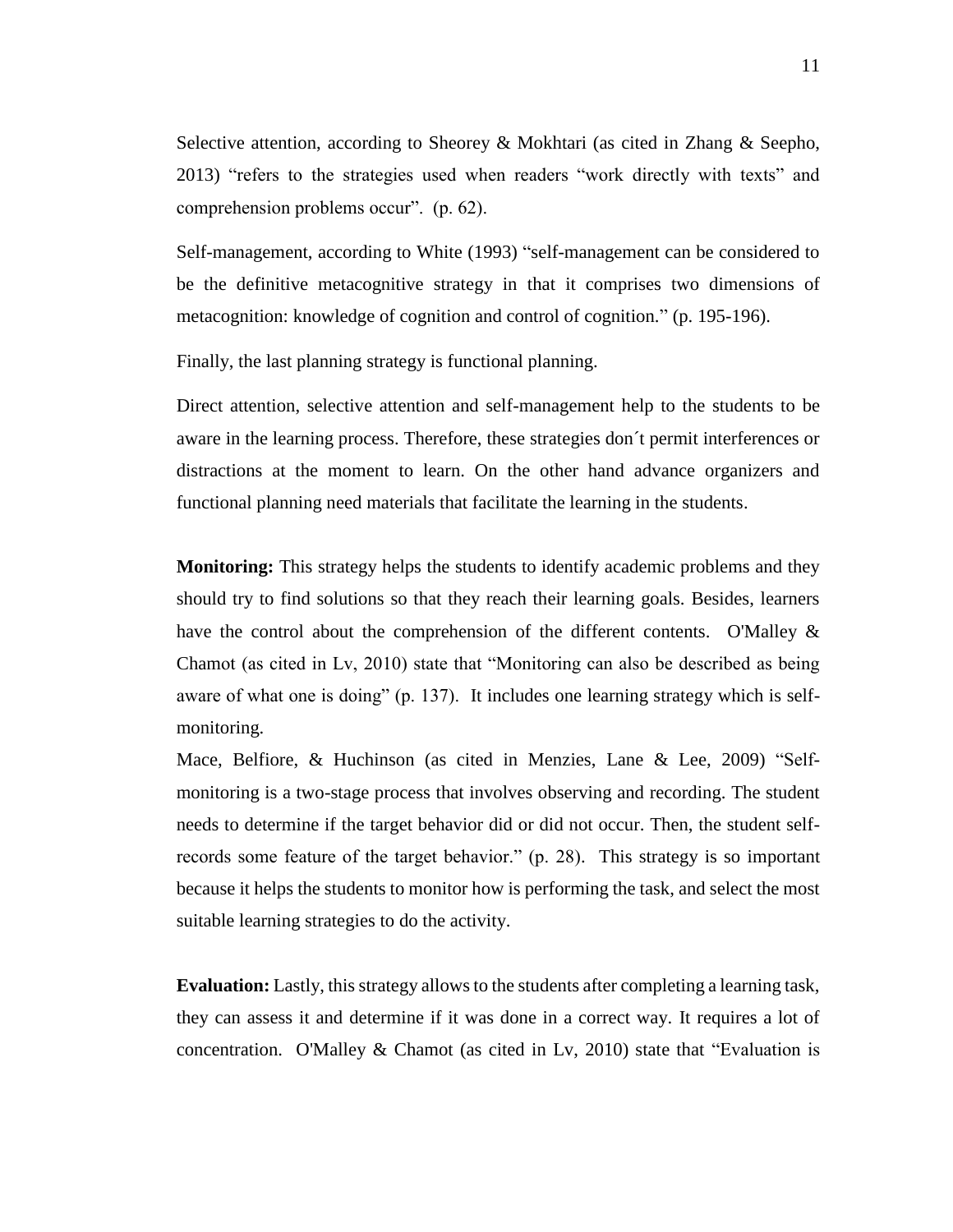mental process conscious inspection of learning outcomes, one's own progress in the new language." (p. 137). It includes one learning strategy which is self-evaluation. Schunk (as cited in McMillan & Hearn, n.d) mentions self-evaluation as "Positive selfevaluations encourage students to commit more resources to continued study and set higher goals in the future." (p.44). On the other hand, in this strategy, when the students self-evaluate their progress, the students have the opportunity to correct their mistakes. Harmer & Naghizadeh (as cited in Hartono & Khunaivi, 2015) mention that "a correction helps students to clarrify their understanding of the meaning and construction of language." (p. 16).

Students need to assess their own progress so that they realize whether what they are doing is effective, and determine if they are using the metacognitive strategy correctly.

#### <span id="page-23-0"></span>**8.4.2 Cognitive strategies**

Cognitive strategies, enclose the memory and the knowledge doing feasible the learning of the student. These strategies are the actions or steps that students perform in order to obtain a particular learning goal or when the learner needs to accomplish a learning task. This strategy has given good results in the teaching learning process.

The term cognitive strategies, according to O'Malley & Chamot (as cited in Ratna, 2014) "are more directly related to individual learning tasks and entail direct manipulation or transformation of the learning material." (p. 3).

O'Malley & Chamot (as cited in Vlčková, Berger & Völkle, 2013) mention that the cognitive learning strategies are: repetition, resourcing, translation, grouping, note taking, summarising, deduction, recombination, imagery and auditory representation, keyword method, contextualization, elaboration, transfer, and inferencing.

The definition of some cognitive learning strategies from O'Malley & Chamot (as cited in Ratna, 2014) are summarized as follows:

Repetition consists in repeating a word or phrase in the course of performing a language task.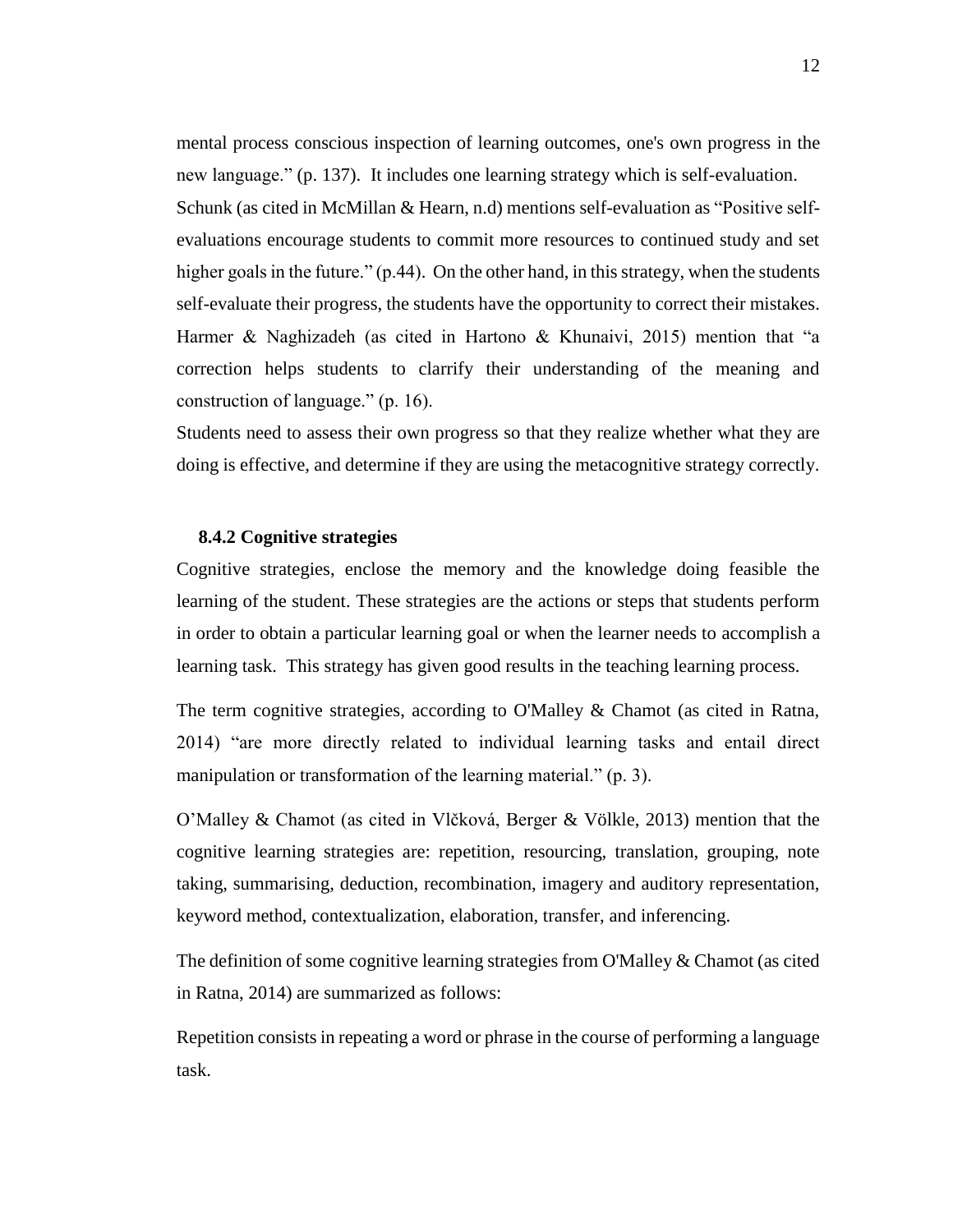Resourcing is using target language some reference materials such as dictionaries, encyclopedias, or textbooks in order to learn a target language.

The next cognitive learning strategy is grouping. It consists to classify words, terminology, or concepts according to their attributes or meaning.

The following cognitive learning strategy is note taking. The authors defines it as writing down key words and concepts in abbreviated verbal, graphic, or numerical form while listening or reading in order to improve the students' skills.

Another useful learning strategy is summarizing that it is making a mental, oral, or written summary of new information gained through listening or reading.

Deduction strategy consist to apply rules in order to understand or produce the second language or making up rules based on language analysis.

Imagery and auditory representation is so important, according to the authors refers to using visual images either mental or actual to understand or remember new English vocabulary.

Finally, elaboration that is relating new information to previous knowledge, relating different parts of new information to each other or making meaningful personal associations with the new information. (p. 4-5).

On the other hand, another useful cognitive learning strategy is key word method because it allows the students to remember new words and later they are going to relate these words in context. According to Murcia (as cited in Mofareh, 2015) proposes some strategies to learn English vocabulary, "…she proposes keyword technique. When seeing or hearing the target word, the learner is reminded of the keyword." ( p. 30-31).

These learning strategies are quite important because they help students to develop internal procedures that enable the abilities of the students regarding to the comprehension and solving problems.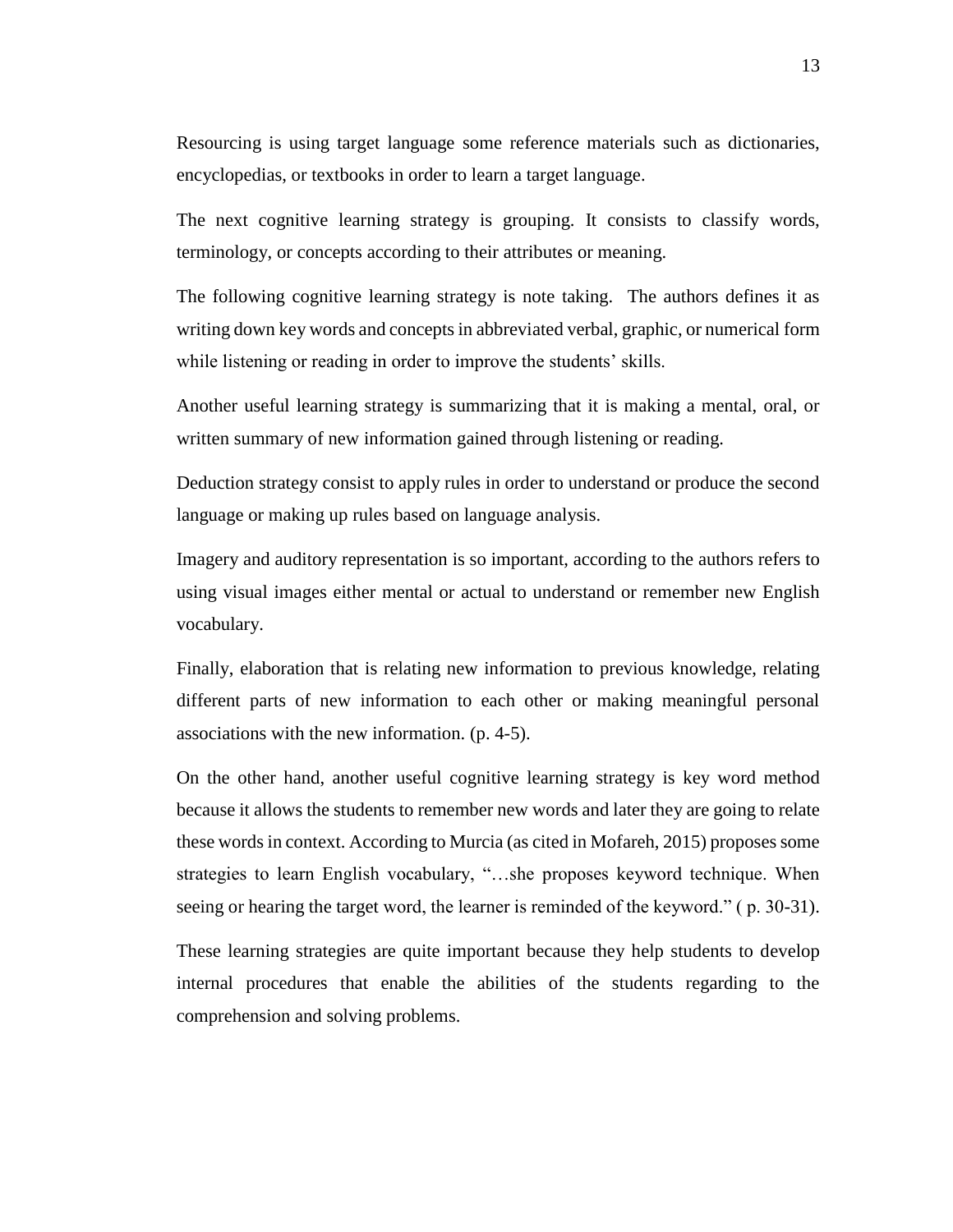#### <span id="page-25-0"></span>**8.4.3 Socioaffective strategies**

Socioaffective strategies reinforce the motivation of the students and encourage the team work helping solving problems in order improve their academic performance.

Research by Magno (as cited in Zeynali, Zeynali & Pishdadi, 2015) mention that "affective strategies, such as identifying one's mood and anxiety level, talking about feelings, rewarding oneself for good performance, and using deep breathing or positive self-talk, have been shown to be significantly related to L2 proficiency." (p.12).

O'Malley & Chamot (as cited in Fandiño, 2007) mention that the main socioaffective learning strategies are: question for clarification and cooperation.

Cooperation, according to O'Malley & Chamot (as cited in Fandiño, 2007) "peer work to solve a problem, pool information, learning task checking, language activity modeling, and feedback on oral or written performance." (p. 61).

O'Malley & Chamot (as cited in Fandiño, 2007) define question for clarification as "asking for explanation, verification, rephrasing, or examples about the material or the task; self-questioning." (p. 61).

This strategies are quite important because the students learn to work in cooperation with their classmates and teachers. They also ask questions about their doubts when are learning a target language.

#### <span id="page-25-1"></span>**9. SCIENTIFIC QUESTIONS**

- o What are the learning strategies to learn English vocabulary?
- o What learning strategies focused on learning English vocabulary are used by students of 8<sup>th</sup> year EGB?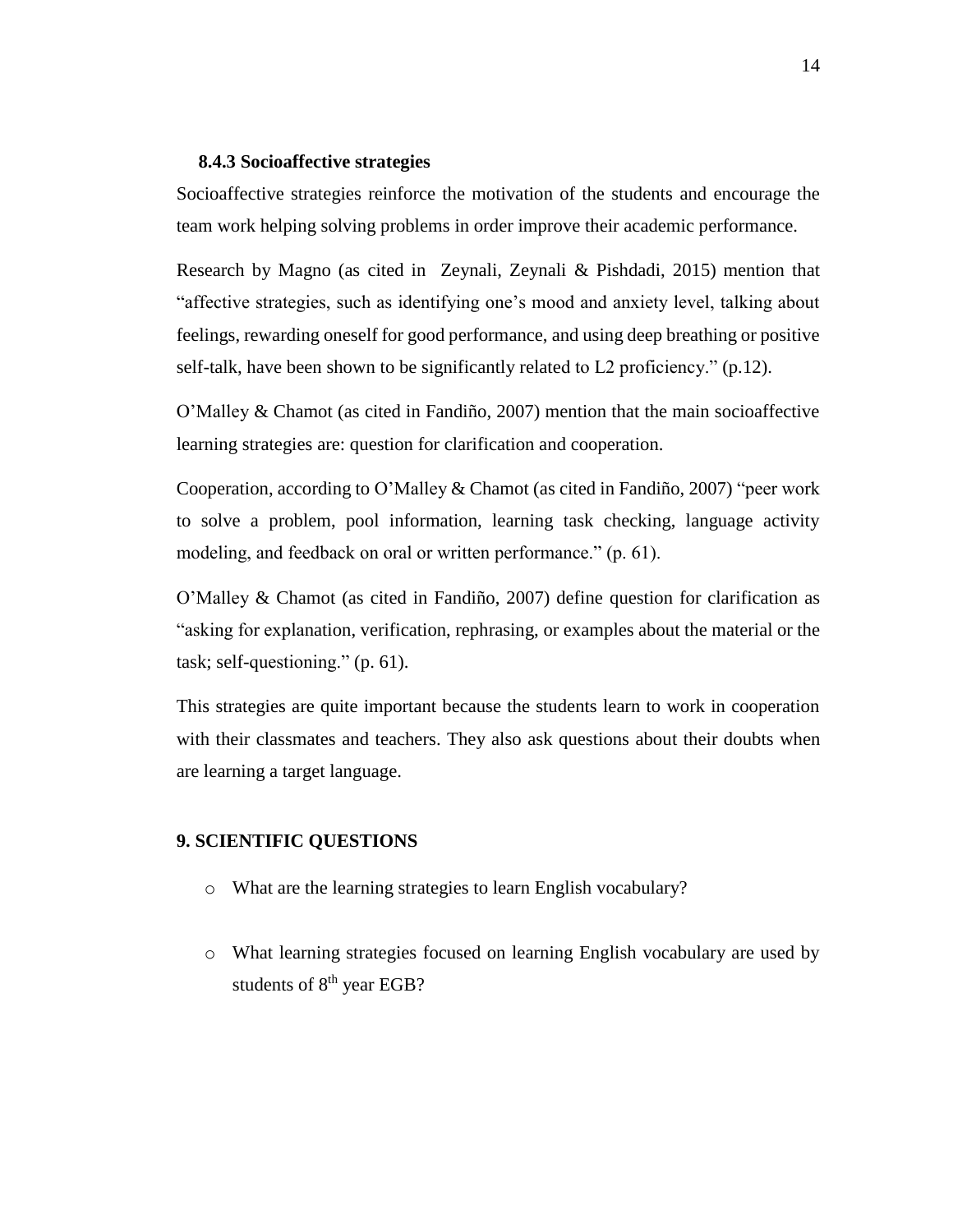#### <span id="page-26-0"></span>**10. METHODOLOGY AND EXPERIMENTAL DESIGN**

For this inquiry, It will be used descriptive method because it observes and describes the facts without influence them. According to Lans & van der Voordt (2002) "descriptive research is trying to describe reality according to a systematic approach rigorously followed. Usually it is based on theoretical considerations and is dependent on the objective of the study as well." (Section of methodological choices, para. 2).

After that, the bibliographical research will be applied. The bibliographical research will help to look for, and recollect background about the learning strategies in the English vocabulary learning which will be presented in the literature review. Reed  $\&$ Baxter (n.d) define the bibliographic research: "the process of using the library and bibliographic resources to locate information relevant to your topic." (p. 41).

Next, the survey technique will be used in order to recollect information. The survey will be applied for teachers and students whose main objective is to determine if the students and teachers know about learning strategies. At the end, with the results of the surveys will be performed the analysis and discussion of data which will help to obtain the conclusions and recommendations. According to Babbie (as cited in Creswell, 2009)

Survey research provides a quantitative or numeric description of trends, attitudes, or opinions of a population by studying a sample of that population. It includes cross-sectional and longitudinal studies using questionnaires or structured interviews for data collection, with the intent of generalizing from a sample to a population (p. 12).

Finally, the sample of this research will comprise 101 students of 8th year EGB of the Educative Unit "Victoria Vásconez Cuvi" in Latacunga, Ecuador. 100 are female, and 1 is male that will be the participants in the research. They will be 101 students; aged 11 to 12, the participants will fill the students´ surveys. Furthermore, 7 teachers of 8th year EGB of the Educative Unit "Victoria Vásconez Cuvi" will participate filling the teachers´ surveys. The study will be conducted during the academic term March and August 2016.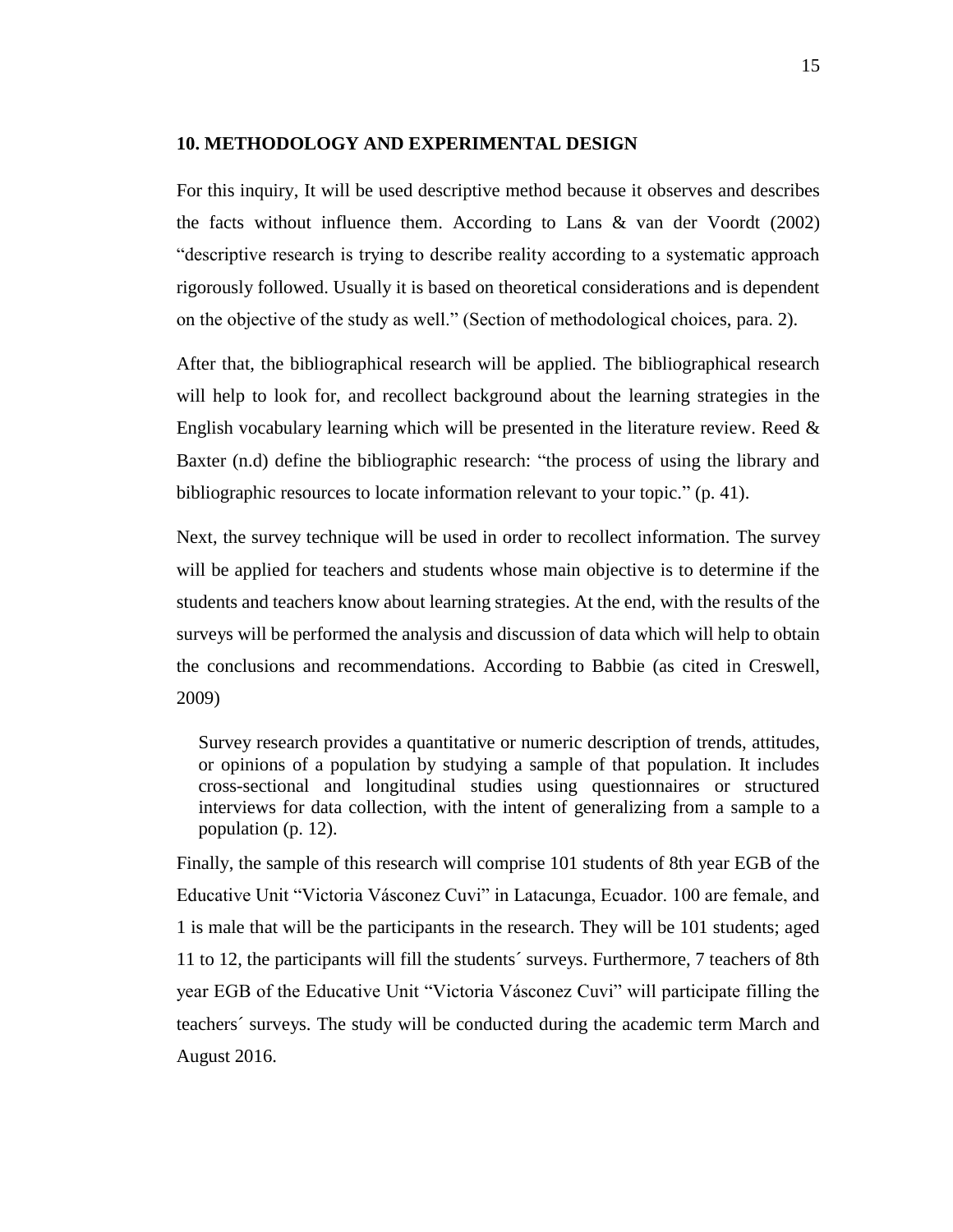#### <span id="page-27-0"></span>**11. ANALYSIS AND DISCUSSION OF THE RESULTS**

# <span id="page-27-1"></span>**ANALYSIS AND DISCUSSION OF THE SURVEY APPLIED TO STUDENTS OF 8th YEAR OF HIGH SCHOOL AT "VICTORIA VÁSCONEZ CUVI" EDUCATIVE UNIT**

# **1. Have you heard about the learning strategies that can be used to learn English vocabulary?**

| $C$ hart iv $T$ . Learning strategies |                  |            |
|---------------------------------------|------------------|------------|
| <b>Options</b>                        | <b>Frequency</b> | Percentage |
| Yes                                   | 21               | 21%        |
| No                                    | 80               | 79%        |
| <b>Total</b>                          | 101              | 100%       |

<span id="page-27-2"></span>**Chart N° 1: Learning strategies**

 **Source:** Students of Victoria Vásconez Cuvi

 **Elaborated by:** Alexandra Cueva and Yesenia Arequipa

 **Graphic N° 1: Learning strategies**



**Source:** Students of Victoria Vásconez Cuvi

According to the chart and graphic  $N^{\circ}1$ , 21 students, who represent the 21% have heard about the learning strategies. On the other hand, 80 students, who represent the 79% have not heard about the learning strategies which can be used to learn English vocabulary.

The results of this question show that the students don't know about the learning strategies. They also have not heard about it. Consequently, it probably would impede to extend their English vocabulary in order to communicate, express ideas, feelings and thoughts in the language that they are learning. According to Oxford (as cited Branch, 2012) "Learning strategies are oriented towards the main goal of communicative competence, allow learners to get more self-directed, and support learning" (p. 168). Undoubtedly, the learning strategies are quite important because they allow students to improve their English vocabulary.

**Elaborated by:** Alexandra Cueva and Yesenia Arequipa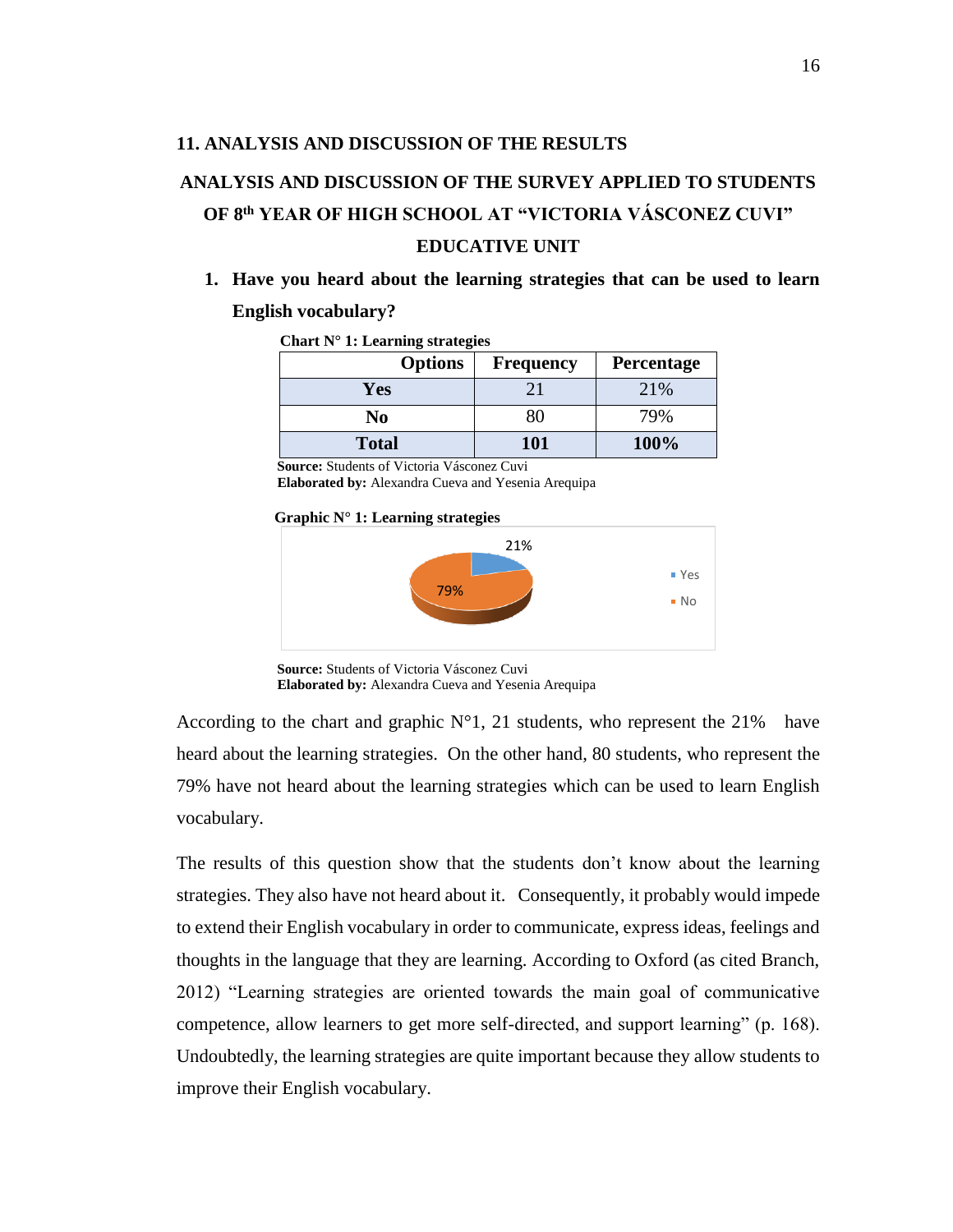| <b>Options</b> | <b>Frequency</b> | Percentage |
|----------------|------------------|------------|
| Yes            | 83               | 82%        |
| No             | 18               | 18%        |
| <b>Total</b>   | 101              | 100%       |

## **2. Do you practice English vocabulary consciously?**

#### <span id="page-28-0"></span>**Chart N° 2: English vocabulary consciously**

 **Source:** Students of Victoria Vásconez Cuvi

 **Elaborated by:** Alexandra Cueva and Yesenia Arequipa

 **Graphic N° 2: English vocabulary consciously** 



 **Source:** Students of Victoria Vásconez Cuvi  **Elaborated by:** Alexandra Cueva and Yesenia Arequipa

According to the students of eight year at "Victoria Vásconez Cuvi", 83 students, who represent the 82%, practice English vocabulary consciously; however, 18 of the students, who represent the 18%, don't practice it consciously.

The findings show that the students practice their English vocabulary consciously. According to Nyikos & Oxford (as cited in Oxford, 2003) "yet students are not always aware of the power of consciously using L2 learning strategies for making learning quicker and more effective" (p. 9). Clearly, the students need to focus their attention so that they can develop their process of learning to improve performance in the target language.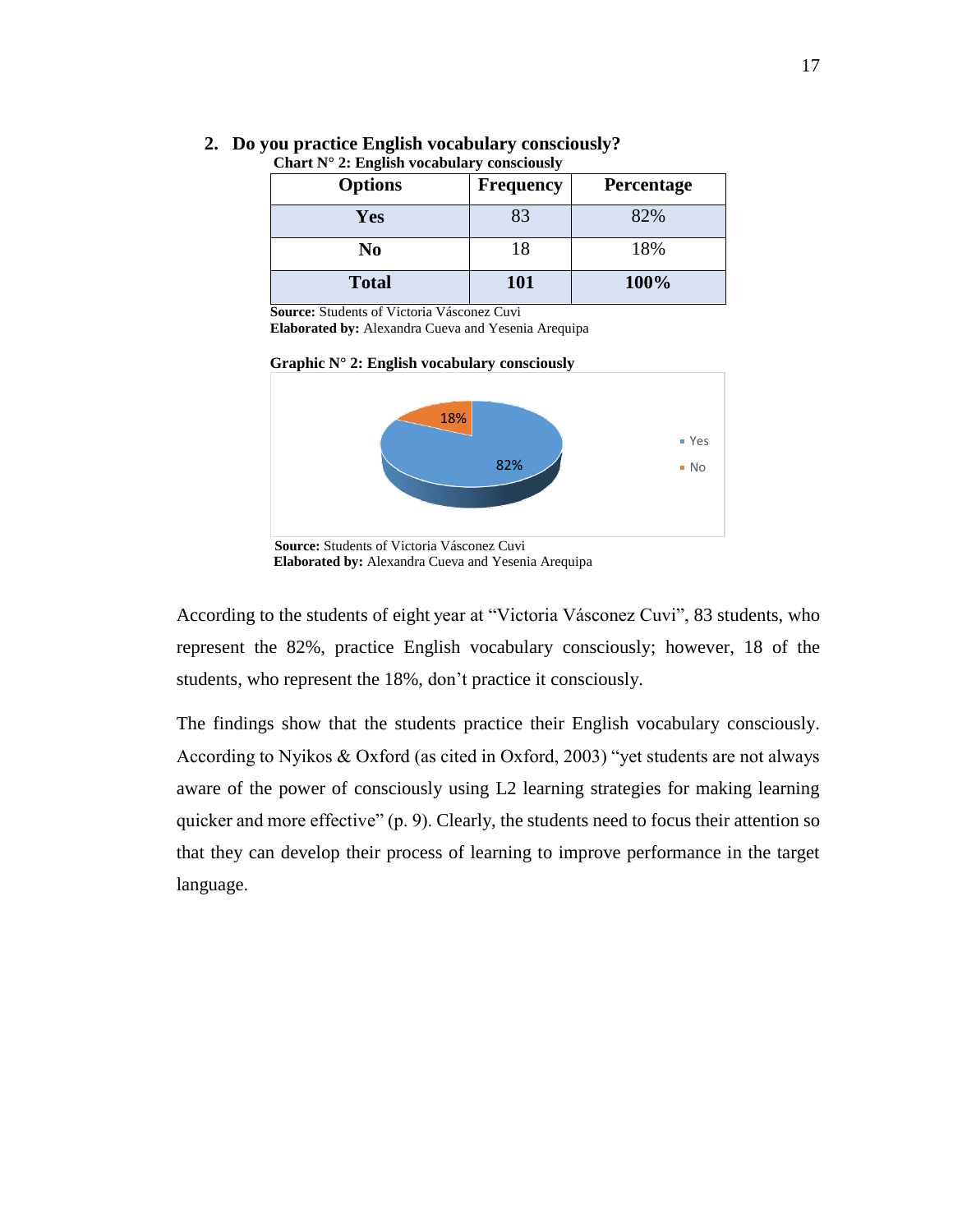<span id="page-29-0"></span>

| Chart $N^{\circ}$ 3: English vocabulary |                  |            |  |
|-----------------------------------------|------------------|------------|--|
| <b>Options</b>                          | <b>Frequency</b> | Percentage |  |
| <b>Alone</b>                            | 27               | 27%        |  |
| <b>Teacher</b>                          | 48               | 47%        |  |
| Family                                  | 17               | 17%        |  |
| <b>Friends</b>                          |                  | 9%         |  |
| <b>Total</b>                            | 101              | 100%       |  |

#### **3. With whom do you learn English vocabulary?**

 **Source:** Students of Victoria Vásconez Cuvi

 **Elaborated by:** Alexandra Cueva and Yesenia Arequipa





 **Source:** Students of Victoria Vásconez Cuvi  **Elaborated by:** Alexandra Cueva and Yesenia Arequipa

According to the chart and graphic  $N^{\circ}3$ , 27 students, who represent the 27% practice English vocabulary alone. On the other hand, 48 students, who represent 47%, practice English vocabulary with their teacher. Moreover, 17 students, who represent the 17%, practice it with their family. Finally, 9 students, who represent the 9%, practice English vocabulary with their friends.

The results show that the students learn their English vocabulary with their teachers. Cooperation, according to O'Malley & Chamot (as cited in Fandiño, 2007) "peer work to solve a problem, pool information, learning task checking, language activity modeling, and feedback on oral or written performance." (p. 61). Cooperation learning strategy is very useful because working in cooperation, the students will be able to solve different problems, and improve their English vocabulary. However, teachers need to train their students in the use of the learning strategies.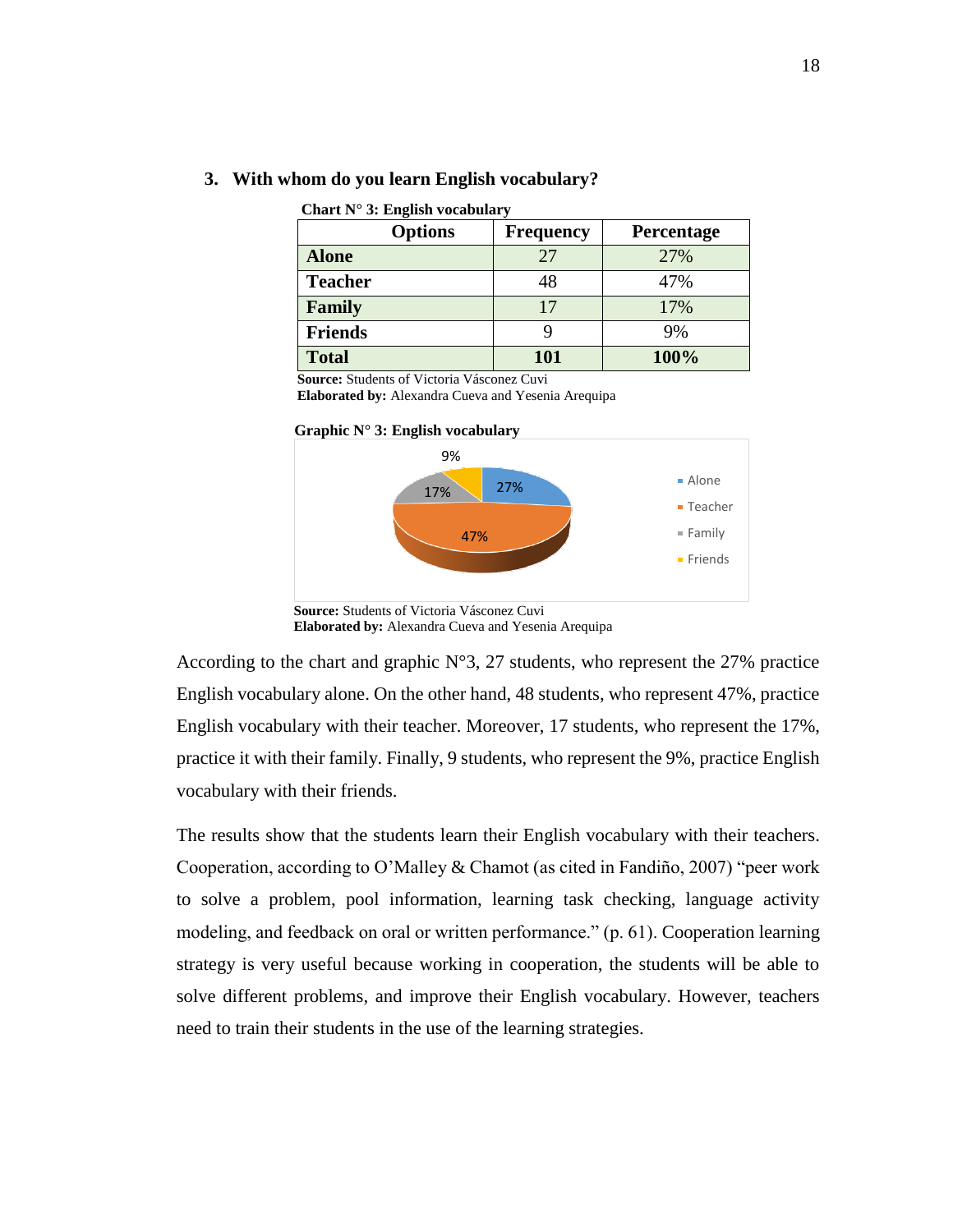| <u>.</u>          |                  |            |
|-------------------|------------------|------------|
| <b>Options</b>    | <b>Frequency</b> | Percentage |
| <b>Flashcards</b> | 16               | 16%        |
| <b>Songs</b>      | 30               | 30%        |
| <b>Slideshows</b> |                  | 0%         |
| Videos            | 55               | 54%        |
| <b>Total</b>      | 101              | 100%       |

**4. Which of the following resources do you use to learn English vocabulary?**

<span id="page-30-0"></span>**Chart N° 4: Resources**

 **Source:** Students of Victoria Vásconez Cuvi

 **Elaborated by:** Alexandra Cueva and Yesenia Arequipa



**Graphic N° 4: Resources**

In this question 16 students, who represent the 16%, express that flashcards are the activities that engage their attention at the moment to learn English vocabulary. On the other hand, 30 students, who represent 30%, mention that songs are the activities that engage their attention. Finally, 55 students, who represent the 54%, state that videos are the activities that engage their attention.

The resources that engage the students´ attention at the moment to learn English vocabulary are videos and songs. Malekpur (2015) claims that "watching videos not only helps the learners to realize and learn the new words directly within a context but may also motivate them to learn more new words." (p. 241). Hence, the teachers should use videos at the beginning of the classes in order to motivate the students in their learning of English vocabulary because this tool engages the attention of the students.

**Source:** Students of Victoria Vásconez Cuvi  **Elaborated by:** Alexandra Cueva and Yesenia Arequipa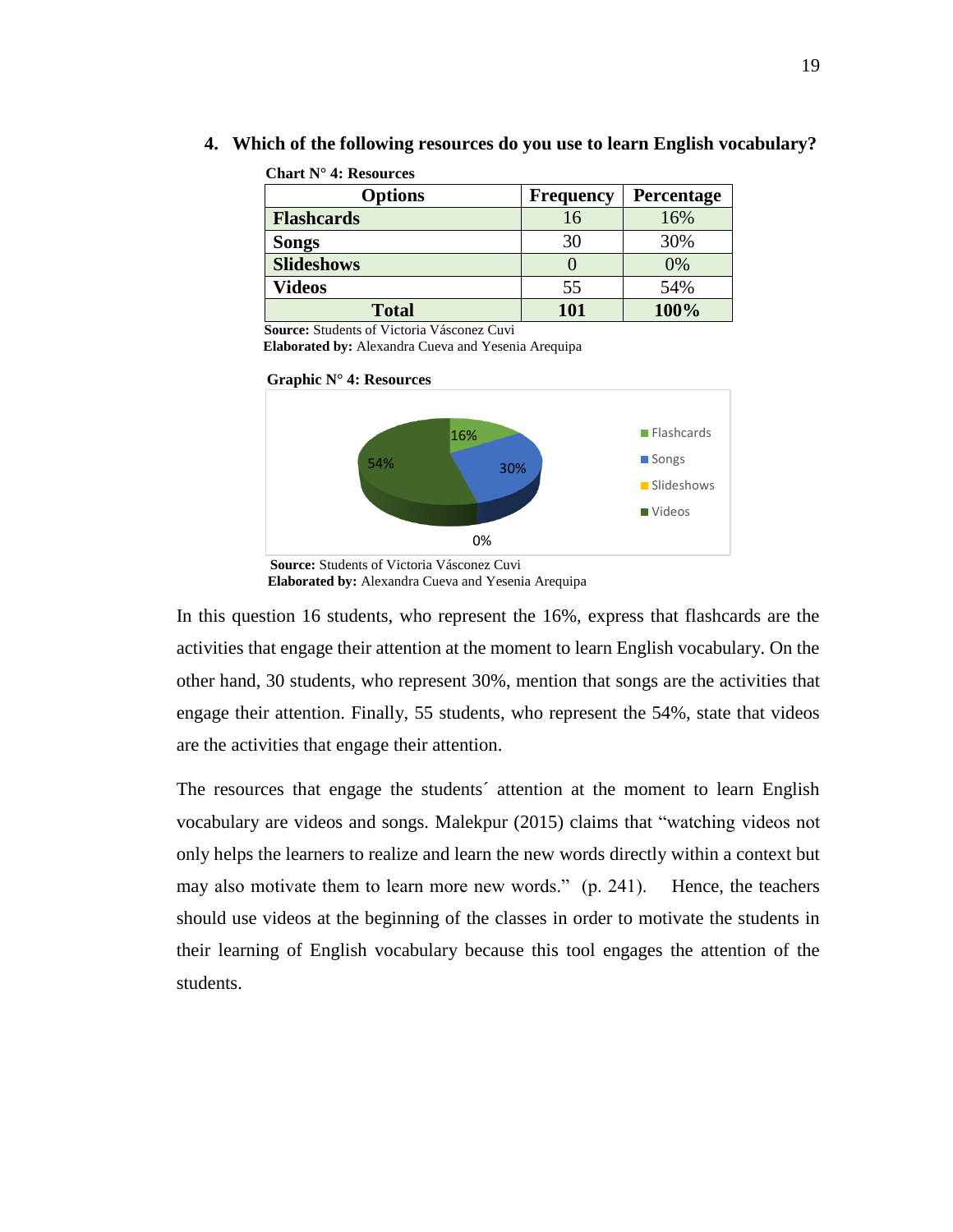#### **5. When you learn English vocabulary, do you have the habit of?**

| <b>Options</b>                                      | <b>Frequency</b> | Percentage |
|-----------------------------------------------------|------------------|------------|
| <b>Memorize</b>                                     | 25               | 25%        |
| <b>Underline keywords</b>                           | 53               | 52%        |
| <b>Repetition</b>                                   |                  | 1%         |
| auditory<br><b>Imagery</b><br>and<br>representation |                  | 7%         |
| <b>Classify information</b>                         |                  | 7%         |
| <b>Others</b>                                       |                  | 8%         |
| <b>Total</b>                                        |                  | 100%       |

<span id="page-31-0"></span>**Chart N° 5: Habit to learn English vocabulary**

 **Source:** Students of Victoria Vásconez Cuvi

 **Elaborated by:** Alexandra Cueva and Yesenia Arequipa



**Graphic N° 5: Habit to learn English vocabulary**

In this question 25 students, who represent the 25%, express that they memorize when they learn English vocabulary. On the other hand, 53 students, who represent 52%, mention that they underline keywords. Moreover, 1 student, who represents the 1%, says that uses repetition. Furthermore, 7 students, who represent the 7%, claim that they use imagery and auditory representation. In addition, 7 students, who represent the 7%, argue that they classify information. Finally, 8 students, who represent the 8%, state that they have other habits such as play with the new vocabulary, and perform sentences using the new words.

The majority of the students have the habit to underline keywords in order to learn English vocabulary. According to Murcia (as cited in Mofareh, 2015) "…she proposes keyword technique. When seeing or hearing the target word, the learner is reminded of the keyword." (p. 30). This strategy belongs to the cognitive strategies, whereby it is

**Source:** Students of Victoria Vásconez Cuvi **Elaborated by:** Alexandra Cueva and Yesenia Arequipa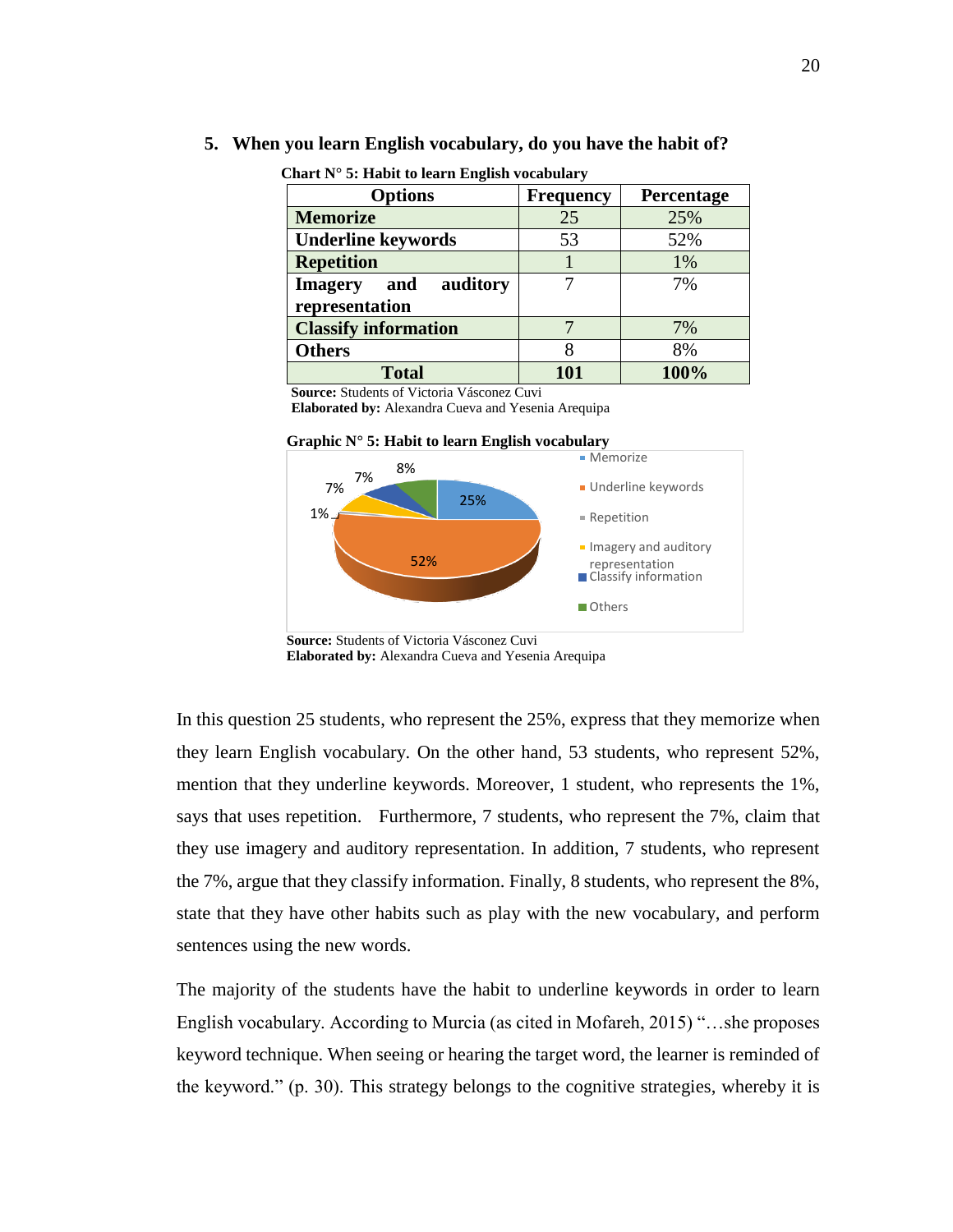very useful and allows the students to remember new words and later they are going to relate these words in context. Therefore, the teachers should encourage this strategy constantly in their students.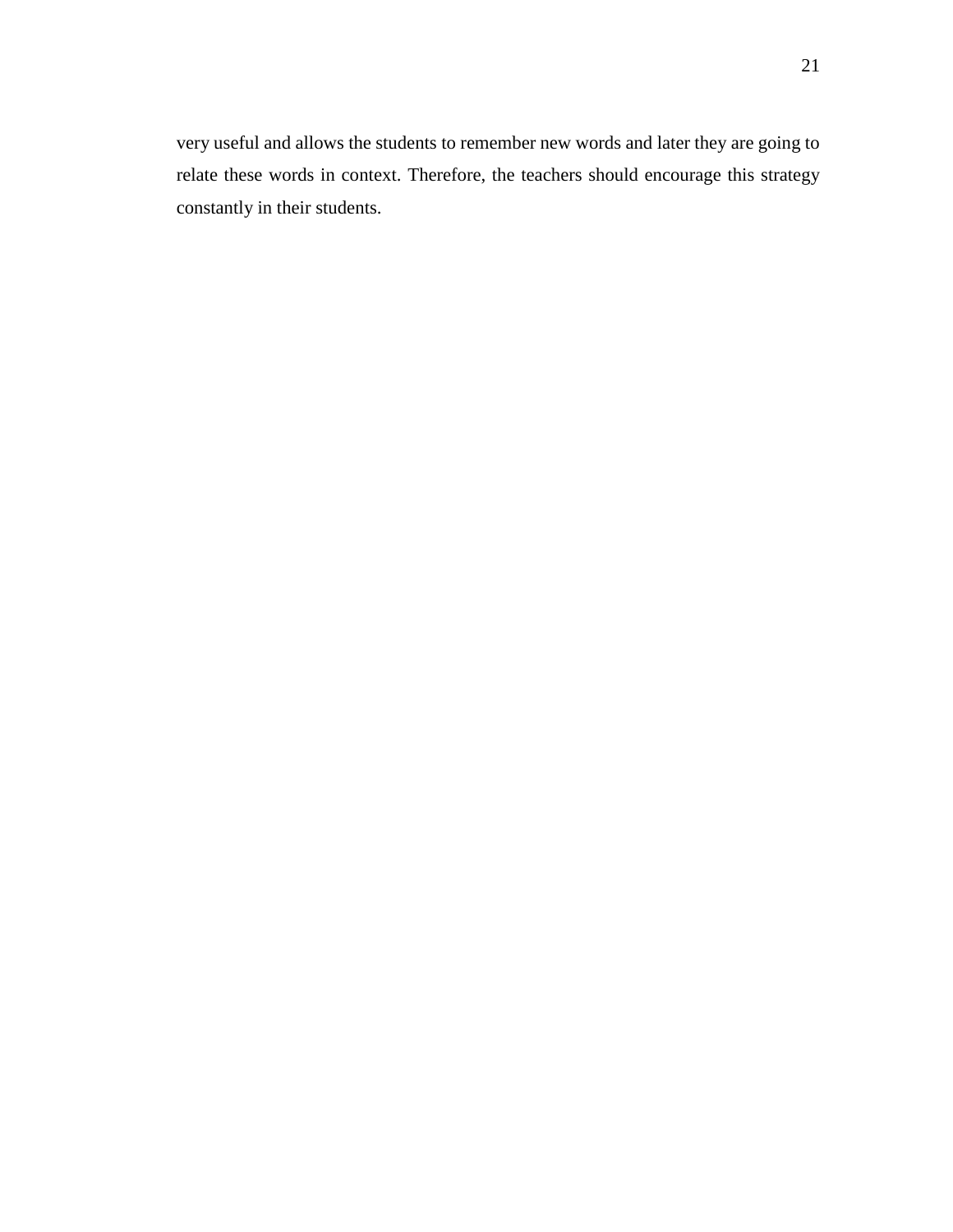<span id="page-33-0"></span>

| <b>Options</b> | <b>Frequency</b> | Percentage |
|----------------|------------------|------------|
| Yes            | 88               | 87%        |
| No             | 13               | 13%        |
| <b>Total</b>   | 101              | 100%       |

**6. Do you correct your own mistakes immediately when you discovered? Chart N° 6: Correct your mistakes**

**Source:** Students of Victoria Vásconez Cuvi

**Elaborated by:** Alexandra Cueva and Yesenia Arequipa





**Source:** Students of Victoria Vásconez Cuvi **Elaborated by:** Alexandra Cueva and Yesenia Arequipa

In this question 88 students, who represent the 87%, state that they correct their mistakes immediately when discovered them. On the other hand, 13 students, who represent 13%, mention that they don't correct their mistakes when discovered them.

According to this question, the majority of the students correct their mistakes when they discovered them. Harmer & Naghizadeh (as cited in Hartono & Khunaivi, 2015) mention that "a correction helps students to clarify their understanding of the meaning and construction of language." (p. 16). Therefore, the correction of their mistakes is a valuable tool to enhance the learning process in a target language. Through it, the students have the opportunity to evaluate and rectify their mistakes.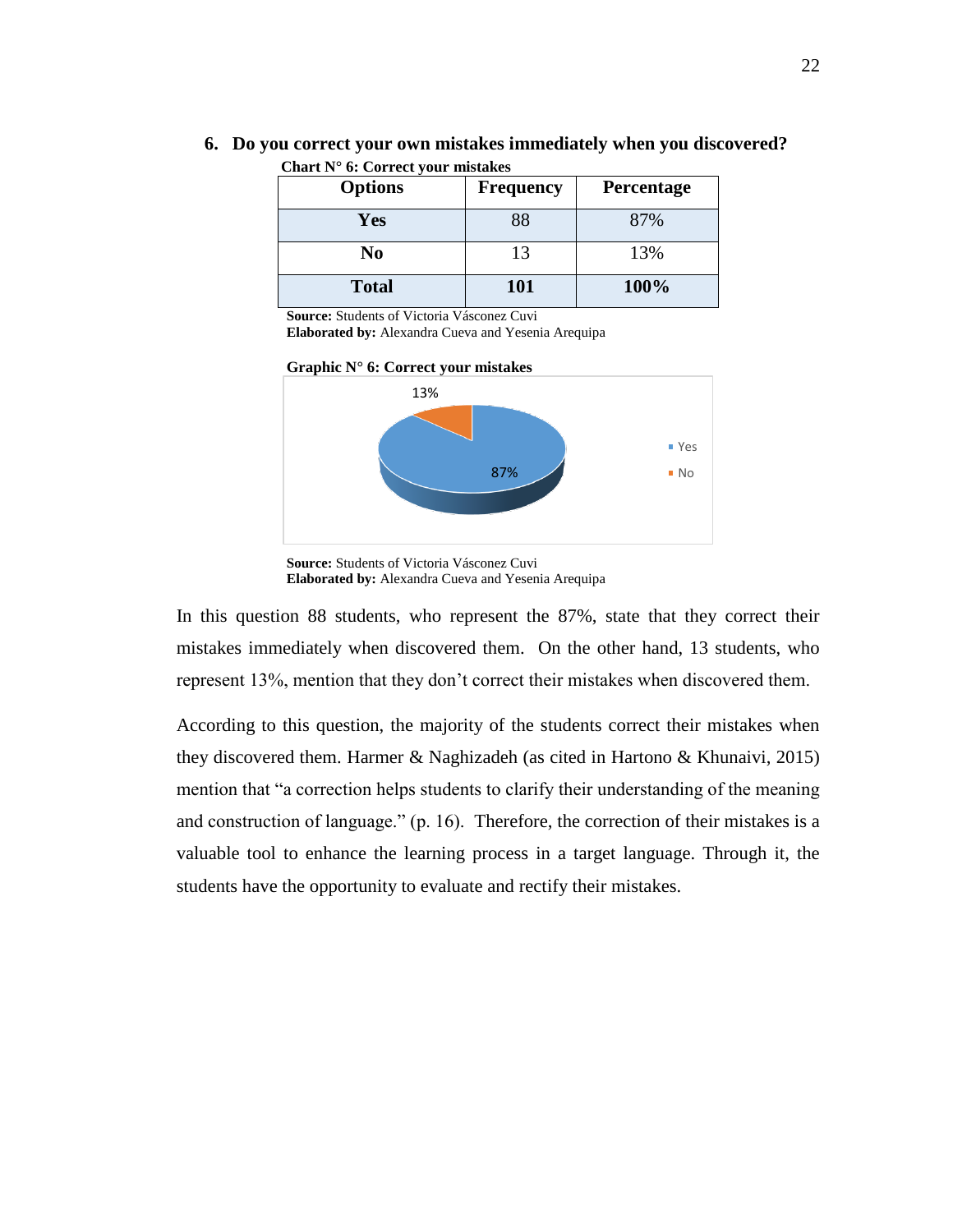**7. Do you perform a self-evaluation about your progress of English vocabulary learned in class?**

| <b>Options</b> | <b>Frequency</b> | Percentage |
|----------------|------------------|------------|
| Yes            | 65               | 64%        |
| No             | 36               | 36%        |
| <b>Total</b>   | 101              | 100%       |

#### <span id="page-34-0"></span>**Chart N° 7: Self-evaluation**

**Source:** Students of Victoria Vásconez Cuvi

**Elaborated by:** Alexandra Cueva and Yesenia Arequipa





**Source:** Students of Victoria Vásconez Cuvi **Elaborated by:** Alexandra Cueva and Yesenia Arequipa

In this question 65 students, who represent the 64%, mention that they perform a selfassessment about their progress of English vocabulary. On the other hand, 36 students, who represent 36%, say that they don't perform a self-assessment of their progress of English vocabulary.

According to the question, the students perform a self-evaluation about their progress of English vocabulary. Schunk (as cited in McMillan & Hearn, n.d) mentions that "Positive self-evaluations encourage students to commit more resources to continued study and set higher goals in the future." (p.44). The self-evaluation is a tool that helps the learners to know and be aware of their progress in the teaching learning process in order to determine their strengths and weaknesses. Besides, it helps the learners to be responsible in their learning tasks selecting suitable strategies according to their learning styles.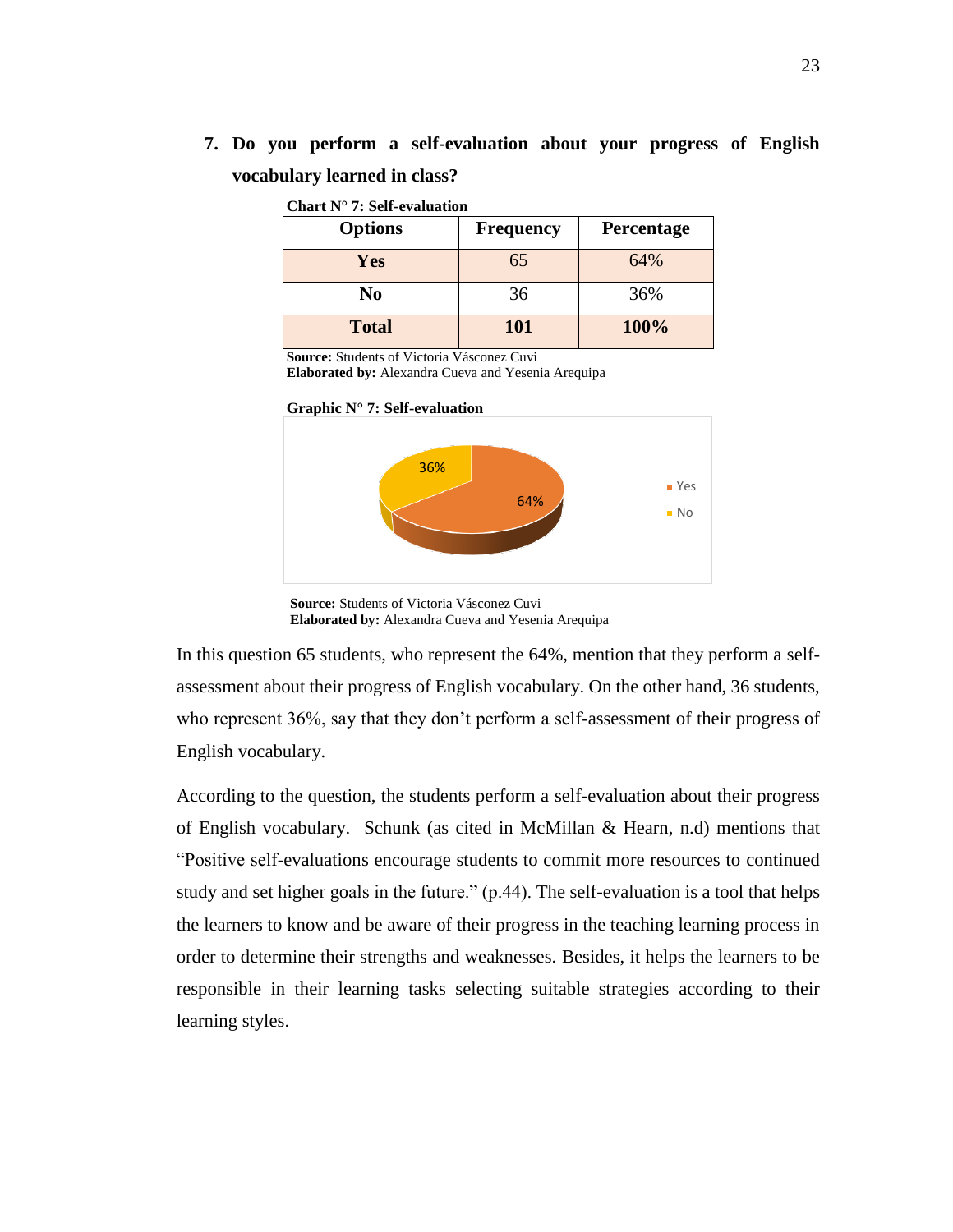# <span id="page-35-0"></span>**ANALYSIS AND DISCUSSION OF THE SURVEY APPLIED TO TEACHERS OF 8th YEAR OF HIGH SCHOOL AT "VICTORIA VÁSCONEZ CUVI" EDUCATIVE UNIT**

**1. Do you consider that is necessary to teach vocabulary learning strategies to students?** 

| <b>Options</b> | <b>Frequency</b> | Percentage |
|----------------|------------------|------------|
| Yes            |                  | 100%       |
| N <sub>0</sub> |                  | 0%         |
| <b>Total</b>   |                  | 100%       |

<span id="page-35-1"></span>**Chart N° 1: Vocabulary learning strategies**

**Source:** Teachers of Victoria Vásconez Cuvi **Elaborated by:** Alexandra Cueva and Yesenia Arequipa



**Source:** Teachers of Victoria Vásconez Cuvi **Elaborated by:** Alexandra Cueva and Yesenia Arequipa

The chart and graphic  $N^{\circ}1$  show that the overall of the teachers, who represent the 100%, mention that is necessary to learn vocabulary learning strategies to their students.

Teachers mention that is necessary to teach vocabulary learning strategies to their students. According to Oxford (as cited Branch, 2012) "Learning strategies are oriented towards the main goal of communicative competence, allow learners to get more selfdirected, and support learning" (p. 168). Hence, teachers need to focus on the learning strategies to develop different skills in order to improve English vocabulary in their students.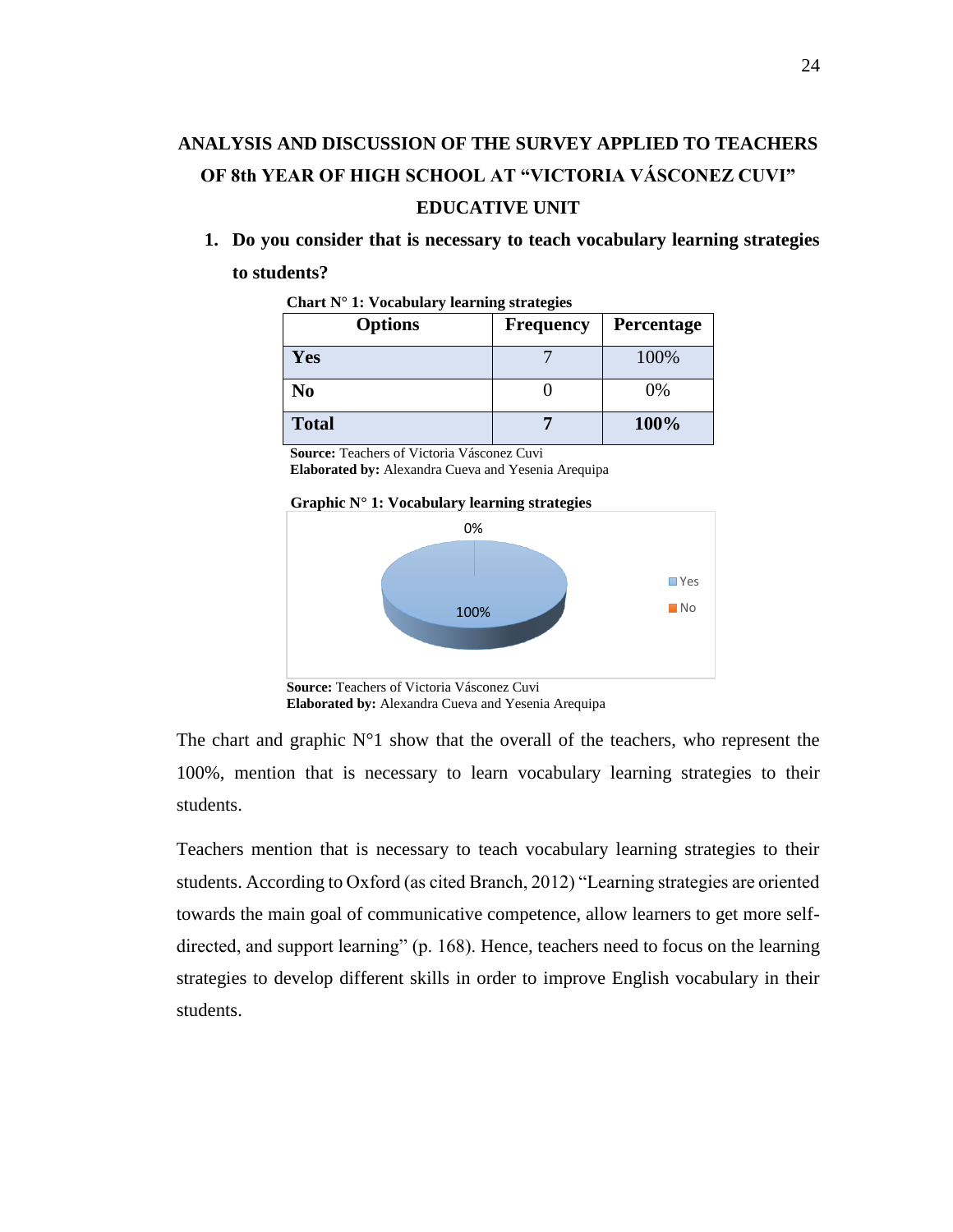**2. Do you consider important that the teacher investigate new vocabulary learning strategies in order to teach and use them to students? Chart N° 2: New vocabulary leaning strategies**

<span id="page-36-0"></span>

| <b>Options</b> | <b>Frequency</b> | Percentage |
|----------------|------------------|------------|
| <b>Yes</b>     |                  | 100%       |
| No             |                  | 0%         |
| <b>Total</b>   |                  | 100%       |

**Source:** Teachers of Victoria Vásconez Cuvi

**Elaborated by:** Alexandra Cueva and Yesenia Arequipa

**Graphic N°2: New vocabulary leaning strategies**



**Elaborated by:** Alexandra Cueva and Yesenia Arequipa

The data collected from teachers of eight year at "Victoria Vásconez Cuvi" Educative Unit, show that the 100%, who are 7 teachers say that it is important investigate new vocabulary leaning strategies to teach to use them to the students.

Teachers are aware of the necessity to investigate new vocabulary learning strategies with main aim that the students improve their knowledge about it. Alqahtani (2015) supports that "The teacher should prepare and find out the appropriate techniques, which will be implemented to the students. A good teacher should prepare himself or herself with various and up-to-date techniques." (p. 24). Therefore, teachers need to update their knowledge in vocabulary using learning strategies like cognitive, metacognitive and socio-affective.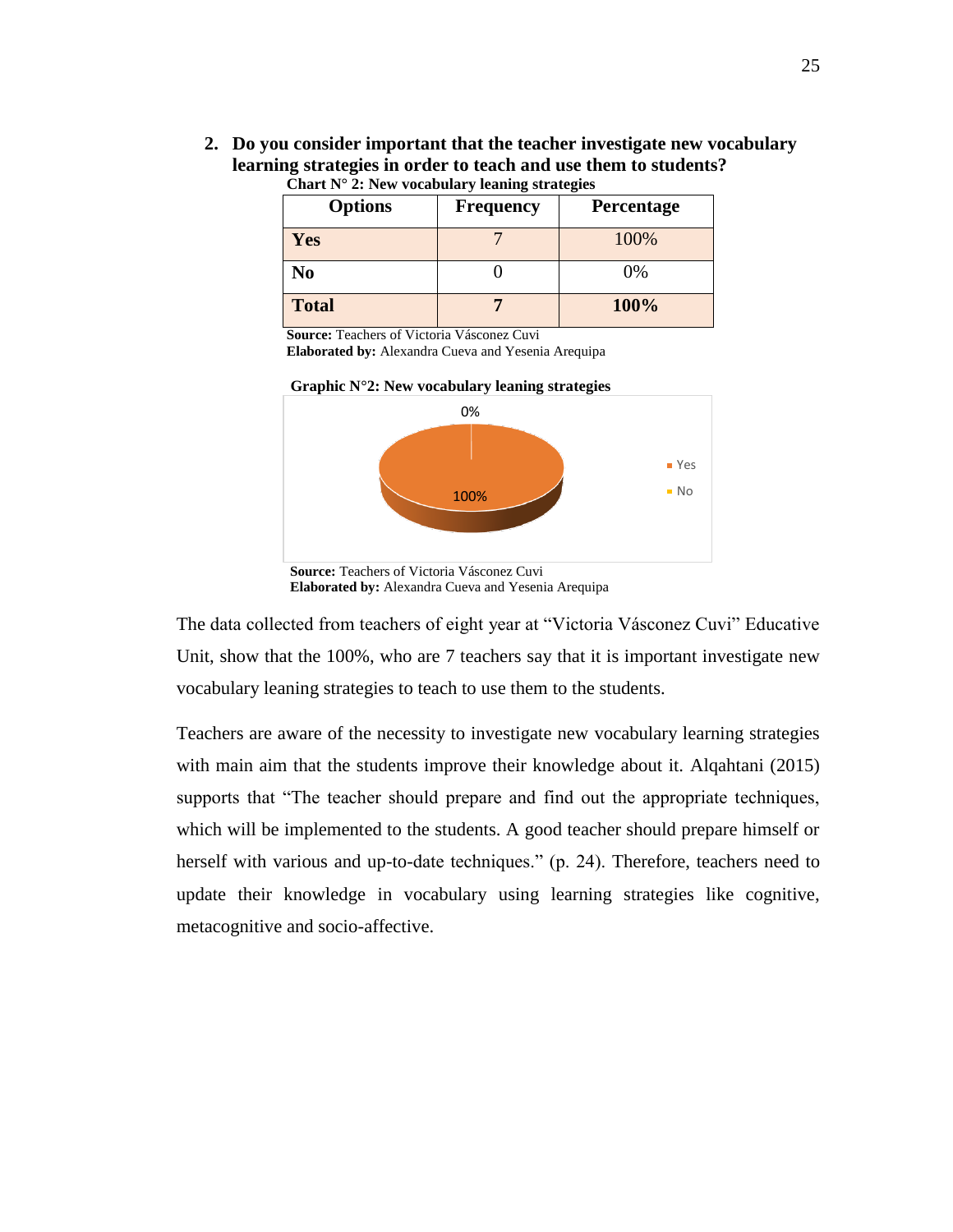**3. Do you know what learning strategies you can use to help your students to acquire English vocabulary?**

<span id="page-37-0"></span>

| <b>Options</b> | <b>Frequency</b> | Percentage |
|----------------|------------------|------------|
| Yes            |                  | 71%        |
| No             |                  | 29%        |
| <b>Total</b>   |                  | 100%       |

**Source:** Teachers of Victoria Vásconez Cuvi

**Elaborated by:** Alexandra Cueva and Yesenia Arequipa



**Source:** Teachers of Victoria Vásconez Cuvi **Elaborated by:** Alexandra Cueva and Yesenia Arequipa

In this question 5 teachers, who represent the 71%, express that they know learning strategies they can use to help their students to acquire English vocabulary. On the other hand, 2 teachers, who represented 29%, mention that they don't know what learning strategies they can use.

The data collected shows that the majority of the teacher know about vocabulary learning strategies; Catalán (as cited in Saengpakdeejit, 2014) mentions that VLSs is

Knowledge about the mechanisms (process, strategies) used in order to learn vocabulary as well as steps or actions taken by students (a) to find out the meaning of unknown words, (b) to retain them in long-term memory, (c) to recall them at will, and (d) to use them in oral or written mode. (p. 1102).

Indeed, the teachers should promote the use of learning strategies in their students to achieve a meaningful learning, and improve their English vocabulary.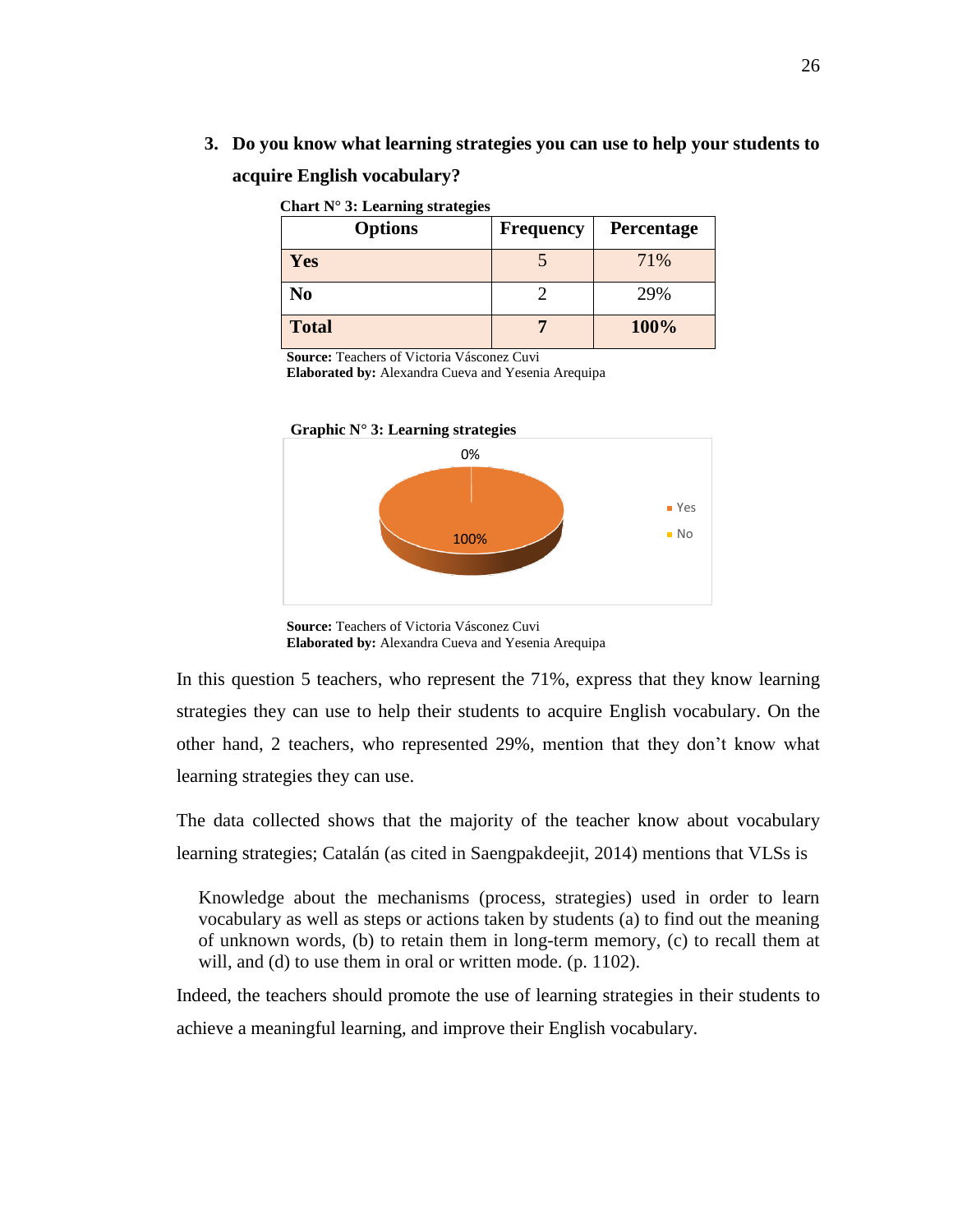**4. What strategies do you consider are the most important to develop English** 

#### <span id="page-38-0"></span>**vocabulary in your students?**

| Chart $N^{\circ}$ 4: Strategies |                  |                   |
|---------------------------------|------------------|-------------------|
| <b>Options</b>                  | <b>Frequency</b> | <b>Percentage</b> |
| <b>Note taking</b>              |                  | 14%               |
| <b>Keywords</b>                 |                  | 57%               |
| <b>Repetition</b>               |                  | 0%                |
| <b>Grouping</b>                 |                  | 0%                |
| Imagery and auditory            | 2                | 29%               |
| representation                  |                  |                   |
| others                          |                  | 0%                |
| <b>Total</b>                    | 7                | 100%              |

**Source:** Teachers of Victoria Vásconez Cuvi

**Elaborated by:** Alexandra Cueva and Yesenia Arequipa

#### **Graphic N° 4: Strategies**



**Source:** Teachers of Victoria Vásconez Cuvi **Elaborated by:** Alexandra Cueva and Yesenia Arequipa

According to the chart and graphic N°4, the 14% of respondents, who represent 1 teacher consider that note taking is the most important strategy to develop English vocabulary in their students. On the other hand, 4 teachers, who represent 57%, state that keywords method is the best option. Finally, 2 teachers, who represent 29%, mention that imagery and auditory representation is the most important strategy to develop English vocabulary.

Teachers use keyword method to develop English vocabulary in their students. According to Murcia (as cited in Mofareh, 2015) "…she proposes keyword technique. When seeing or hearing the target word, the learner is reminded of the keyword." (p. 30). Certainly, they should develop all cognitive learning strategies like note taking,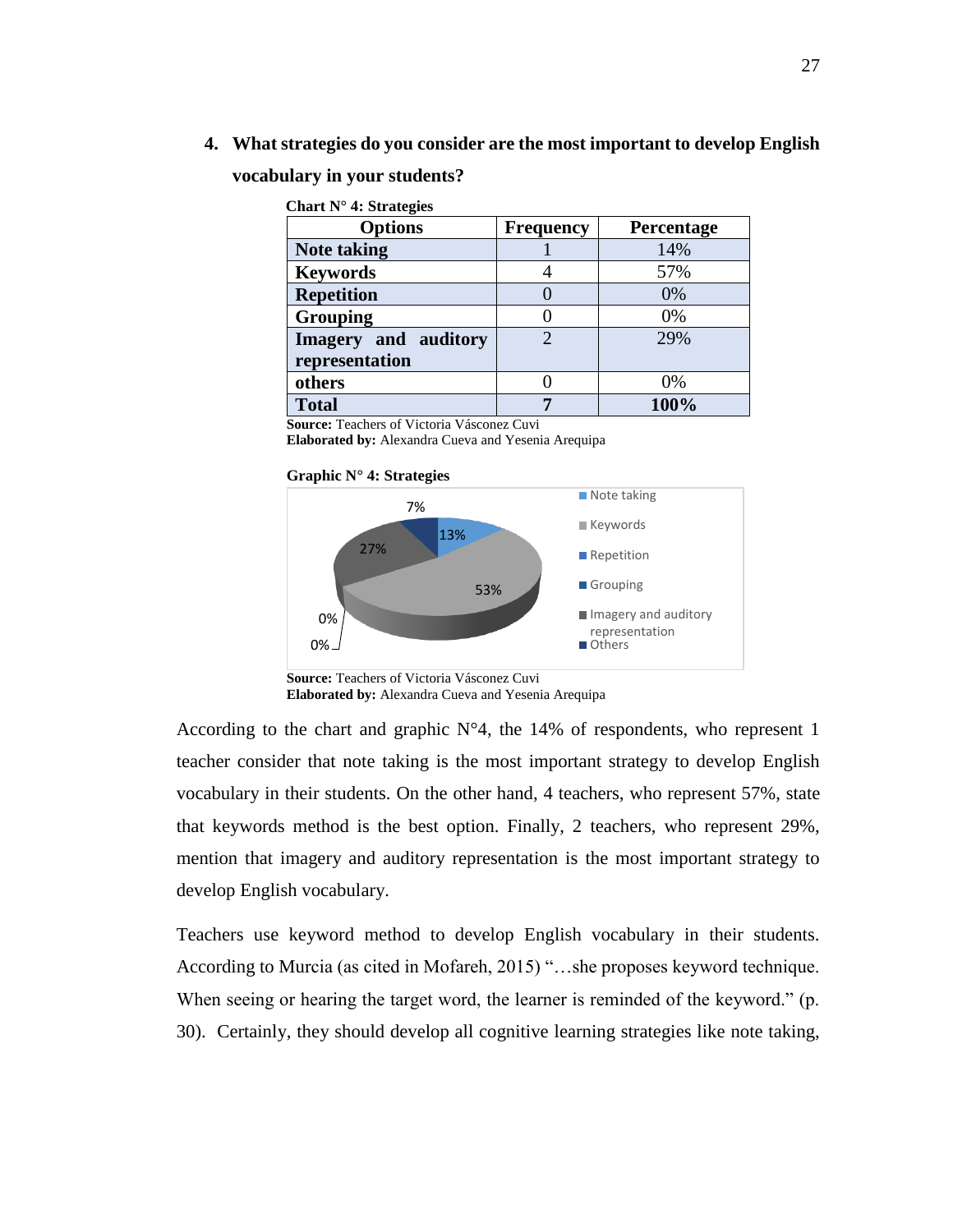grouping, imagery and auditory representation, resourcing, and others in order to train students responsibly.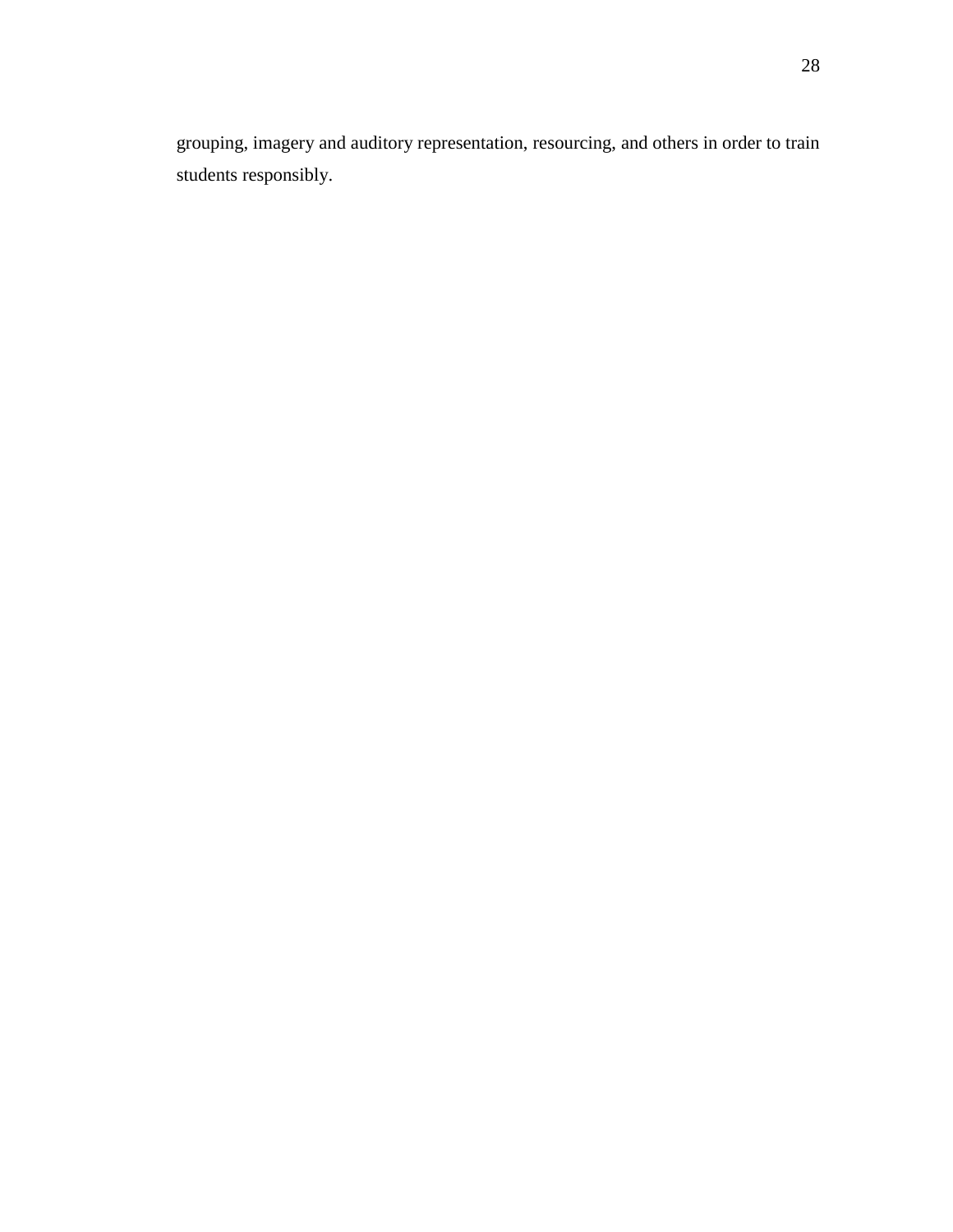**5. According to your experience, learning English vocabulary depends just on the student?** 

| <b>Options</b> | <b>Frequency</b> | Percentage |
|----------------|------------------|------------|
| Yes            |                  | 0%         |
| N <sub>0</sub> |                  | 100%       |
| <b>Total</b>   |                  | 100%       |

<span id="page-40-0"></span>**Chart N° 5: Learning of the English vocabulary**

 **Source:** Teachers of Victoria Vásconez Cuvi

 **Elaborated by:** Alexandra Cueva and Yesenia Arequipa





**Source:** Teachers of Victoria Vásconez Cuvi  **Elaborated by:** Alexandra Cueva and Yesenia Arequipa

According to the data collected from the teachers at "Victoria Vásconez Cuvi" Educative Unit, the 100% of respondents, who represent 7 teachers believe that learning English vocabulary do not depends just on the students.

With the result obtained in this question, it can be noticed that the learning of the English vocabulary do not just depend on the student. Cooperation, according to O'Malley & Chamot (as cited in Fandiño, 2007) "peer work to solve a problem, pool information, learning task checking, language activity modeling, and feedback on oral or written performance." (p. 61). Furthermore, teachers need to teach to their students the usefulness of teamwork, and provide the adequate socio-affective learning strategies so that both of them are beneficiated in the teaching learning process.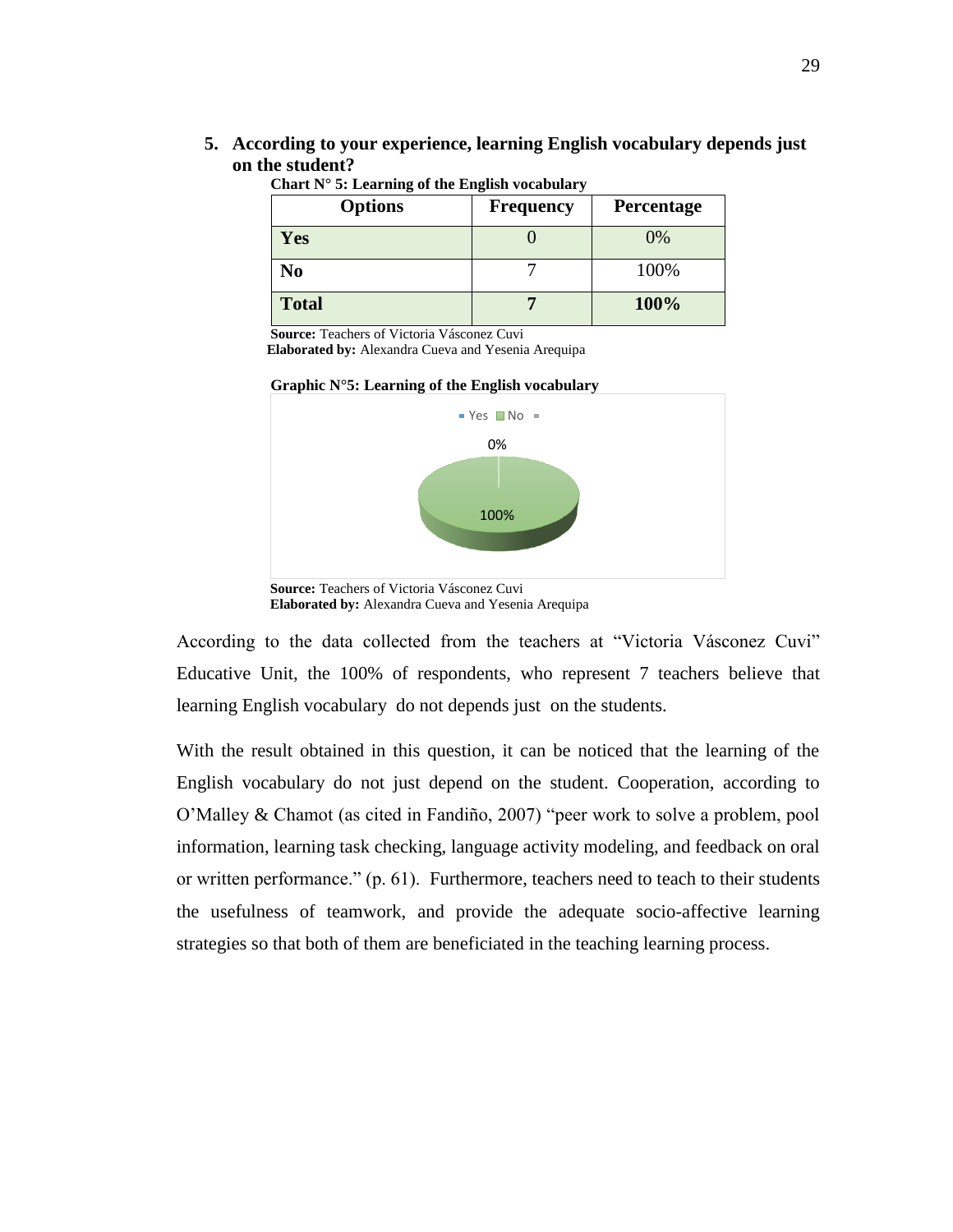**6. When you teach English vocabulary, what habit do you encourage more frequently in your students?**

| <b>Options</b>              | <b>Frequency</b> | Percentage |
|-----------------------------|------------------|------------|
| <b>Keywords</b>             |                  | 43%        |
| <b>Note taking</b>          |                  | 14%        |
| <b>Repetition</b>           |                  | 14%        |
| <b>Imagery</b> and auditory |                  | 14%        |
| representation              |                  |            |
| <b>Grouping</b>             |                  | 14%        |
| <b>Others</b>               |                  | 0%         |
| <b>Total</b>                |                  | 100%       |

<span id="page-41-0"></span>**Chart N° 6: Habits**

 **Source:** Teachers of Victoria Vásconez Cuvi

 **Elaborated by:** Alexandra Cueva and Yesenia Arequipa



 **Source:** Teachers of Victoria Vásconez Cuvi

 **Elaborated by:** Alexandra Cueva and Yesenia Arequipa

In this question 2 teachers, who represent the 29%, express that they encourage the habit to underline keywords in their students. On the other hand, 2 teachers, who represent 29%, mention that they encourage the habit to note taking of the new vocabulary. Furthermore, 1 teacher, who represents the 14%, state that encourage the habit to repeat the vocabulary. In addition, 1 teacher, who represents 14%, argues that they encourage imagery and auditory representation in order to develop English vocabulary in their students. Finally, 1 teacher, who represents 14%, says that they encourage the habit to grouping information in the students.

All teachers use the cognitive learning strategies in the teaching learning process with the aim of improving the English vocabulary in their students, and the most common used are keyword method. According to Murcia (as cited in Mofareh, 2015) proposes some strategies to learn English vocabulary, "…she proposes keyword technique. When seeing or hearing the target word, the learner is reminded of the keyword."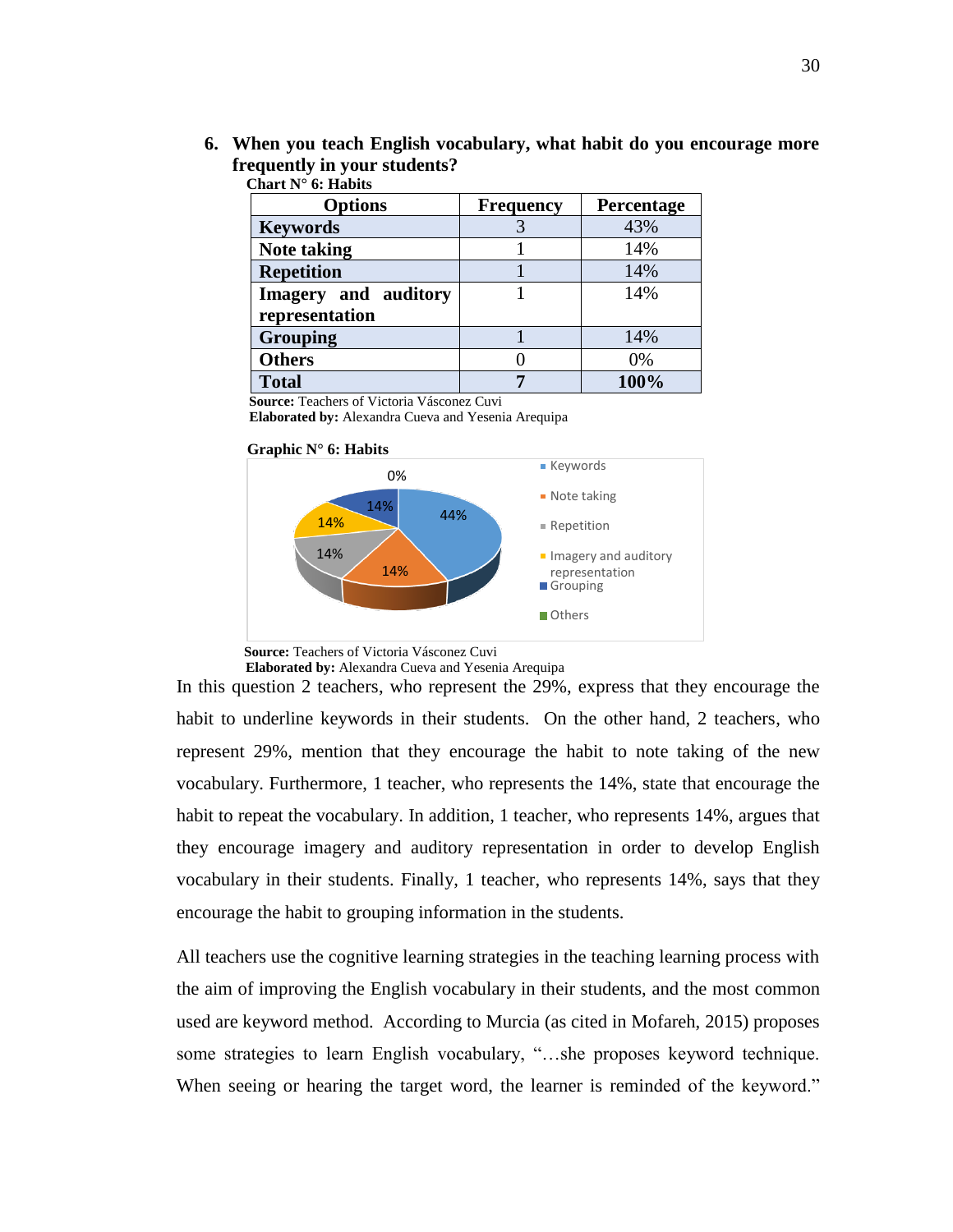$(p.30)$ . Therefore, teachers should train their students in the use of all learning strategies due to each of one contribute in a significant way in the learning process.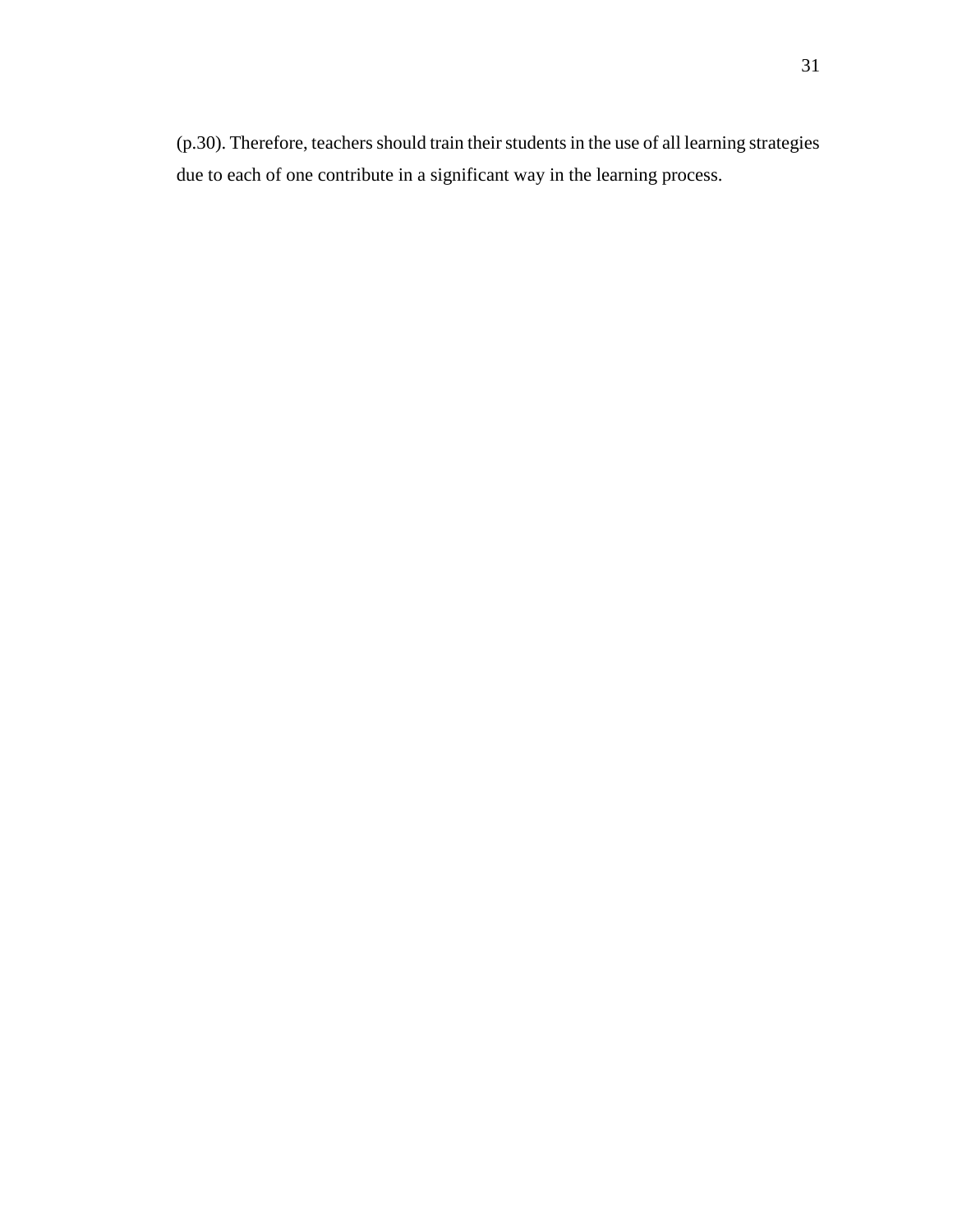**7. How often do you apply the self-evaluation in your students?**

|  | Chart $N^{\circ}$ 7: Self-evaluation |
|--|--------------------------------------|
|  |                                      |

<span id="page-43-0"></span>

| <b>Options</b>      | <b>Frequency</b> | Percentage |
|---------------------|------------------|------------|
| <b>Each class</b>   |                  | 43%        |
| Once a week         |                  | 0%         |
| <b>Once a month</b> |                  | 28,5%      |
| <b>Rarely</b>       |                  | 0%         |
| None of the above   |                  | 28,5%      |
| <b>Others</b>       |                  | 0%         |
| <b>Total</b>        |                  | 100%       |

 **Source:** Teachers of Victoria Vásconez Cuvi

 **Elaborated by:** Alexandra Cueva and Yesenia Arequipa





**Source:** Teachers of Victoria Vásconez Cuvi  **Elaborated by:** Alexandra Cueva and Yesenia Arequipa

In this question 3 teachers, who represent the 43%, support that they assess their students about the progress of the English vocabulary each class. On the other hand, 2 teachers, who represent the 28, 5%, argue that they assess their students once a month. Finally, 2 teachers, who represent the 28, 5%, mention none of the above.

Teachers assess the progress of their students regarding the English vocabulary. Schunk (as cited in McMillan & Hearn, n.d) mentions that self-evaluation: "Positive self-evaluations encourage students to commit more resources to continued study and set higher goals in the future." (p.44). Therefore, teachers should train to their students to self-evaluate their own progress so that they realize whether what they are doing is effective, and determine if they are using the learning strategy correctly.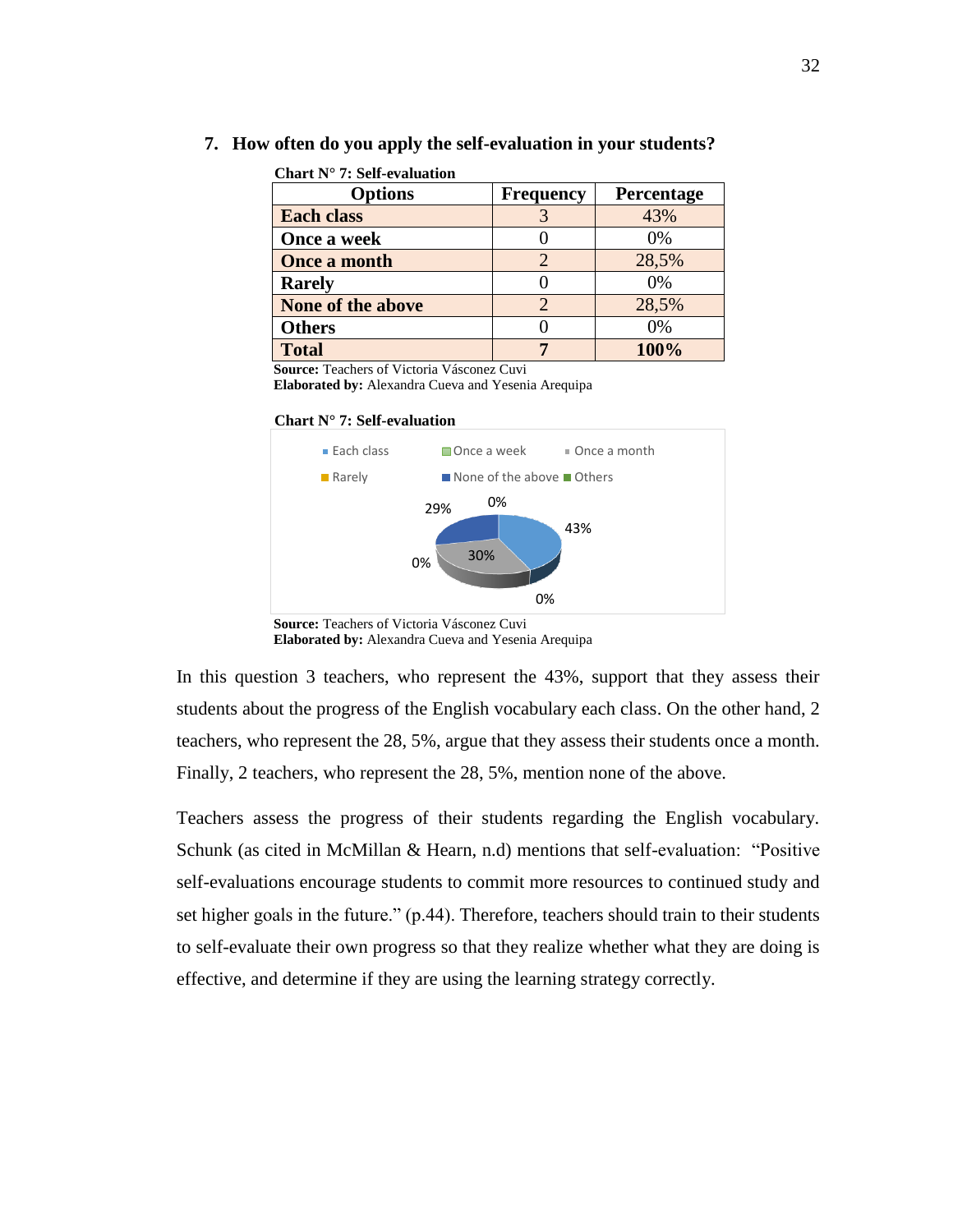#### <span id="page-44-0"></span>**12. IMPACTS (TECHNICAL, SOCIAL, ENVIRONMENTAL OR ECONOMIC)**

The impact of this research is educative because it will allow developing following studies related to the deficient of English vocabulary in the students of  $8<sup>th</sup>$  year of EGB. Moreover, it is expected that this diagnosis research will help other researchers to develop different use of the learning strategies in order to improve, increase and retain the English vocabulary inside and outside of the classroom. Besides, this research leaves open the possibility for future researches regarding the learning strategies.

#### <span id="page-44-1"></span>**13. CONCLUSIONS AND RECOMMENDATIONS**

#### <span id="page-44-2"></span>**CONCLUSIONS**

There are some learning strategies for English vocabulary such as metacognitive the most important are planning, monitoring and evaluation. Cognitive which are grouping, note taking, resourcing, keyword method, imagery and auditory representation, repetition, and others. Finally, socio-affective strategies which includes cooperation, and question for clarification. According to the literature review the use of these strategies are quite important so that students can internalize the vocabulary learned in a better way.

The results showed that the learning strategies that students of  $8<sup>th</sup>$  EGB use more frequently are the cognitive strategies such as note taking, imagery and auditory representation, resourcing, grouping, and keywords method. Besides, they use metacognitive and socio-affective strategies with less frequently. Teachers should update in the use of these learning strategies. This kind of strategies would help the students of this Institution to improve their English vocabulary.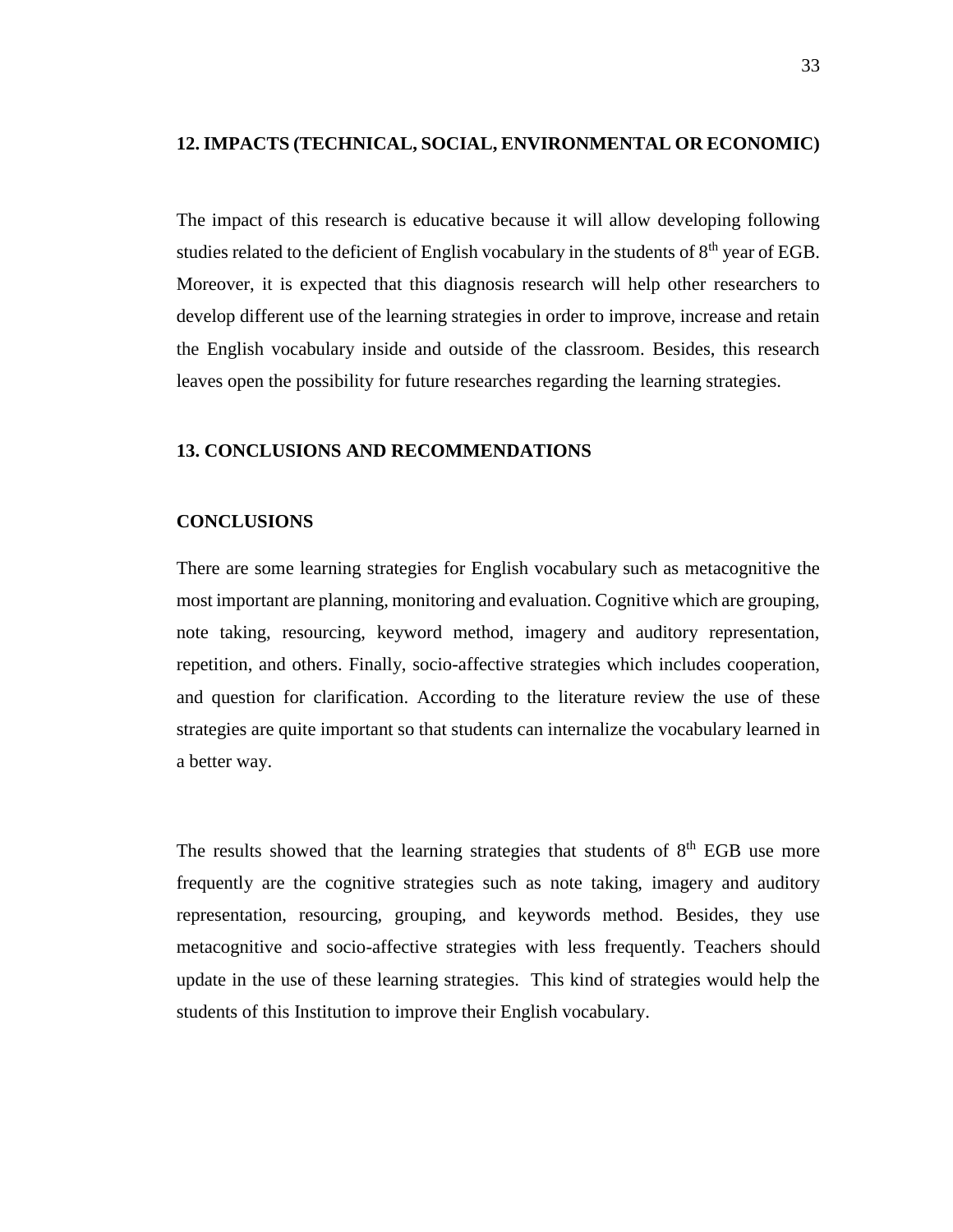#### <span id="page-45-0"></span>**RECOMMENDATIONS**

It's necessary to deepen in the literature review about the use of learning strategies in the target language by the English teachers. Undoubtedly, English teachers should be a guide and teach their students about the learning strategies that can use at the moment to learn English vocabulary, and the teachers should encourage the use of learning strategies constantly in their students due to these strategies can help students to learn English vocabulary in an autonomous and conscious manner.

The next researchers should deepen in the type of learning strategies that the students use focusing on English vocabulary. This diagnosis research showed a theoretical base that will be a core of other inquires. Moreover, it will benefit teachers doing easier their work, and it will help students to improve, increase, and retain their English vocabulary.

#### <span id="page-45-1"></span>**14. REFERENCES**

- Ahour, T. & Salamzadeh, P. (2014). Vocabulary Learning Strategies Used by Poor Iranian High School Students. *International Journal of language teaching and research,* 2(1), 12-15. Retrieved from http://researchpub.org/journal/ijltr/number/vol2-no1/vol2-no1-2.pdf
- Alqahtani, M. (2015). The importance of vocabulary in language learning and how to be taught. *International Journal of Teaching and Education*, 3(3), 30. doi: 10.20472/TE.2015.3.3.002
- Barbosa, S. P. (2012). *Applying a Metacognitive Model of Strategic Learning for Listening Comprehension, by Means of Online-Based Activities, in a College Course.* (Master's Thesis, Universidad de la Sabana). Retrieved from http://intellectum.unisabana.edu.co/bitstream/handle/10818/3931/Sandra%20P atricia%20Barbosa%20Hern%C3%A1ndez.pdf?sequence=1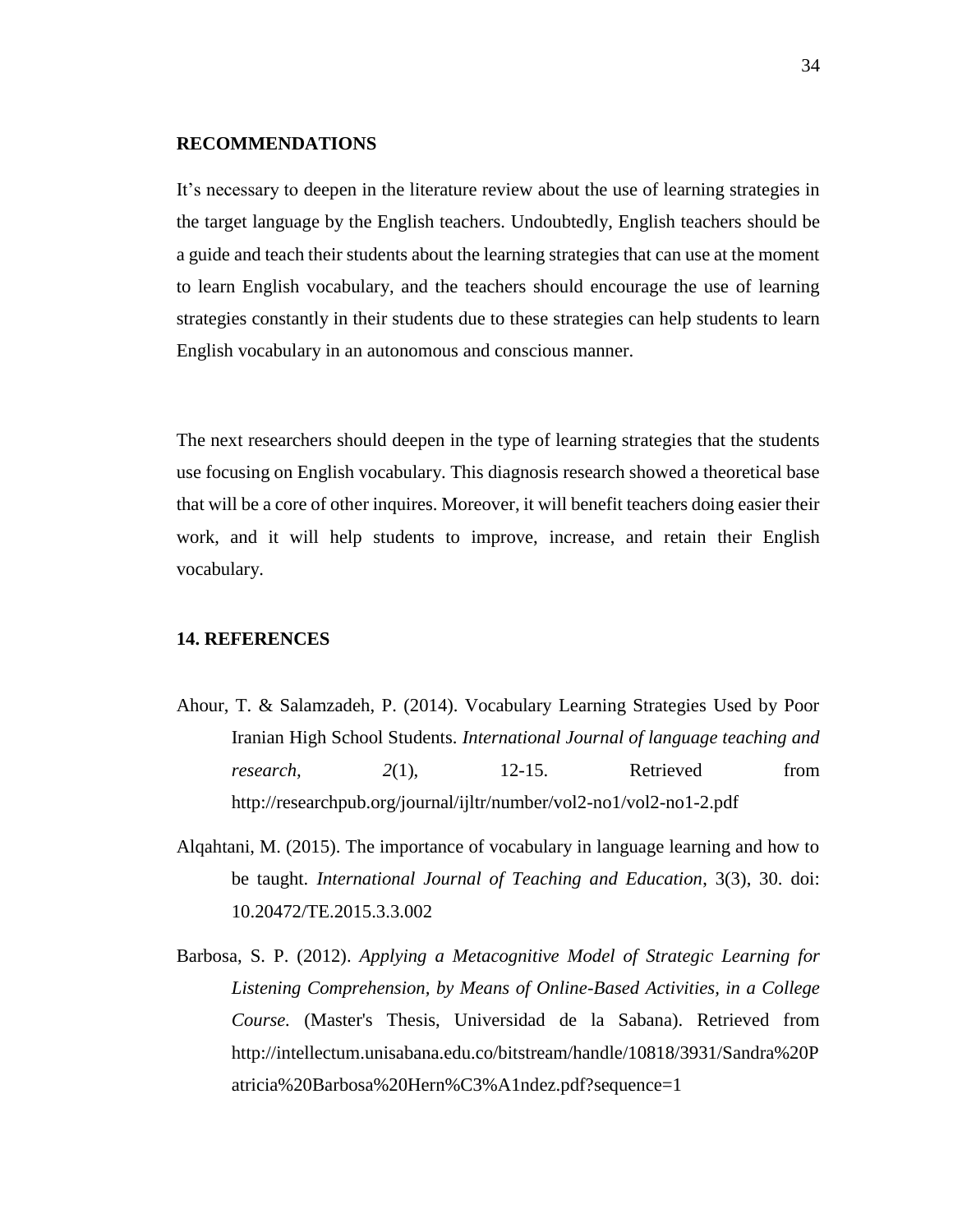- Branch, M. (2012). Language Learning Strategies among EFL/ESL Learners: A Review of Literature. *International Journal of Humanities and Social Science, 2*(5), 168. Retrieved from http://www.ijhssnet.com/journals/Vol\_2\_No\_5\_March\_2012/20.pdf
- Creswell, J. W. (Eds.). (2009). *Research design*. [Version of Library of Congress Cataloging-in-Publication Data]. Retrieved from: https://vivauniversity.files.wordpress.com/2014/02/creswell-2008-researchdesign-qualitative-quantitative-and-mixed-methods-approaches.pdf
- Deylamsalehi, A. (2015). Anchoring Effects of English Vocabulary Instruction: The Case of Pre-University Students. *Advances in Language and Literary Studies, 6*(3), 138. doi:10.7575/aiac.alls.v.6n.3p.138
- Díaz, I. (2014). Training in Metacognitive Strategies for Students' Vocabulary Improvement by Using Learning Journals. *Scielo, 17*(1), 89. Retrieved from http://www.scielo.org.co/pdf/prf/v17n1/v17n1a06.pdf
- Fahim, M. & Dorrimanesh, P. (2008). Do Better Critical Thinkers Use Metacognitive Learning Strategies More Frequently? *International Journal of English Language, Literature and Humanities*, *3*(4), 803. Recovered from http://ijellh.com/wp-content/uploads/2015/07/90new.pdf?cec7d6
- Fandiño, Y. J. (2007). *The explicit teaching of socioaffective language learning strategies to beginner efl students at the centro colombo americano: an action research study.* (Master´s Thesis, University of La Salle). Retrieved from http://repository.lasalle.edu.co/bitstream/handle/10185/1536/85051205.pdf?se quence=1
- Hartono, R. & Khunaivi, H. (2015). Teacher's and student's perceptions of corrective feedback in teaching speaking. *English Education Journal, 5* (2), 16. Retrieved from http://journal.unnes.ac.id/sju/index.php/eej/article/view/9799/6263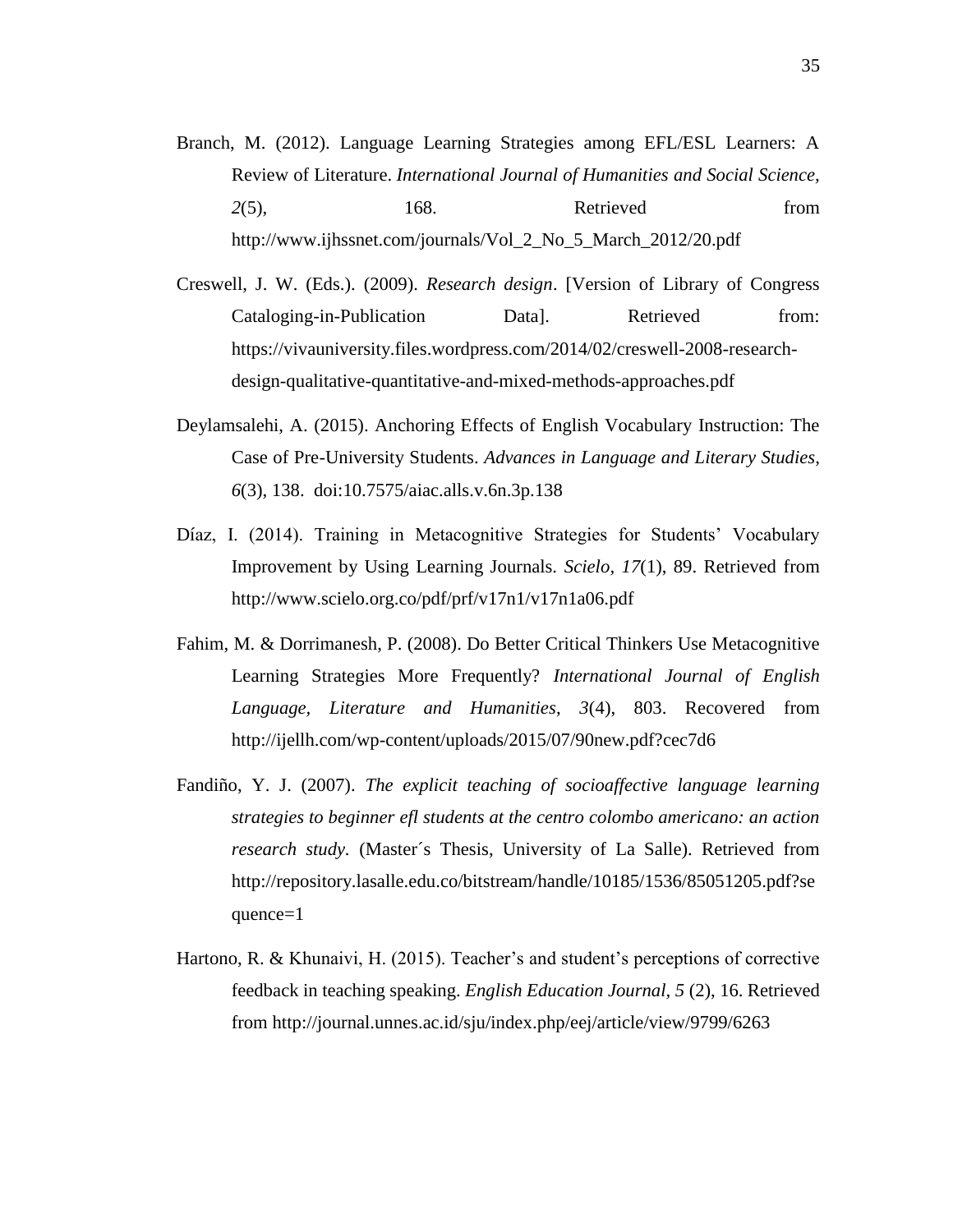- He, Y. (2010). A Study of L2 Vocabulary Learning Strategies. (D-essay in English Didactics, Kristianstad University). Retrieved from http://www.divaportal.org/smash/get/diva2:326994/fulltext01.pdf
- Lans, W. & van der Voordt, T. (2002). Descriptive research. *DUP Science*, p.2. Retrieved from:  $\blacksquare$ http://www.bk.tudelft.nl/fileadmin/Faculteit/BK/Over\_de\_faculteit/Afdelinge n/Real\_Estate\_and\_Housing/Organisatie/Medewerkers\_RE\_H/Personal\_pages /VanderVoordt/General\_list/doc/2002- WaysToStudy\_Descriptive\_research.pdf
- Lv, F. (2010). A Study of Metacognitive-Strategies-Based Writing Instruction for Vocational College Students. *Ccsenet, 3*(3), 136-137. Retrieved from http://files.eric.ed.gov/fulltext/EJ1081775.pdf
- Malekpur, A. (2015). Vocabulary Learning Strategies from the Bottom-Up: A Grounded Theory. *The Reading Matrix, 15*(2), 241-246. Retrieved from http://www.readingmatrix.com/files/13-0049xy5u.pdf
- McMillan, J. & Hearn, J. (n.d) *Student Self-Assessment: The Key to Stronger Student Motivation and Higher Achievement.* Retrieved from http://files.eric.ed.gov/fulltext/EJ815370.pdf
- Mehring, J. G. (2005). Developing Vocabulary in Second Language Acquisition: From Theories to the Classroom, 3. Retrieved from http://www.hpu.edu/CHSS/English/TESOL/ProfessionalDevelopment/200680 TWPfall06/03Mehring.pdf
- Menzies, H. M., Lane, K. L., & Lee, J. M. (2009). Self-Monitoring Strategies for Use in the Classroom: A Promising Practice to Support Productive Behavior for Students With Emotional or Behavioral Disorders. *Winter,* p. 28. retrieved from http://www.wisconsinpbisnetwork.org/assets/files/flash/ClassroomManageme nt/ConsequenceSystems/story\_content/external\_files/SelfMonitoring.pdf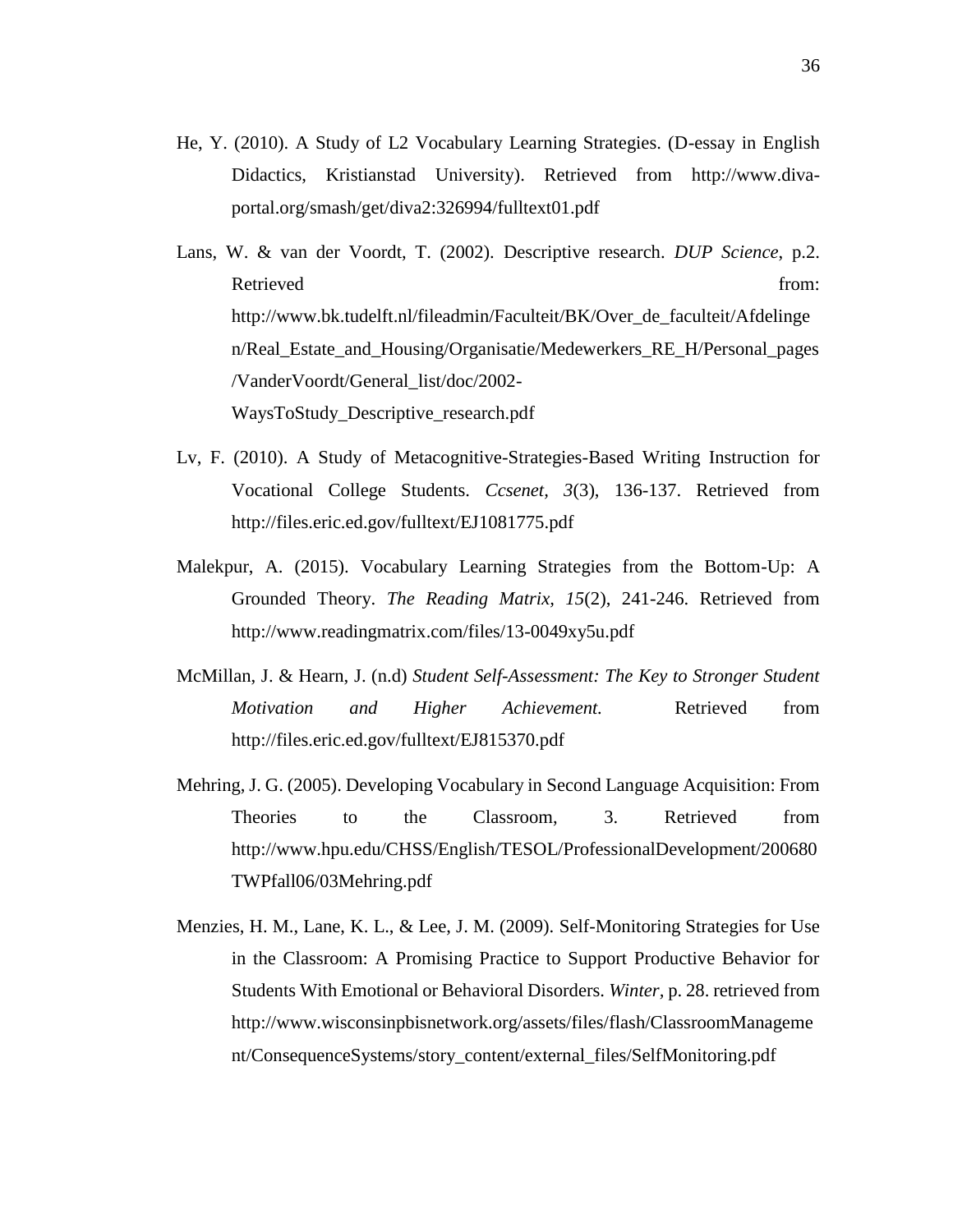- Mofareh, A. (2015). The importance of vocabulary in language learning and how to be taught. *International Journal of Teaching and Education*, *3*(3), 30-31. doi: 10.20472/TE.2015.3.3.002
- Oxford, R. (2003). *Language learning styles and strategies: an overview.* Retrieved from http://web.ntpu.edu.tw/~language/workshop/read2.pdf
- Ratna, A. (2014). The Use of Cognitive Reading Strategies to Enhance EFL Students' Reading Comprehension. International Journal of Education, 2(1), 3-5. Retrieved from http://airccse.com/ije/papers/2114ije01.pdf
- Reed, J.G. & Baxter, P.M. (n.d). *Bibliographic research*. Retrieved from https://wesfiles.wesleyan.edu/courses/PSYC-213-01 clwilkins/week%203/Reed%20%26%20Baxter%202006.PDF
- Saengpakdeejit, R. (2014). Awareness of Vocabulary Learning Strategies among EFL Students in Khon Kaen University. *Theory and Practice in Language Studies, 4*(6), 1102. doi: 10.4304/tpls.4.6.1101-1108
- Shihusa, H. & Kerarroan, F. (2009). Using Advance Organizers to Enhance Students' Motivation in Learning Biology. *Eurasia Journal of Mathematics, Science & Technology Education, 5*(4), 414. Retrieved from http://www.ejmste.com/v5n4/eurasia\_v5n4\_shihusa\_keraro.pdf
- Tariq, E. & Ibrahim, A. (2014). Teaching Vocabulary: The Relationship between Techniques of Teaching and Strategies of Learning New Vocabulary Items. *Canadian Center of Science and Education*, 7(10), 41. doi: 10.5539/elt.v7n10p40
- Vlčková, K. Berger, J. & Völkle, M. (2013). Classification theories of foreign language learning strategies: an exploratory analysis. *Studia paedagogica, 18*(4), 98. doi: 10.5817/SP2013-4-6
- White, C. (1993). *Metacognitive, cognitive, social, and affective strategy use in foreign language learning: a comparative study.* (PHD Thesis, Massey University).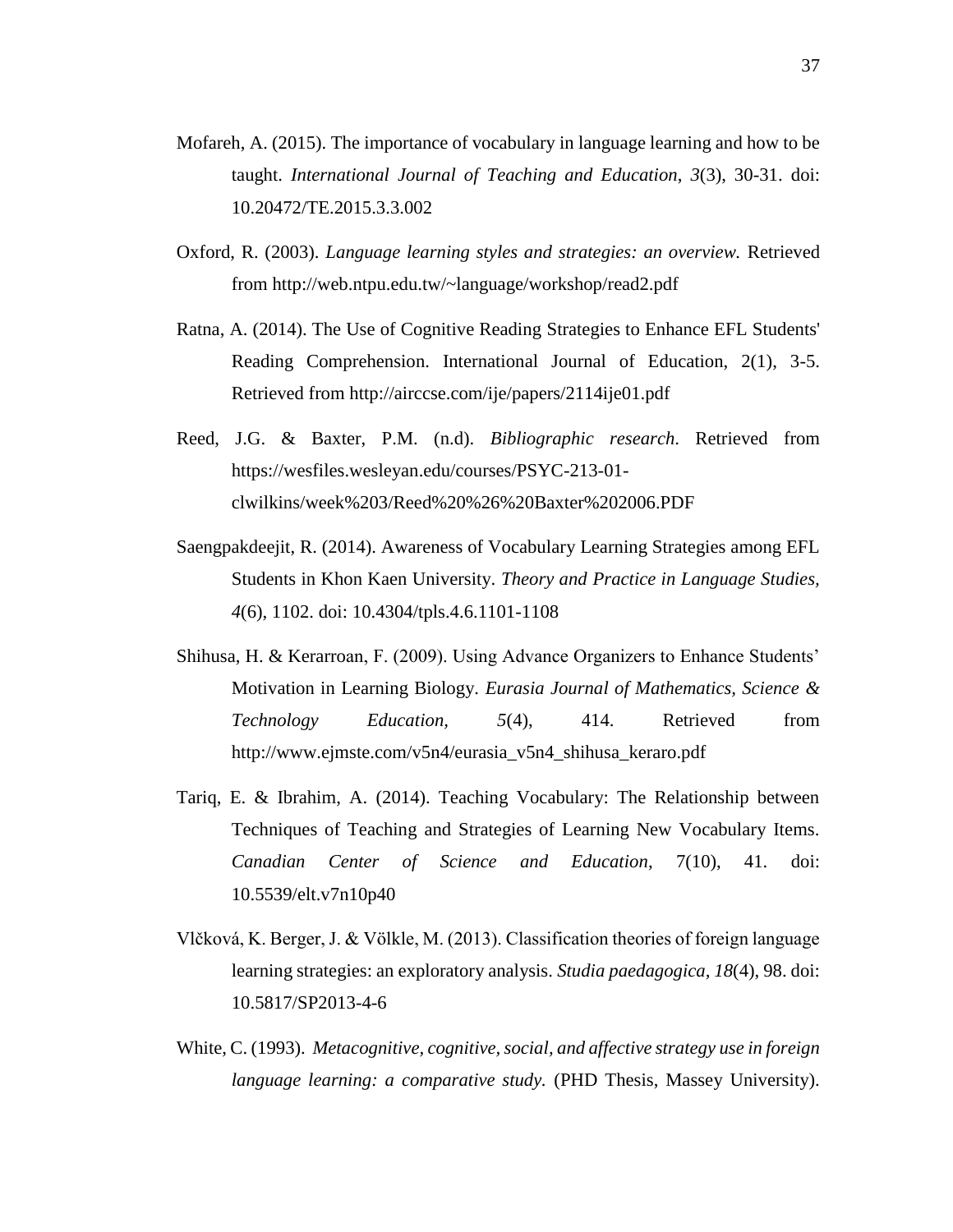http://mro.massey.ac.nz/bitstream/handle/10179/4580/02\_whole.pdf?sequence  $=1$ 

- Zeynali, S. Zeynali, S. & Pishdadi, S. (2015). The Effects of Socio-Affective Strategy in the Enhancement of Reading Comprehension among Iranian EFL Learners. International Journal of Language and Linguistics, 4(2), 12. doi: 10.11648/j.ijll.s.2016040201.12
- Zhang, L. & Seepho, S. (2013). Metacognitive Strategy Use and Academic Reading Achievement: Insights from a Chinese Context. *Electronic Journal of Foreign Language Teaching, 10*(1), 62. Retrieved from http://eflt.nus.edu.sg/v10n12013/zhang.pdf
- Zhao, N. (2009). Metacognitive Strategy Training and Vocabulary Learning of Chinese College Students. *Ccsenet journal*, *2*(4), 123-129. Retrieved from http://files.eric.ed.gov/fulltext/EJ1083695.pdf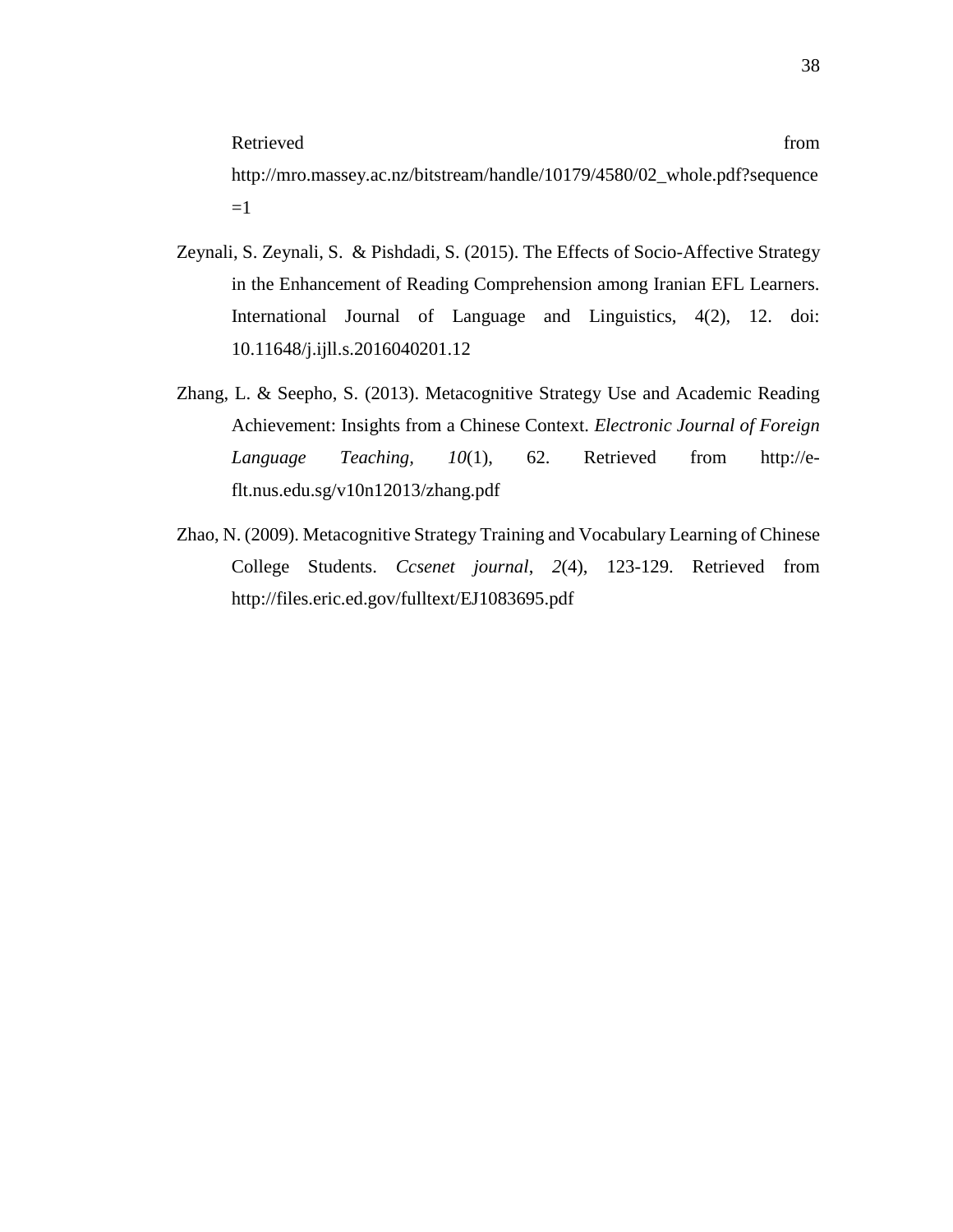**1.-DATOS** 

**PERSONALES**

# <span id="page-50-0"></span>**CURRICULUM VITAE**



# APELLIDOS: Arequipa Tandalla NOMBRES: Yesenia Arequipa CEDULA No. 0504183997 FECHA DE NACIMIENTO: 05 de Septiembre de 1993 LUGAR DE NACIMIENTO: Latacunga ESTADO CIVIL: Soltera DIRECCION: Zumbalica Norte TELEFONO: 0958772859

# **2.- ESTUDIOS REALIZADOS Y TITULOS OBTENIDOS**

PRIMARIA: Escuela "Ana Páez"

SECUNDARIA: Instituto Tecnológico "Victoria Vásconez Cuvi"

Título de Bachiller Químico Biólogo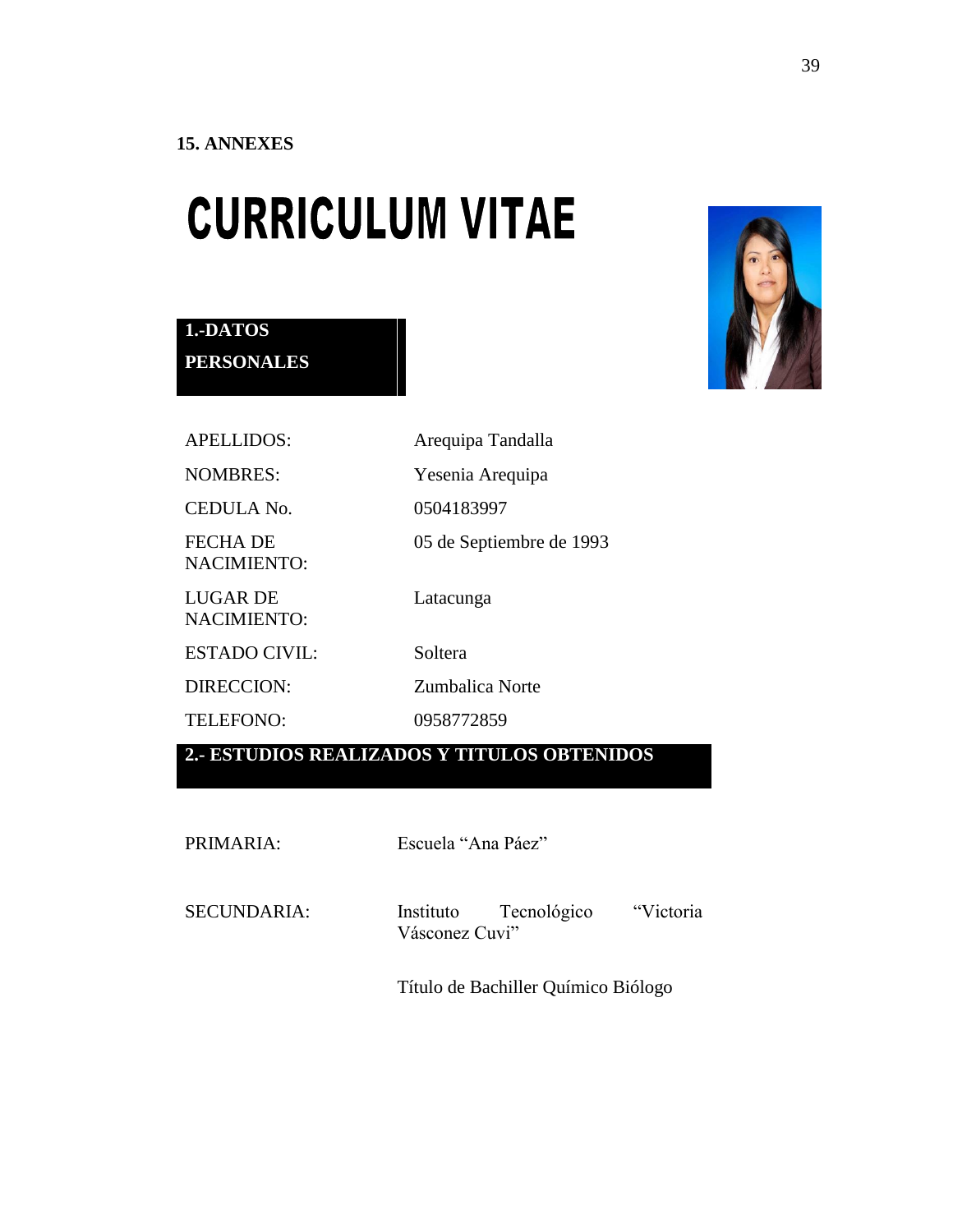

# **1.-DATOS PERSONALES**

| <b>APELLIDOS:</b>    | Cueva                       |
|----------------------|-----------------------------|
| <b>NOMBRES:</b>      | Julia Alexandra             |
| CEDULA No.           | 050204937.2                 |
| FECHA DE NACIMIENTO: | 13 de Agosto de 1973        |
| LUGAR DE NACIMIENTO: | Zamora Chinchipe            |
| <b>ESTADO CIVIL:</b> | Casada                      |
| DIRECCION:           | Av. 5 de Junio y las Pampas |
| TELEFONO:            | 0984475535                  |
|                      |                             |

# **CURRICULUM VITAE**

# **2.- ESTUDIOS REALIZADOS Y TITULOS OBTENIDOS**

| PRIMARIA:   | Escuela Fiscal "Elvira Ortega"                                                             |
|-------------|--------------------------------------------------------------------------------------------|
| SECUNDARIA: | Colegio Técnico Femenino "Luis Fernando Ruiz"                                              |
|             | Título de Bachiller en Comercio y Administración<br>Especialización Secretariado Bilingüe. |

# **3.- EXPERIENCIA LABORAL**

- o Secretaria Consultorio Médico "UNIMEDI"
- o Recaudadora de Panavial Peaje Panzaleo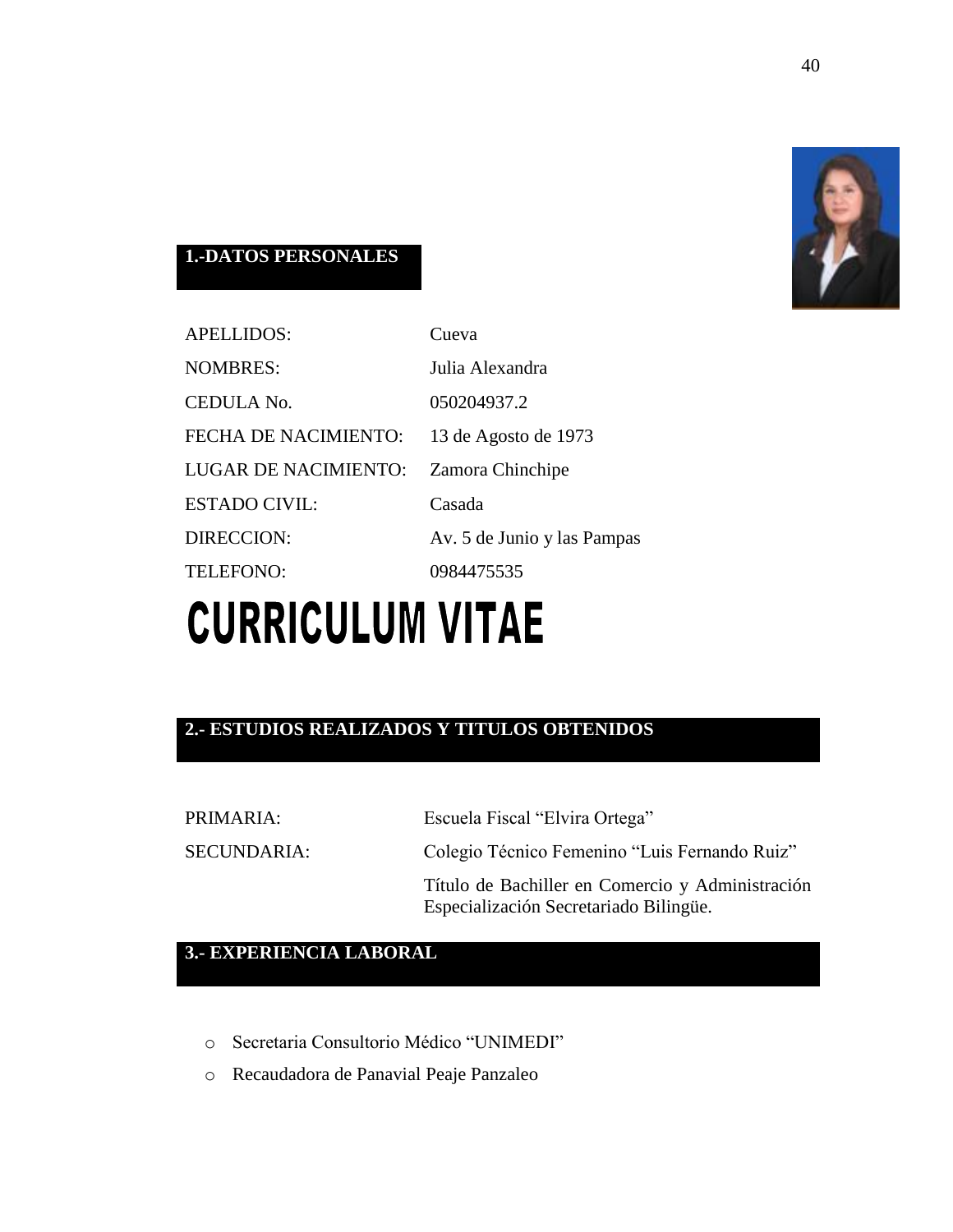



# **COTOPAXI TECHNICAL UNIVERSITY**

# **ENGLISH CAREER**

# **SURVEY TO THE STUDENTS AT "VICTORIA VÁSCONEZ CUVI" EDUCATIVE UNIT**

**Objective:** Determine the learning strategies of the English vocabulary of the students of the Educative Unit "Victoria Vásconez Cuvi"

**Instructions:** Read the questions and select (X) that you consider appropriate.

- **1. Have you hear about the learning strategies that can be used to learn English vocabulary?**
- ( ) Yes
- $( )$  No
	- **2. Do you practice English vocabulary consciously?**
- ( ) Yes
- $( )$  No
	- **3. Do you learn English vocabulary?**
- ( ) Yes
- ( ) No

## **4. Which of the following resources do you use to learn English vocabulary?**

- ( ) Flashcards
- ( ) Songs
- ( ) Slideshows
- ( ) Videos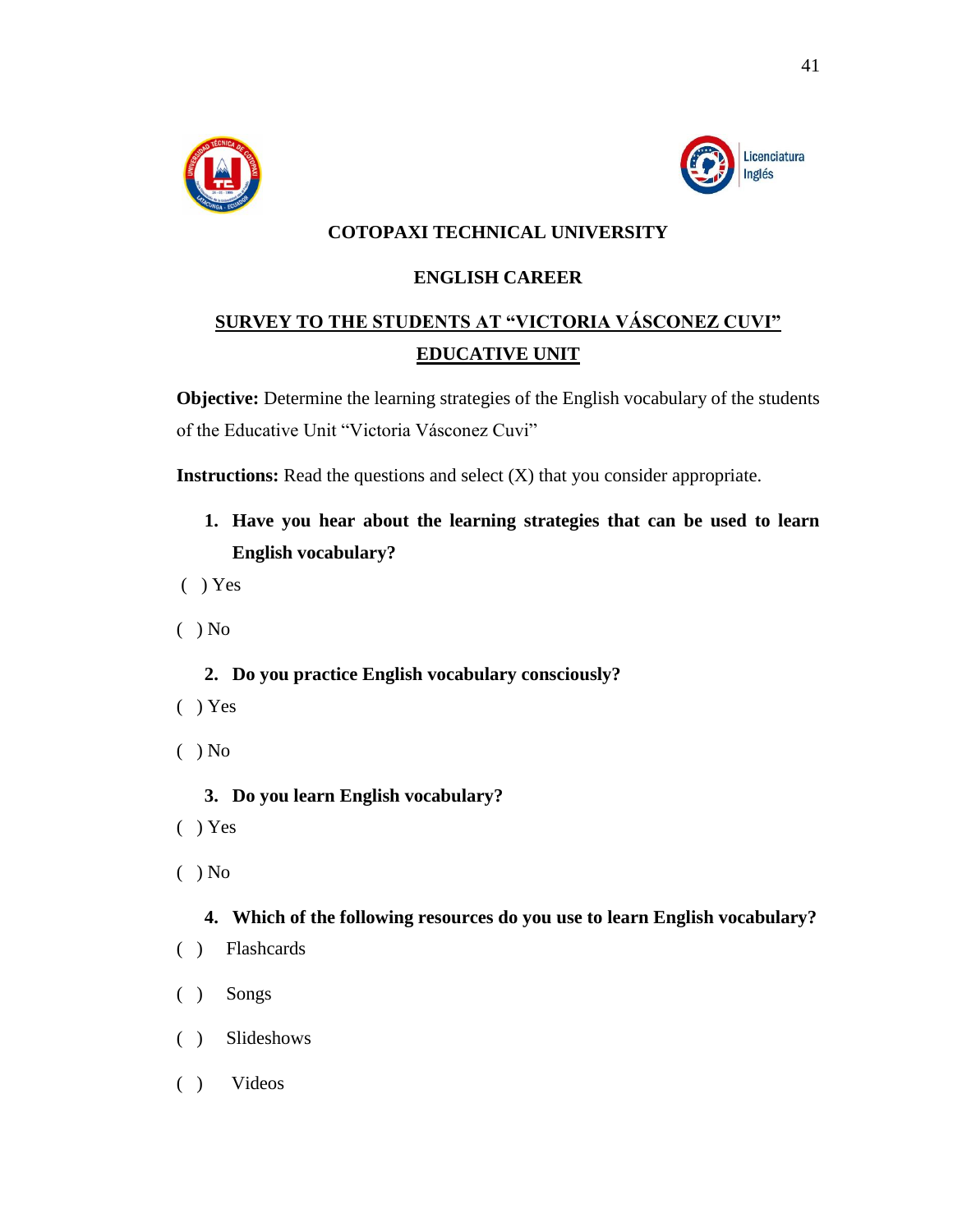# **5. When you learn English vocabulary, do you have the habit of?**

- ( ) Memorize
- ( ) Underline keywords
- ( ) Repetition
- ( ) Associate knowledge
- ( ) Classify information
- ( ) Others

**6. Do you correct your own mistakes immediately when you discovered?** ( ) Yes

- $( )$  No
	- **7. Do you perform a self-evaluation about your progress of English vocabulary learned in class?**
- ( ) Yes
- ( ) No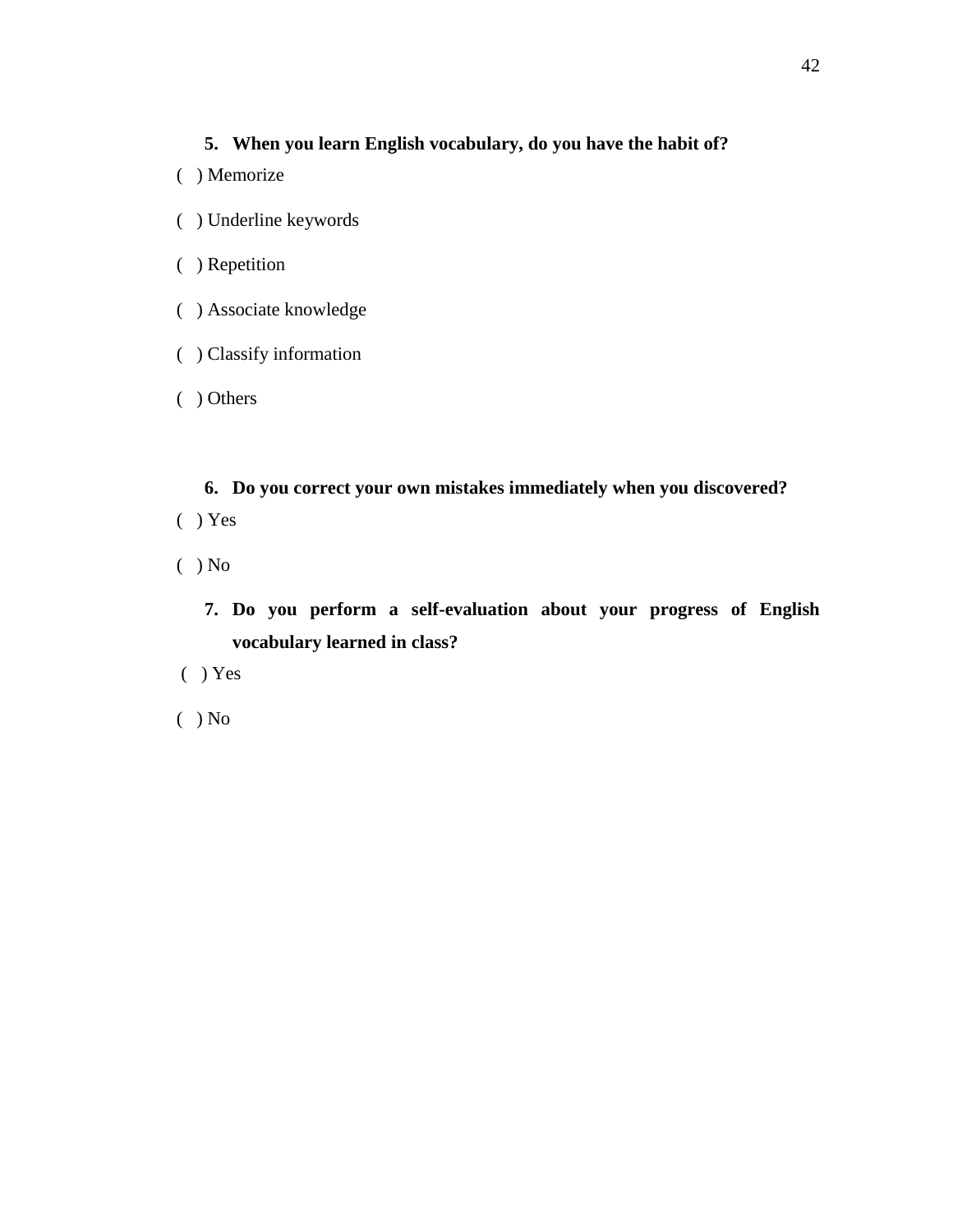

Licenciatura Inglés

# **ENGLISH CAREER**

# **SURVEY TO THE TEACHERS AT "VICTORIA VÁSCONEZ CUVI" EDUCATIVE UNIT**

**Objective:** Determine the level of knowledge that have the teachers about the learning strategies in the learning of English vocabulary.

**Instructions:** Read the questions and select  $(X)$  that you consider appropriate.

- **1. Do you consider that is necessary to teach vocabulary learning strategies to students?**
- ( ) Yes
- $( )$  No
	- **2. Do you consider important that the teacher investigate new vocabulary learning strategies in order to teach and use them to students?**
- ( ) Yes
- $( )$  No
	- **3. Do you know what learning strategies you can use to help your students to acquire English vocabulary?**
- ( ) Yes
- $( )$  No
	- **4. What strategies do you consider are the most important to develop English vocabulary in your students?**
- ( ) Note taking
- ( ) Keywords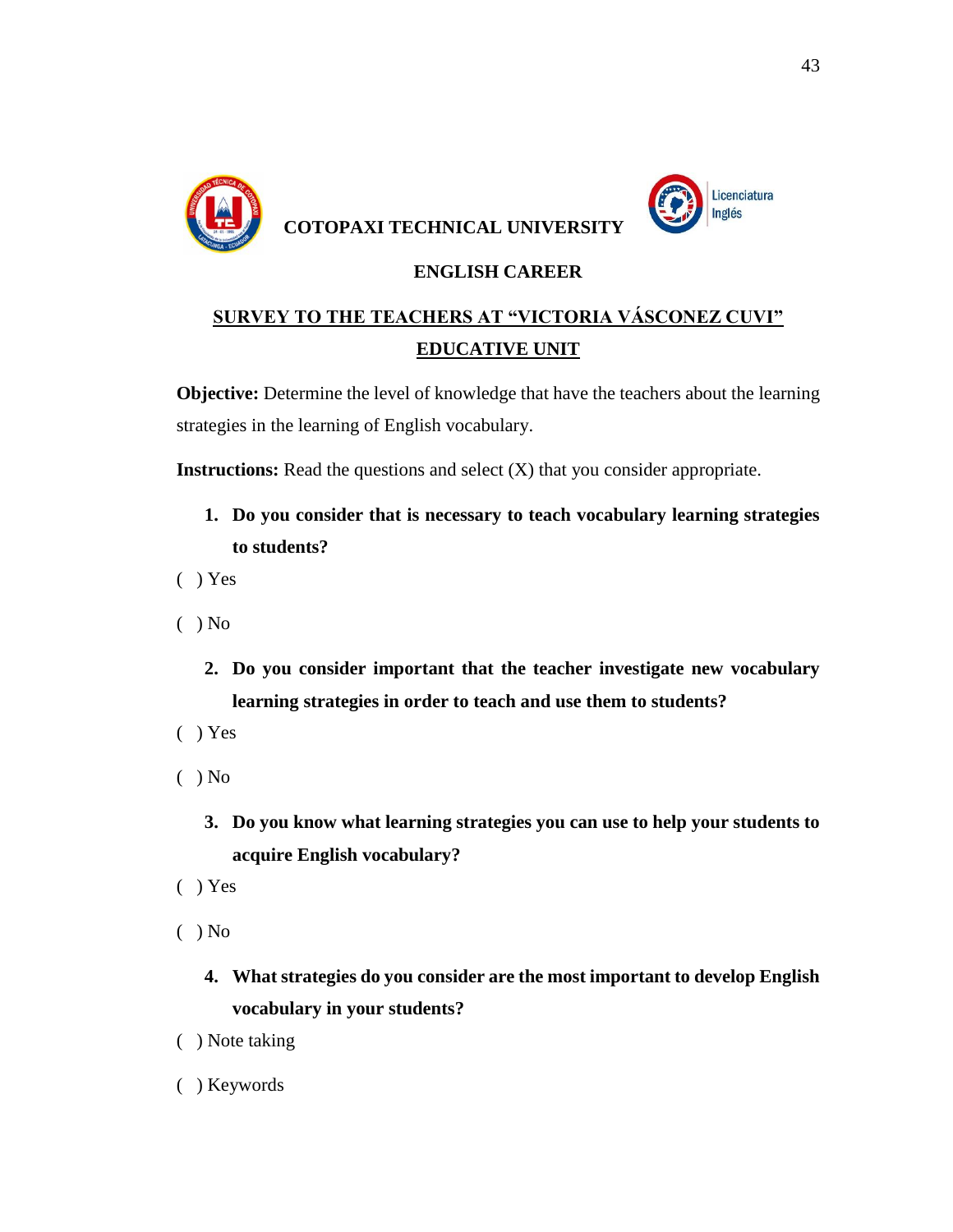( ) Repetition

- ( ) Grouping
- ( ) Imagery and auditory representation
- ( ) Others
	- **5. According to your experience, learning English vocabulary depends just on the student?**
- ( ) Yes
- $( )$  No
	- **6. When you teach English vocabulary, what habit do you encourage more frequently in your students?**
- ( ) Keywords
- ( ) Note taking
- ( ) Repetition
- ( ) Imagery and auditory representation
- ( ) Grouping
- ( ) Others

## **7. How often do you apply the self-evaluation in your students?**

- ( ) Each class
- ( ) Once a week
- ( ) Once a month
- ( ) Rarely
- ( ) None of the above
- ( ) Others